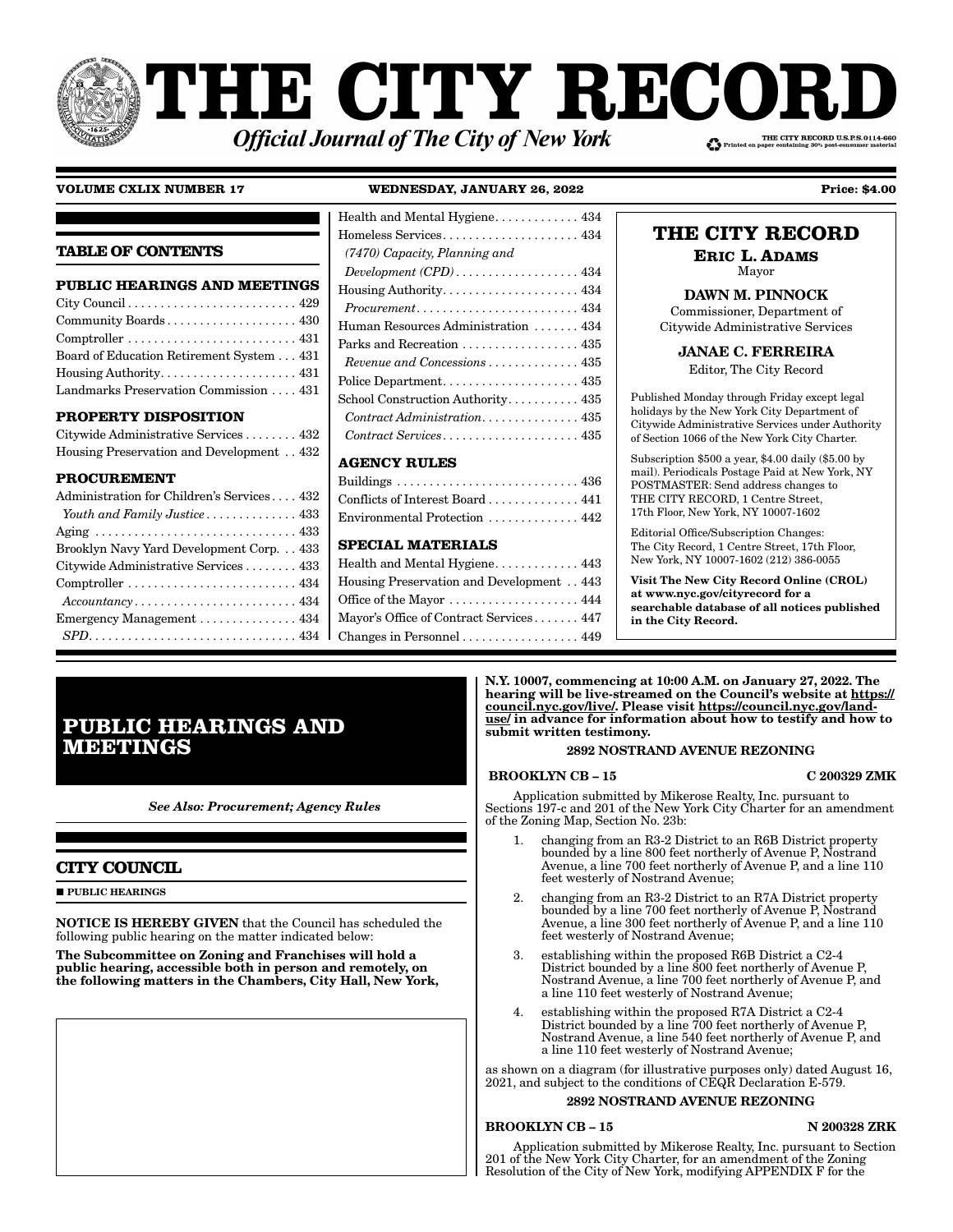purpose of establishing a Mandatory Inclusionary Housing area.

Matter <u>underlined</u> is new, to be added;

Matter struck out is to be deleted:

Matter within # # is defined in Section 12-10; \* indicates where unchanged text appears in the Zoning Resolution.

APPENDIX F

### Inclusionary Housing Designated Areas and Mandatory Inclusionary Housing Areas

\* \* \*

\* \* \*

BROOKLYN

\* \* \*

# Brooklyn Community District 15

## Map 2 – [date of adoption]



Mandatory Inclusionary Housing Area see Section 23-154(d)(3)

Area 2 - [date of adoption] - MIH Program Option 1 and Option 2

## Portion of Community District 15, Brooklyn 2134 COYLE STREET REZONING

#### BROOKLYN CB – 15 C 210239 ZMK

Application submitted by Coyle Properties LLC pursuant to Sections 197-c and 201 of the New York City Charter for an amendment of the Zoning Map, Section No. 29a:

- 1. eliminating from within an existing R4 District a C1-2 District bounded by a line 100 feet southerly of Avenue U, Coyle Street, a line 100 feet northerly of Avenue V, and a line midway between Ford Street and Coyle Street;
- 2. changing from an R4 District to an R6A District property bounded by a line 100 feet southerly of Avenue  $\dot{U}$ , Coyle Street, a line 100 feet northerly of Avenue V, and a line midway between Ford Street and Coyle Street; and
- 3. establishing within the proposed R6A District a C2-4 District bounded by a line 100 feet southerly of Avenue U, Coyle Street, a line 100 feet northerly of Avenue V, and a line midway between Ford Street and Coyle Street;

as shown on a diagram (for illustrative purposes only) dated August 30, 2021, and subject to the conditions of CEQR Declaration E-620.

## 2134 COYLE STREET REZONING

## BROOKLYN CB – 15 N 210240 ZRK

Application submitted by Coyle Properties LLC pursuant to Section 201 of the New York City Charter, for an amendment of the Zoning Resolution of the City of New York, modifying APPENDIX F for the purpose of establishing a Mandatory Inclusionary Housing area.

Matter **underlined** is new, to be added;

Matter struck out is to be deleted;

Matter within # # is defined in Section 12-10;

\* \* \* indicates where unchanged text appears in the Zoning Resolution. \* \* \*

APPENDIX F

Inclusionary Housing Designated Areas and Mandatory Inclusionary Housing Areas

#### BROOKLYN

\* \* \* \* \* \*

## Brooklyn Community District 15





\* \* \*

Mandatory Inclusionary Housing Area see Section 23-154(d)(3)

Area # - [date of adoption] - MIH Program Option 1 and Option 2

## Portion of Community District 15, Brooklyn 99-07 ASTORIA BOULEVARD COMMERCIAL OVERLAY

#### QUEENS CB – 3 C 210189 ZMQ

Application submitted by 99-20 Realty Corp., pursuant to Sections 197-c and 201 of the New York City Charter for the amendment of the Zoning Map, Section No. 9c, establishing within the existing R3-2 District a C2-3 District bounded by 27th Avenue, 100th Street, Astoria Boulevard, and 99th Street, as shown on a diagram (for illustrative purposes only) dated August 30, 2021, and subject to the conditions of CEQR Declaration E-640.

For questions about accessibility and requests for additional accommodations, please contact swerts@council.nyc.gov or nbenjamin@council.nyc.gov or (212) 788-6936 at least three (3) business days before the hearing.

Accessibility questions: Kaitlin Greer, kgreer@council.nyc.gov, by: Monday, January 24, 2022, 3:00 P.M.

## **@** ⑦ cc

j21-27

## **COMMUNITY BOARDS**

**PUBLIC HEARINGS** 

NOTICE IS HEREBY GIVEN that the following matters have been scheduled for public hearing by Community Board:

## BOROUGH OF BROOKLYN

COMMUNITY BOARD NO. 01 – Tuesday, February 1, 2022, at 6:30 P.M., Community Board #1 Public Hearing, via WEBEX (While we cannot meet in person, we will be meeting virtually. Below are options for you to connect.) All persons who wish to speak or submit testimony, MUST SIGN UP PRIOR to the meeting by 2:00 P.M. NOTE --- All persons who wish to speak during the meeting --- Please see form: https://www1.nyc. gov/site/brooklyncb1/meetings/speaker-request-form.page.

#### Meeting address for Attendees https://nyccb.webex.com/nyccb/j.php?MTID=mf8196f1c31fb317a b9537a1c6fa6eaab

Meeting number: 2332 241 4572 Meeting Password: q3aYTP3YUt3 Audio conference: United States Toll New York +1-646-992-2010

Access code : 2332 241 4572

PRESENTATION: Broadway Triangle (Application No. C 220209 HAK) This is a public application by HPD requesting a UDAAP designation and disposition of City-Owned property, to facilitate the development of a new nine-story rental residential building with approximately 29 units of affordable housing, located at 29-31 Bartlett Street, located in CD 1 Williamsburg, Brooklyn. Presenters: Charlie Stewart, St. Nicks Alliance, Frank Lang, St. Nicks Alliance, Makeda Marshall-NeSmith, NYC Department of Housing Preservation and Development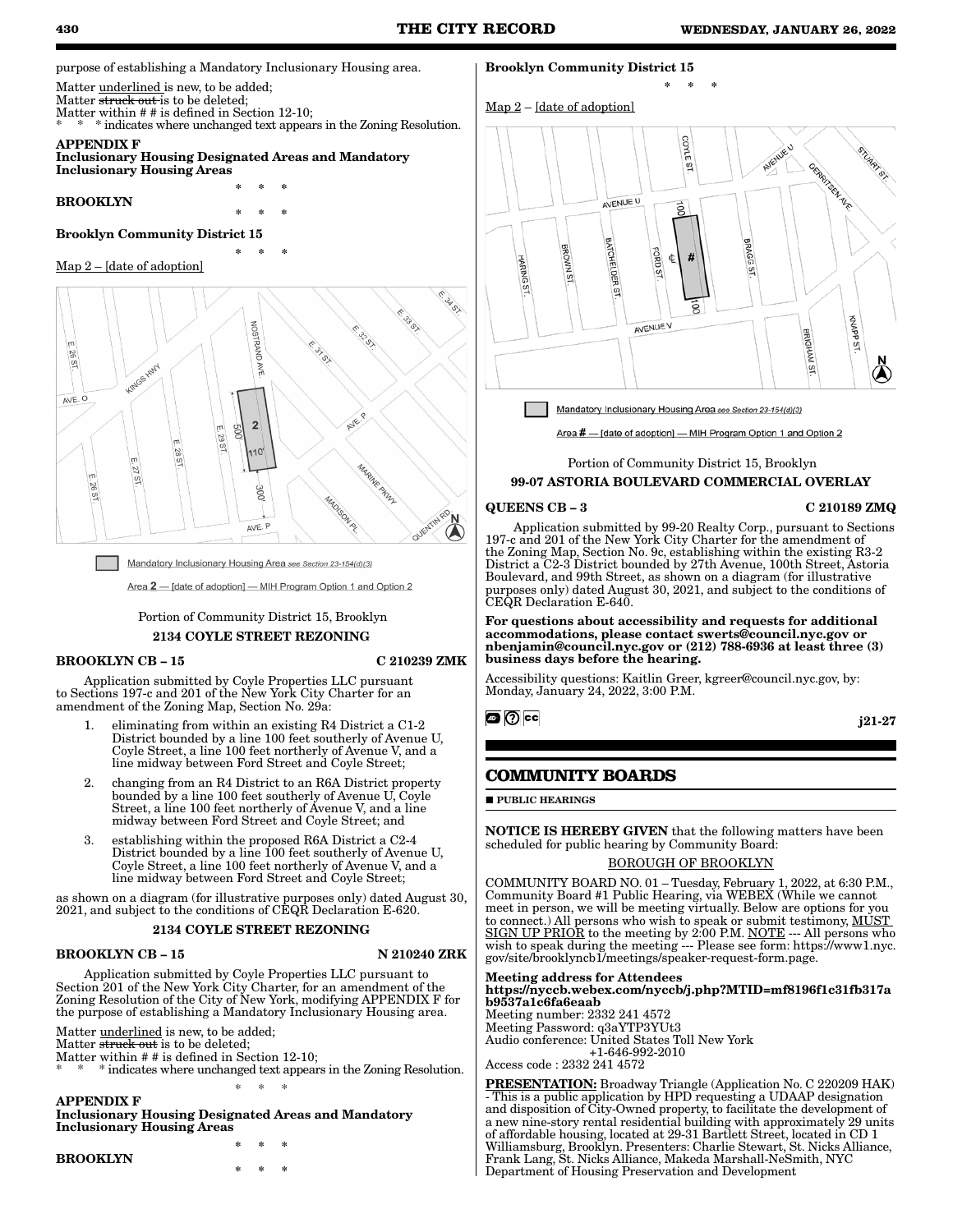## **WEDNESDAY, JANUARY 26, 2022 THE CITY RECORD 431**

Accessibility questions: CB#1, (718) 389-0009, bk01@cb.nyc.gov, by: Tuesday, February 1, 2022, 2:00 P.M.

 $cc$ 

#### j24-f1

## **COMPTROLLER**

**MEETING** 

The City of New York Audit Committee Meeting, is scheduled for Wednesday, January 26, 2022, at 9:30 A.M., via video conference call. The Meeting will be open to the general public.

j19-26

## **BOARD OF EDUCATION RETIREMENT SYSTEM**

**MEETING** 

#### Meeting Cancellation

The Board of Education Retirement System Board of Trustees Meeting, originally scheduled, for Thursday, January 27, 2022, from 4:00 P.M. - 6:00 P.M., via Webex, has been **cancelled.** 

j19-27

## **HOUSING AUTHORITY**

**MEETING** 

Because of the on-going COVID-19 health crisis and in relation to Chapter 417 of the Laws of 2021, the Board Meeting of the New York City Housing Authority, scheduled for Wednesday, January 26, 2022, at 10:00 A.M., will be limited to viewing the live-stream or listening via phone instead of attendance in person.

For public access, the meeting will be streamed live on NYCHA's YouTube Channel, http://nyc.gov/nycha, and NYCHA Website, https:// www1.nyc.gov/site/nycha/about/board-meetings.page, or can be accessed via Zoom, by calling (646) 558-8656 using Webinar ID: 862 5078 6041 and Passcode: 7368587680.

For those wishing to provide public comment, pre-registration is required via email, to corporate.secretary@nycha.nyc.gov, or by contacting (212) 306-6088, no later than 5:00 P.M., on the day prior to the Board Meeting. When pre-registering, please provide your name, development, or organization name, contact information and item you wish to comment on. You will then be contacted with instructions for providing comment. Comments are limited to the items on the Calendar.

Speaking time will be limited to three (3) minutes. Speakers will provide comment in the order in which the requests to comment are received. The public comment period will conclude upon all speakers being heard or at the expiration of thirty (30) minutes allotted for public comment, whichever occurs first.

Copies of the Calendar are available on NYCHA's Website, at https:// www1.nyc.gov/site/nycha/about/board-meetings.page, to the extent practicable, no earlier than 24 hours before the upcoming Board Meeting. Copies of the draft Minutes are available on NYCHA's Website, https://www1.nyc.gov/site/nycha/about/board-meetings.page, no earlier than 3:00 P.M., on the Thursday following the Board Meeting.

Any changes to the schedule will be posted on NYCHA's Website, at https://www1.nyc.gov/site/nycha/about/board-meetings.page, and via social media, to the extent practicable, at a reasonable time before the meeting.

Any person requiring a reasonable accommodation in order to participate in the Board Meeting, should contact the Office of the Corporate Secretary, by phone, at (212) 306-6088, or by email, at corporate.secretary@nycha.nyc.gov, no later than January 12, 2022, at 5:00 P.M.

For additional information regarding the Board Meeting, please contact the Office of the Corporate Secretary, by phone (212) 306-6088, or by email, at corporate.secretary@nycha.nyc.gov.

## **LANDMARKS PRESERVATION COMMISSION**

### **PUBLIC HEARINGS**

NOTICE IS HEREBY GIVEN that, pursuant to the provisions of Title 25, Chapter 3 of the Administrative Code of the City of New York (Sections 25-303, 25-307, 25-308, 25-309, 25-313, 25-318, 25-320) on Tuesday, February 1, 2022, the Landmarks Preservation Commission (LPC or agency), will hold a public hearing by teleconference, with respect to the properties list below, and then followed by a public meeting.

The final order and estimated times for each application will be posted on the Landmarks Preservation Commission website, the Friday before the hearing. Please note that the order and estimated times are subject to change. The teleconference will be by the Zoom app and will be live streamed on the LPC's YouTube channel, www.youtube.com/nyclpc. Members of the public should observe the meeting on the YouTube channel and may testify on particular matters by joining the meeting using either the Zoom app or by calling in from any phone. Specific instructions on how to observe and testify, including the meeting ID and password, and the call-in number, will be posted on the agency's website, under the "Hearings" tab, https://www1.nyc.gov/site/lpc/ hearings/hearings.page, on the Monday before the public hearing. Any person requiring language assistance services or other reasonable accommodation in order to participate in the hearing or attend the meeting should contact the LPC, by contacting Sasha Sealey, Community and Intergovernmental Affairs, at ssealey@lpc.nyc.gov, at least five  $(5)$  business days before the hearing or meeting. Please note: Due to the City's response to COVID-19, this public hearing and meeting is subject to change and/or cancellation.

#### 175 Clinton Street - Brooklyn Heights Historic District LPC-22-03940 - Block 276 - Lot 20 - Zoning: R6 CERTIFICATE OF APPROPRIATENESS

A Greek Revival style rowhouse, built in 1840-1849, and altered in 1870 with eclectic details. Application is to replace windows, install a balcony, and alter the rooftop, rear extension and rear façade.

# 90 Charles Street - Greenwich Village Historic District LPC-21-10678 - Block 620 - Lot 52 - Zoning: R6, C1-6 CERTIFICATE OF APPROPRIATENESS

A Greek Revival style rowhouse, designed by Levi Onderdonk and built in 1847. Application is to construct rear yard and rooftop additions, excavate the rear yard, and apply stucco to the front façade.

## 770 Broadway - NoHo Historic District LPC-22-05900 - Block 554 - Lot 1 - Zoning: C6-2 CERTIFICATE OF APPROPRIATENESS

A Renaissance Revival style department store, designed by D.H. Burnham & Co., and built in 1903-07, with an addition built in 1924-25. Application is to install sliding doors.

#### Jumel Terrace; West 162nd Street - Jumel Terrace Historic District

LPC-22-05047 - Block - Lot - Zoning: R7-2 BINDING REPORT

Two sites, located on concrete sidewalks within the historic district. Application is to install historical marker signs.

NOTICE IS HEREBY GIVEN that, pursuant to the provisions of Title 25, Chapter 3 of the Administrative Code of the City of New York (Sections 25-303, 25-307, 25-308, 25-309, 25-313, 25-318, 25-320), on Tuesday, February 8, 2022, the Landmarks Preservation Commission (LPC or agency), will hold a public hearing by teleconference with respect to the properties list below, and then followed by a public meeting.

The final order and estimated times for each application will be posted on the Landmarks Preservation Commission website, the Friday before the hearing. Please note that the order and estimated times are subject to change. The teleconference will be by the Zoom app and will be live streamed on the LPC's YouTube channel, www.youtube.com/nyclpc. Members of the public should observe the meeting on the YouTube channel and may testify on particular matters by joining the meeting using either the Zoom app or by calling in from any phone. Specific instructions on how to observe and testify, including the meeting ID and password, and the call-in number, will be posted on the agency's website, under the "Hearings" tab, https://www1.nyc.gov/site/lpc/ hearings/hearings.page, on the Monday before the public hearing. Any person requiring language assistance services or other reasonable accommodation in order to participate in the hearing or attend the meeting, should contact the LPC, by contacting Sasha Sealey, Community and Intergovernmental Affairs, at ssealey@lpc.nyc.gov, at least five (5) business days before the hearing or meeting. Please note: Due to the City's response to COVID-19, this public hearing and meeting is subject to change and/or cancellation.

j18-31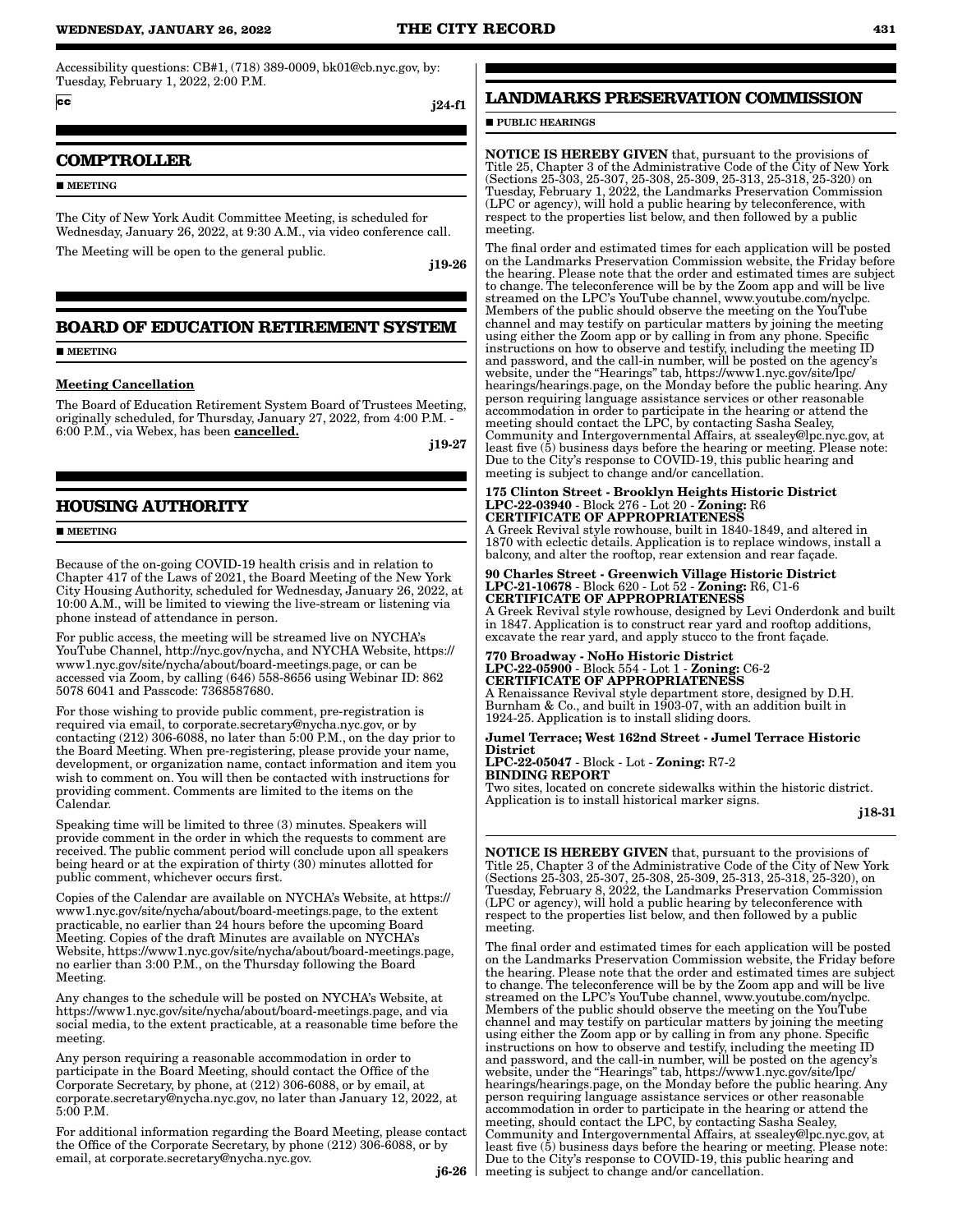#### 922 Albemarle Road - Prospect Park South Historic District LPC-22-03231 - Block 5112 - Lot 8 - Zoning: R1-2 CERTIFICATE OF APPROPRIATENESS

A free-standing house, designed by Benjamin Driesler and built in 1909. Application is to replace windows and install a skylight.

#### 160 Marlborough Road - Prospect Park South Historic District LPC-22-05801 - Block 5118 - Lot 13 - Zoning: R1-2 CERTIFICATE OF APPROPRIATENESS

A Mediterranean style house, designed by Robert Bryson and Carroll Pratt and built in 1905 with the porch enclosed c. 1951. Application is to modify window openings, replace windows and alter the roof.

#### 39-38 45th Street - Sunnyside Gardens Historic District LPC-22-04661 - Block 155 - Lot 78 - Zoning: R4 CERTIFICATE OF APPROPRIATENESS

A simplified Colonial Revival style rowhouse, designed by Clarence Stein and Henry Wright and built in 1926. Application is to install skylights.

#### 259 Hollywood Avenue - Douglaston Historic District LPC-19-36781 - Block 8046 - Lot 33 - Zoning: R1-2 CERTIFICATE OF APPROPRIATENESS

A vernacular Colonial Revival style house, designed by George J. Hardway and built in 1915. Application is to legalize modifications to the porch, a window opening and driveway; legalize the installation of windows and a fence, the removal of mature trees and shutters, and the construction of a retaining wall, all without Landmarks Preservation Commission permit(s), and legalize the construction of a deck in non-compliance with Landmarks Preservation Commission permit(s).

#### 25 East 11th Street - Greenwich Village Historic District LPC-22-05846 - Block 569 - Lot 31 - Zoning: R7-2 CERTIFICATE OF APPROPRIATENESS

A Greek Revival style rowhouse, built in 1842-1845. Application is to construct rear yard and rooftop additions, and alter the façade.

428 West 20th Street - Chelsea Historic District LPC-22-01004 - Block 717 - Lot 7502 - Zoning: R7B CERTIFICATE OF APPROPRIATENESS

An Italianate style residence, built in 1857. Application is to construct a rooftop addition.

#### 44-54 9th Avenue and 351-355 West 14th Street - Gansevoort Market Historic District

LPC-22-06133 - Block 738 - Lot 1, 8 - Zoning: C6-2A CERTIFICATE OF APPROPRIATENESS A row of Greek Revival style rowhouses, with stores built c. 1845-46 and a row of Greek Revival style town houses, with stores built c. 1842-44. Application is to reconstruct facades.

#### 541 Columbus Avenue (aka 61 West 86th Street) - Upper West Side/Central Park West Historic District LPC-21-06610 - Block 1200 - Lot 1 - Zoning: R10A CERTIFICATE OF APPROPRIATENESS A Romanesque Revival style flats building, designed by John G. Prague

and built in 1888-1889. Application is to replace ground infill.

21 East 63rd Street - Upper East Side Historic District LPC-22-06084 - Block 1378 - Lot 113 - Zoning: C5-1 CERTIFICATE OF APPROPRIATENESS

A Beaux-Arts style rowhouse, built in 1900 and designed by Buchman and Fox and altered in 1980. Application is to remove the stoop, alter the ground floor and modify the areaway walls and ironwork.

j25-f7

# **PROPERTY DISPOSITION**

# **CITYWIDE ADMINISTRATIVE SERVICES**

**SALE** 

The City of New York in partnership with PropertyRoom.com posts vehicle and heavy machinery auctions online every week, at: https://www.propertyroom.com/s/nyc+fleet

All auctions are open, to the public and registration is free.

Vehicles can be viewed in person, at:

Kenben Industries Ltd., 1908 Shore Parkway, Brooklyn, NY 11214 Phone: (718) 802-0022

No previous arrangements or phone calls are needed to preview. Hours are Monday and Tuesday from 10:00 A.M. – 2:00 P.M.

f23-a4

## **HOUSING PRESERVATION AND DEVELOPMENT**

**PUBLIC HEARINGS** 

All Notices Regarding Housing Preservation and Development Dispositions of City-Owned Property, appear in the Public Hearing Section.

j5-d30

# **PROCUREMENT**

## *"Compete To Win" More Contracts!*

*Thanks to a new City initiative - "Compete To Win" - the NYC Department of Small Business Services offers a new set of FREE services to help create more opportunities for minority and Women-Owned Businesses to compete, connect and grow their business with the City. With NYC Construction Loan, Technical Assistance, NYC Construction Mentorship, Bond Readiness, and NYC Teaming services, the City will be able to help even more small businesses than before.*

*Win More Contracts, at nyc.gov/competetowin*

*"The City of New York is committed to achieving excellence in the design and construction of its capital program, and building on the tradition of innovation in architecture and engineering that has contributed, to the City's prestige as a global destination. The contracting opportunities for construction/construction services and construction-related services that appear in the individual agency listings below reflect that commitment to excellence."*

## HHS ACCELERATOR PREQUALIFICATION

To respond to human services Requests for Proposals (RFPs), in accordance with Section 3-16 of the Procurement Policy Board Rules of the City of New York ("PPB Rules"), vendors must first complete and submit an electronic HHS Accelerator Prequalification Application using the City's PASSPort system. The PASSPort system is a web-based system maintained by the City of New York for use by its Mayoral Agencies to manage procurement. Important business information collected in the Prequalification Application is required every three years. Documents related to annual corporate filings must be submitted on an annual basis to remain eligible to compete. Prequalification applications will be reviewed to validate compliance with corporate filings and organizational capacity. Approved organizations will be eligible to compete and would submit electronic proposals through the PASSPort system. The PASSPort Public Portal, which lists all RFPs, including HHS RFPs that require HHS Accelerator Prequalification, may be viewed, at https://passport. cityofnewyork.us/page.aspx/en/rfp/request\_browse\_public. All current and prospective vendors should frequently review information listed on roadmap to take full advantage of upcoming opportunities for funding. For additional information about HHS Accelerator Prequalification and PASSPort, including background materials, user guides and video tutorials, please visit https://www1.nyc.gov/site/mocs/systems/ about-go-to-passport.page.

## **ADMINISTRATION FOR CHILDREN'S SERVICES**

**INTENT TO AWARD** 

*Services (other than human services)*

AUDIT SERVICES NAE - Negotiated Acquisition - Other - PIN#06822N0008 - Due 2-7-22 at 7:00 P.M.

ACS, intends to enter into a Negotiated Acquisition Extension with Valles Vendiola LLP, to provide Audit Services for the term of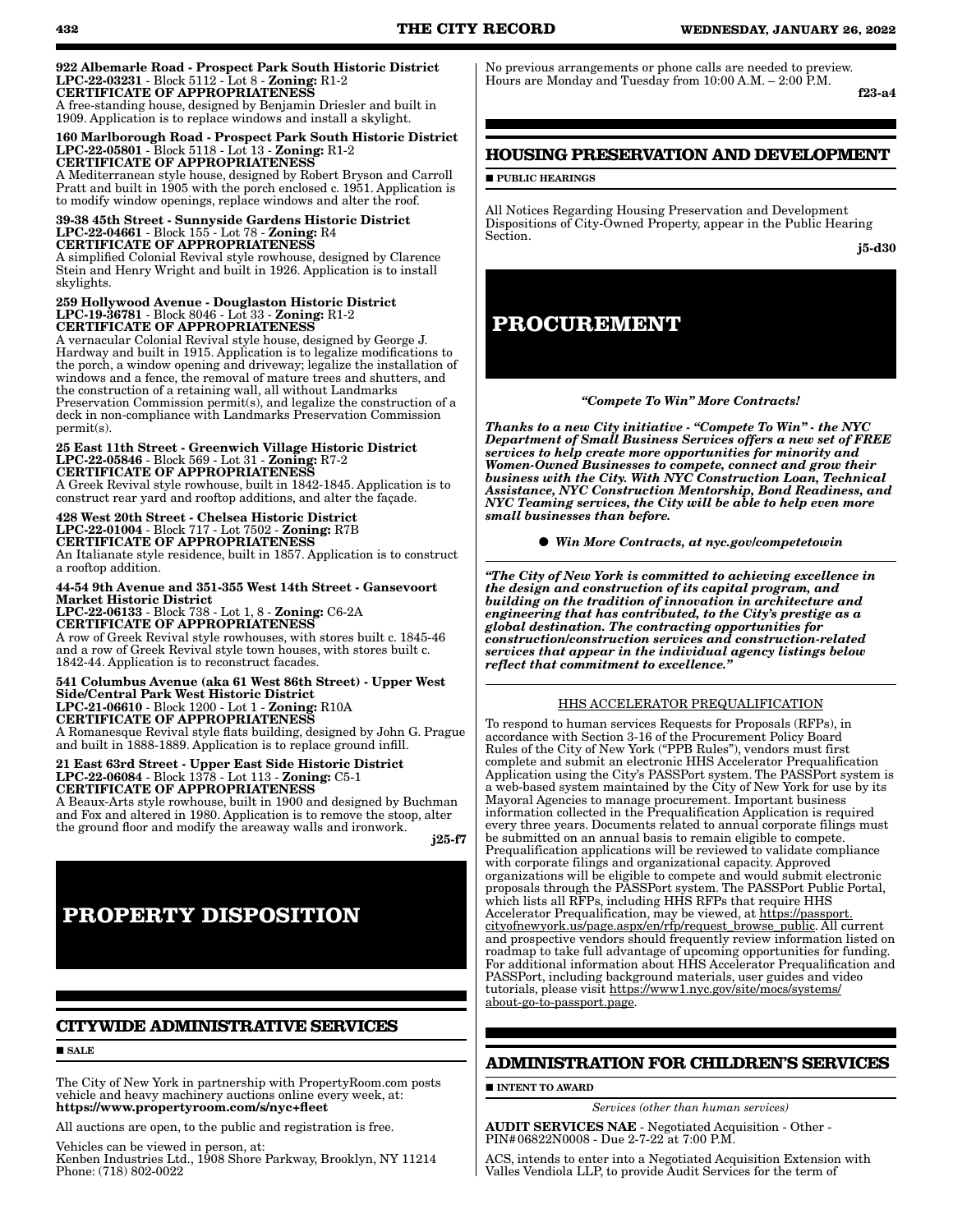November 1, 2021 through October 31, 2022, in the amount of \$3,570,982.

Negotiated Acquisition Extension is the only way by which continuity of existing project work can be maintained.

 $\bullet$  j26-f2

### **YOUTH AND FAMILY JUSTICE**

#### **INTENT TO AWARD**

*Services (other than human services)*

RAISE THE AGE CONSULTING SERVICES - Negotiated Acquisition - Other - PIN# 06822N0009 - Due 2-7-22 at 8:00 P.M.

Negotiated Acquisition Extension of Consulting Services related to implementation of Raise the Age legislation, which treats all arrested 16 and 17 year-olds as juveniles rather than adults. As a result of the COVID-19 pandemic, ACS operations relating to full planning and implementation of Raise the Age have been delayed. This Negotiated Acquisition Extension with KPMG, LLP will extend services until October 31, 2022, to allow for continued implementation of Raise the Age.

The Administration for Children's Services, is extending this Project Management Support to continue to develop the infrastructure and systems needed to best serve our expanded population into the future.

j24-31

## **AGING**

**AWARD** 

*Human Services/Client Services*

PROVIDE OLDER ADULT CENTER SERVICES - Competitive Sealed Proposals/Pre-Qualified List - PIN#12521P0019125 - AMT: \$2,057,517.00 - TO: Homecrest Community Services Inc, 1413 Avenue T, Brooklyn, NY 11229.

DFTA ID: C42

Older Adult Centers (OAC) provide an outlet aimed, at socialization for community-dwelling older adults and prevent them from being isolated and disenfranchised. Older Adults engage in various programs and participate classes and activities including but not limited to art, music, dance, chronic disease self-management classes, nutrition workshops, benefits screenings, technology classes; recreational trips, transportation services; and congregate meals.

Homecrest Community Services (Homecrest Bensonhurtst OAC) 7907 New Utrecht Avenue, Brooklyn, NY 11214

 $\div$  j26

PROVIDE NORC SERVICES TO OLDER ADULTS - Competitive Sealed Proposals/Pre-Qualified List - PIN#12521P0019035 - AMT: \$900,000.00 - TO: St. Nicks Alliance Corp., 2 Kingsland Avenue, First Floor, Brooklyn, NY 11211-2706.

DFTA ID: N64

Naturally Occurring Retirement Communities (NORCs) provide an outlet aimed, at socialization for community-dwelling older adults and prevent them from being isolated and disenfranchised. Residents engage in various programs to receive case management or assistance for help with social services, speak with a healthcare professional on issues of concern, participate in health and wellness activities, learn ways to better manage chronic health conditions, and to enjoy an educational or recreational afternoon with neighbors.

St. Nicks Alliance Lindsay Park NORC

31 Leonard Street, Brooklyn, NY 11206

 $\div$  j26

## PROVIDE OLDER ADULT CENTER SERVICES - Competitive Sealed Proposals/Pre-Qualified List - PIN#12521P0019012 - AMT:

\$5,217,600.00 - TO: Encore Community Services, 239 West 49th Street, New York, NY 10019-7493.

#### DFTA ID: W14

Older Adult Centers (OAC) provide an outlet aimed, at socialization for community-dwelling older adults and prevent them from being isolated and disenfranchised. Older Adults engage in various programs and participate classes and activities including but not limited to art, music, dance, chronic disease self-management classes, nutrition workshops, benefits screenings, technology classes; recreational trips, transportation services; and congregate meals.

Individual Sites Site Address

Encore at St. Malachy's 239 West 49th Street,

New York, NY 10019

OLDER ADULT CENTER SERVICES - Competitive Sealed Proposals/Pre-Qualified List - PIN# 12521P0019072 - AMT: \$4,375,425.00 - TO: Child Development Center of the Mosholu-Montefiore, 3450 Dekalb Avenue, Bronx, NY 10467.

#### DFTA ID: C20

Older Adult Centers (OAC) provide an outlet aimed at socialization for community-dwelling older adults and prevent them from being isolated and disenfranchised. Older Adults engage in various programs and participate classes and activities including but not limited to art, music, dance, chronic disease self-management classes, nutrition workshops, benefits screenings, technology classes; recreational trips, transportation services; and congregate meals.

MMCC-CDC Older Adult Center Main Building 3450 Dekalb Avenue, Bronx, NY 10467 MMCC-CDC Older Adult Center Fort Independence 3350 Bailey Avenue, Bronx, NY 10463 MMCC-CDC Older Adult Center Marble Hill 5365 Broadway, Bronx, NY 10463

 $\bullet$  j26

PROVIDE OLDER ADULT CENTER SERVICES - Competitive Sealed Proposals/Pre-Qualified List - PIN# 12521P0019054 - AMT: \$2,188,760.00 - TO: Bowery Residents' Committee, Inc., 131 West 25th Street, 12th Floor, New York, NY 10001.

#### DFTA ID: C09

Older Adult Centers (OAC) provide an outlet aimed at socialization for community-dwelling older adults and prevent them from being isolated and disenfranchised. Older Adults engage in various programs and participate classes and activities including but not limited to art, music, dance, chronic disease self-management classes, nutrition workshops, benefits screenings, technology classes; recreational trips, transportation services; and congregate meals.

BRC Senior Center 30 Delancey Street, New York, NY 10002

 $\div$  j26

## **BROOKLYN NAVY YARD DEVELOPMENT CORP.**

SOLICITATION

*Construction/Construction Services*

FAÇADE RENOVATION AT BUILDING 77 - Competitive Sealed Bids - PIN# 000202 - Due 2-14-22 at 11:00 A.M.

Bid documents will be available as of January 25, 2022, at Link: www.brooklynnavyyard.org/about/contract-opportunities.

A mandatory pre-bid submission conference will be held at 10:00 A.M., on January 31, 2022, via Zoom. Failure to attend will result in disqualification. Anyone wishing to submit a bid must attend the meeting. All attendees must rsvp, by sending an email, to JCoburn@ bnydc.org.

*Use the following address* unless otherwise specified in notice, to secure, examine or submit bid/proposal documents, vendor prequalification and other forms; specifications/blueprints; other information; and for opening and reading of bids at date and time specified above.

*Brooklyn Navy Yard Development Corporation, Building 77, 141 Flushing Avenue, Suite 801, Brooklyn, NY 11205. John Coburn (718) 907-5917; JCoburn@bnydc.org*

j25-28

## **CITYWIDE ADMINISTRATIVE SERVICES**

## ■ AWARD

#### *Goods*

ORAQUICK ADVANCE (R) RAPID HIV - 1/2 ANTIBODY TEST - RENEWAL #1 - Sole Source - Other - PIN#85719S8196KXLR001 - AMT: \$1,200,000.00 - TO: Orasure Technologies Inc., 220 East First Street, Bethlehem, PA 18015-1360.

The using Agency has determined the Vendor to be the sole manufacturer of the required product.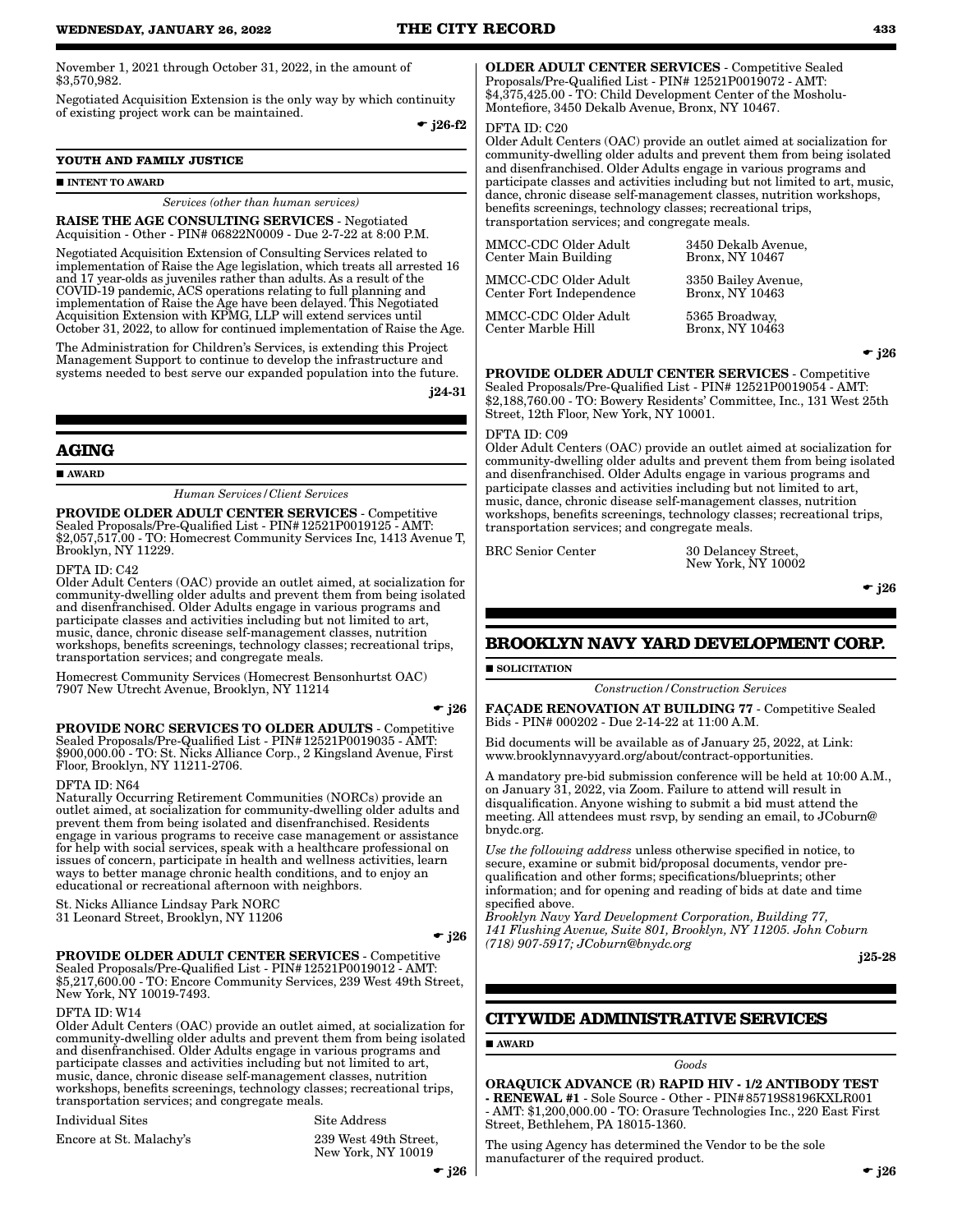# **COMPTROLLER**

**ACCOUNTANCY**

**UVENDOR LIST** 

*Services (other than human services)*

## PREQUALIFIED LIST OF AUDITORS (CPA LIST)

Pursuant to Section 3-10 (k) of the New York City Procurement Policy Board (PPB) Rules, the New York City Office of the Comptroller maintains a Pre- Qualified List of Auditors (CPA List). City agencies seeking to award an external auditing contract must solicit the services from firms that are on the CPA List.

To be considered for placement on the CPA List and to remain on the CPA List, your firm must:

- 1. Be registered with the New York State Education Department to practice in the State of New York, under your firm's current organizational status.
- 2. Have had a System or Engagement Peer Review (Peer Review) of your firm's auditing and accounting practice within the last three years and continue to have such peer reviews conducted every three years in accordance with American Institute of Certified Public Accountants (AICPA) Standards.

A firm must receive a pass rating or a pass with deficiencies rating to qualify. Applications to be considered for placement on the CPA List may be downloaded from the New York City Office of the Comptroller's website at https://comptroller.nyc.gov/services/for-businesses/prequalifiedcpa/become-aprequalified- cpa-firm/ Please email all required documentation along with the Accounting Firm Questionnaire to cpalist@ comptroller.nyc.gov If you have any questions or require any assistance, please email cpalist@comptroller.nyc.gov or call (212) 669-8280.

*Use the following address* unless otherwise specified in notice, to secure, examine or submit bid/proposal documents, vendor prequalification and other forms; specifications/blueprints; other information; and for opening and reading of bids at date and time specified above.

*Comptroller, 1 Centre Street, Room 200 South, New York, NY 10007. CPA LIST (212) 669-8280; cpalist@comptroller.nyc.gov*

j19-27

## **EMERGENCY MANAGEMENT**

**SPD**

**INTENT TO AWARD** 

*Services (other than human services)*

SOCIAL MEDIA MONITORING SERVICES - REALTIME EVENT DETECTION SERVICES - Negotiated Acquisition - Other - PIN# 01722N0001 - Due 1-28-22 at 10:00 P.M.

Dataminr will provide the City with Realtime Event Detection, analysis, alerting and distribution services, in order to enhance the City's monitoring capability and to improve the effectiveness of the City's response to emergency conditions.

To avoid a gap in service, NYCEM is seeking the existing contractor to provide continued service to give us time to process a new Request For Proposal.

j21-28

## **HEALTH AND MENTAL HYGIENE**

AWARD

*Human Services/Client Services*

HEALTHCARE ACCESS AND COVERAGE: OUTREACH, SUPPORT AND EDUCATION SERVICES FOR VULNERABLE POPULATION - BP/City Council Discretionary - PIN#81621L0342001 - AMT: \$131,140.00 - TO: Northern Manhattan Improvement Corporation, 45 Wadsworth Avenue, New York, NY 10033-7048.

## **HOMELESS SERVICES**

**(7470) CAPACITY, PLANNING AND DEVELOPMENT (CPD)**

**INTENT TO AWARD** 

## *Construction Related Services*

EAS SERVICES - Negotiated Acquisition - Other - PIN# 07121N0019 - Due 1-31-22 at 5:00 A.M.

The New York City Department of Homeless Services (DHS) is requesting an approval for a 12 month Negotiated Acquisition Extension in the amount of \$1,385,193.00 for the preparation of CEQR Environmental Assessment Statements (EAS) in connection with the Turning the Tide initiative to open ninety shelter facilities.

j21-28

## **HOUSING AUTHORITY**

**PROCUREMENT**

**SOLICITATION** 

*Construction/Construction Services*

COMMUNITY CENTER RENOVATION AT EASTCHESTER GARDENS COMMUNITY CENTER - Competitive Sealed Bids - PIN# RFQ# 306846 - Due 3-4-22 at 11:00 A.M.

Site Visits February 7, 2022 - 10:00 A.M.

RFQ Question Deadline February 17, 2022 - 2:00 P.M.

RFQ Solicitation Timetable

- b. A non-mandatory virtual Proposers' Conference, will be held on February 11, 2022, at 11:00 A.M., via Microsoft Teams. Pre-Bid Teams Meeting information: (646) 838-1534 Conference ID: 597 727 946#. Although attendance is not mandatory, it is strongly recommended that all interested vendors attend. In order to RSVP to the Pre-Bid Conference and obtain the Teams Meeting link to view the virtual conference, email cpd.procurement@nycha.nyc.gov, with the RFQ number as the Subject line to confirm attendance.
- c. All questions related to this RFQ are to be submitted via email to the CPD Procurement Unit, at cpd.procurement@nycha.nyc.gov, with the RFQ number as the Subject line, by no later than 2:00 P.M., on February 17, 2022. Proposers will be permitted to ask additional questions at the Proposers' Conference. Responses to all submitted questions will be available for public viewing in Sourcing under the RFQ.
- d. Bids are due March 4, 2022, at 11:00 A.M. via iSupplier portal. Bid Submission Requirements Vendors shall electronically upload a single .pdf containing ALL components of the bid into iSupplier by the RFQ Bid Submission Deadline. NYCHA will NOT accept hardcopy Bids or bids via email, fax, or mail. Instructions for registering for iSupplier can be found at, http://www1.nyc.gov/site/ nycha/business/isupplier-vendor-registration.page. After Proposer registers for iSupplier, it typically takes 24 to 72 hours for Proposer's iSupplier profile to be approved. It is Vendors sole responsibility to complete iSupplier registration and submit its Bid before the RFQ Bid Submission Deadline. NYCHA is not responsible for delays caused by technical difficulty or caused by any other occurrence. For assistance regarding iSupplier please email, procurement@nycha. nyc.gov

*Use the following address* unless otherwise specified in notice, to secure, examine or submit bid/proposal documents, vendor prequalification and other forms; specifications/blueprints; other information; and for opening and reading of bids at date and time specified above.

*Housing Authority, 90 Church Street, 6th Floor, New York, NY 10007 . Quinsinetta Clark-Davis (212) 306-3063; quinsinetta.clark@nycha.nyc.gov*

 $\bullet$  j26

## **HUMAN RESOURCES ADMINISTRATION**

**INTENT TO AWARD** 

*Services (other than human services)*

 $\bullet$  j26 | Due 1-27-22 at 2:00 P.M. 06922Y0090-AIM ENTERPRISE MAINTENANCE AND SUPPORT-ASSETWORKS - Request for Information - PIN# 06922Y0090 -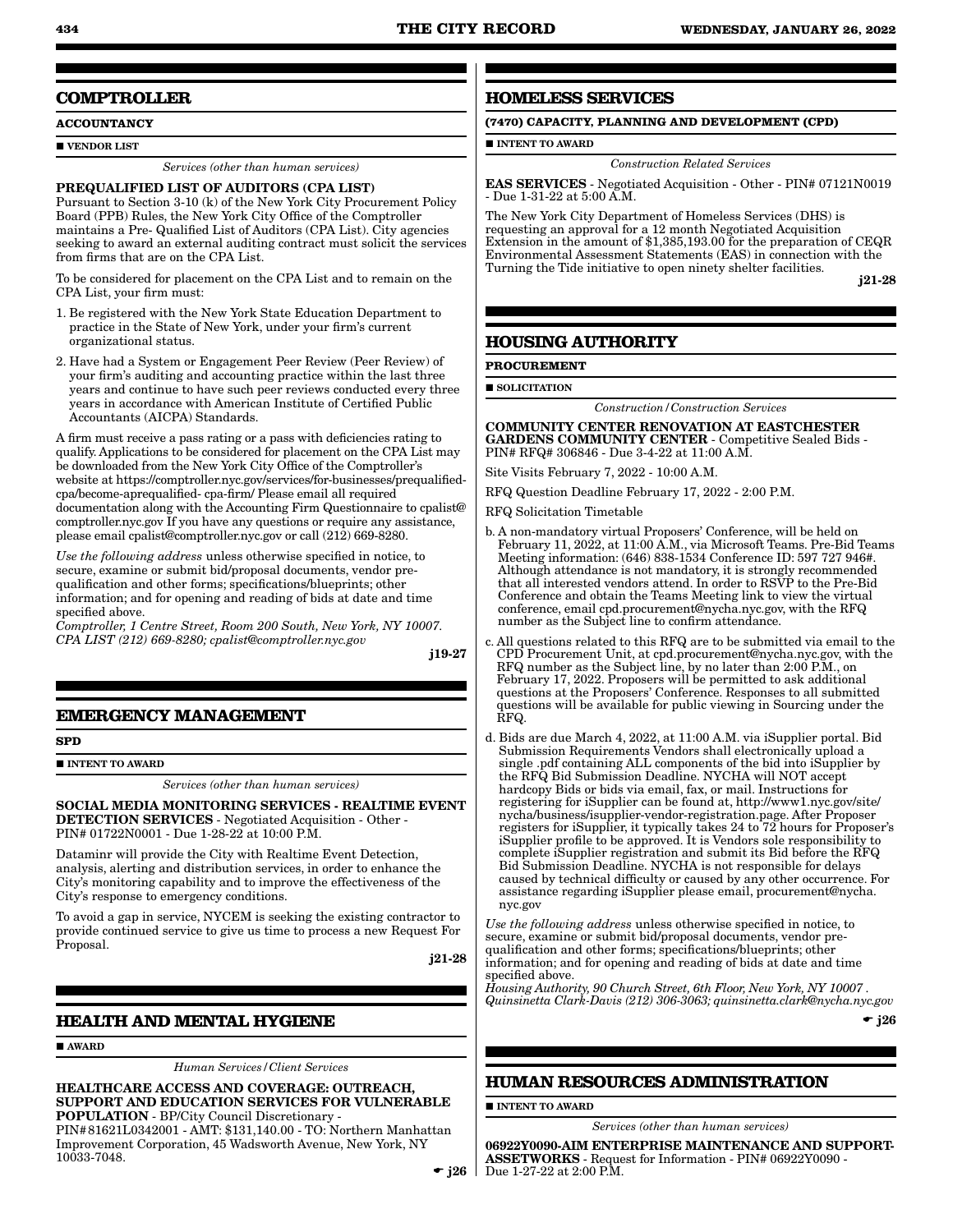DSS/HRA request a Sole Source contract with AssetWorks LLC, to provide maintenance and support for the AiM Enterprise system, from 7/1/2018 to 6/30/2022. The AiM Enterprise system is a web-based application, configured to run on any device (desktop, laptop, tablet and PDA) with Internet browser capabilities. It contains enhanced reporting capabilities that greatly reduces the need for extensive programming\report writing knowledge. AiM Enterprise provides HRA's General Support Service Office with a facilities management, as well as a planning tool that has information "on-demand" and kept dynamic and real-time. AssetWorks LLC, is the single developer and only licensed distributor of the AiM™ Suite of product(s). AssetWorks does not distribute nor make available any of our product(s) and/or training or professional/implementation services to any third party or partner for the purpose of reselling or maintaining this product.

Any firm or organization which believes they can also provide this service is invited to respond to the RFI" 06922Y0090-AiM Enterprise Maintenance and Support-AssetWorks" on PASSPort. If you have any questions, please email"frazierjac@dss.nyc.gov", with the subject line " 06922Y0090-AiM Enterprise Maintenance and Support-AssetWorks ". Please indicate your interest by responding to the RFI EPIN: 06922Y0090 in PASSPort no later than January 27, 2022, 2:00 P.M.

j20-27

## **PARKS AND RECREATION**

#### AWARD

*Services (other than human services)*

NOTICE OF AWARD TO PARKING SYSTEMS PLUS FOR MAIMONIDIES PARKING FACILITIES - Request for Proposals - PIN#B369-PL - AMT: \$1,103,392.00 - TO: Parking Systems Plus Inc, 28 Fourth Street, Valley Stream, NY 11581.

Solicitation No.: Solicitation #B369-PL Licensee: Parking Systems Plus, Inc

The City of New York Department of Parks & Recreation ("Parks") has awarded a concession to Parking Systems Plus. Inc, 28 Fourth Street, Valley Stream, NY 11581, for the renovation, operation and maintenance of parking facilities, at Maimonides Park (formerly known as MCU Park), Coney Island, Brooklyn. The concession, which was solicited by a Request for proposal, will operate, pursuant to a License agreement for one (1) one (1) year term and three (3) one (1) year option renewals. Compensation, to the City will be as follows: Year 1: \$256,000.00; Year 2 (Option Year 1): \$268,800.00; Year 3 (Option Year 2): \$282,240.00; Year 4 (Option Year 3): \$296,352.00.

 $\div$  j26

**REVENUE AND CONCESSIONS**

#### SOLICITATION

*Services (other than human services)*

ORCHARD BEACH MERCHANDISE RFB - Competitive Sealed Bids - PIN# X39-CSV2022 - Due 2-18-22 at 11:00 A.M.

In accordance with Section 1-13 of the Concession Rules of the City of New York, the New York City Department of Parks and Recreation ("Parks") is issuing, as of the date of this notice, a Request for Bids ("RFB") For the Operation of Three (3) Beach Equipment Rental and Merchandise Carts at Orchard Beach, Pelham Bay Park There will be a recommended remote proposer meeting on Thursday, January 27, 2022 at 11:00 P.M. If you are considering responding to this RFB, please make every effort to attend this recommended remote proposer meeting. All bids submitted in response to this RFB must be submitted no later than Friday, February 18, 2022 at 11:00 A.M. Hard copies of the RFB can be obtained at no cost, commencing January 27, 2022, through February 18, 2022 by contacting Angel Williams, Senior Project Manager at (212) 360-3495 or at Angel.Williams@parks.nyc.gov.

The RFB is also available for download, on January 27, 2022, through February 18, 2022, on Parks' website. To download the RFB, visit http:// www.nyc.gov/parks/businessopportunities and click on the "Concessions Opportunities at Parks" link. Once you have logged in, click on the "download" link that appears adjacent to the RFB's description. For more information or if you cannot attend the remote Bidder meeting, prospective Bidders may contact Angel Williams, Senior Project Manager, at (212) 360-3495 or at Angel.williams@parks.nyc.gov.

TELECOMMUNICATION DEVICE FOR THE DEAF (TDD) 212-504- 4115.

*Use the following address* unless otherwise specified in notice, to secure, examine or submit bid/proposal documents, vendor prequalification and other forms; specifications/blueprints; other information; and for opening and reading of bids at date and time specified above.

*Parks and Recreation, The Arsenal, Central Park, 830 Fifth Avenue, Room 407, New York, NY 10065. Angel Williams (212) 360-3495; angel.williams@parks.nyc.gov*

j21-f3

## **POLICE DEPARTMENT**

## **AWARD**

*Construction/Construction Services*

HVAC MAINTENANCE CONEY ISLAND RANGE - Renewal - PIN#05618B8225KXLR002 - AMT: \$413,817.00 - TO: AWL Industries Inc., 460 Morgan Avenue, Brooklyn, NY 11222.

HVAC Maintenance and Duct Clean Serv. A/C and Ventilation System Coney Island.

 $\div$  j26

## **SCHOOL CONSTRUCTION AUTHORITY**

**CONTRACT ADMINISTRATION**

**SOLICITATION** 

*Human Services/Client Services*

INFORMATION TECHNOLOGY SERVICES IN CONNECTION WITH CONTINGENT & TEMPORARY STAFFING - Request for Proposals - PIN#22-00056R - Due 1-27-22 at 5:00 P.M.

*Use the following address* unless otherwise specified in notice, to secure, examine or submit bid/proposal documents, vendor prequalification and other forms; specifications/blueprints; other information; and for opening and reading of bids, at date and time specified above.

*School Construction Authority, Via email only. June Thompson (718) 752-5229; jthompson@nycsca.org*

 $\div$  i26

#### **CONTRACT SERVICES**

**INTENT TO AWARD** 

*Construction/Construction Services*

RFQEI FOR LOW RISE ELEVATOR INSTALLATION, MODERNIZATION AND MAINTENANCE - Request for Qualifications - PIN# 22-xxxxx-1 - Due 2-4-22 at 4:30 P.M.

Interested firms should respond by submitting their expression of interest via email on or before February 4, 2022, to rforde@nycsca.org

*Use the following address* unless otherwise specified in notice, to secure, examine or submit bid/proposal documents, vendor prequalification and other forms; specifications/blueprints; other information; and for opening and reading of bids at date and time specified above.

*School Construction Authority, 30-30 Thomson Avenue, First Floor, Long Island City, NY 11101. Ricardo Forde (718) 752-5288; rforde@nycsca.org*

 $\div$  j26

#### $\blacksquare$  SOLICITATION

*Goods and Services*

ARCHITECTURE AND ENGINEERING SERVICES IN CONNECTION WITH LANDSCAPE ARCHITECTURE - Request for Proposals - PIN#22-00050R - Due 1-26-22 at 12:00 P.M.

*Use the following address* unless otherwise specified in notice, to secure, examine or submit bid/proposal documents, vendor prequalification and other forms; specifications/blueprints; other information; and for opening and reading of bids, at date and time specified above.

*School Construction Authority, 30-30 Thomson Avenue, First Floor, Long Island City, NY 11101. (718) 472-8361; rfp@nycsca.org*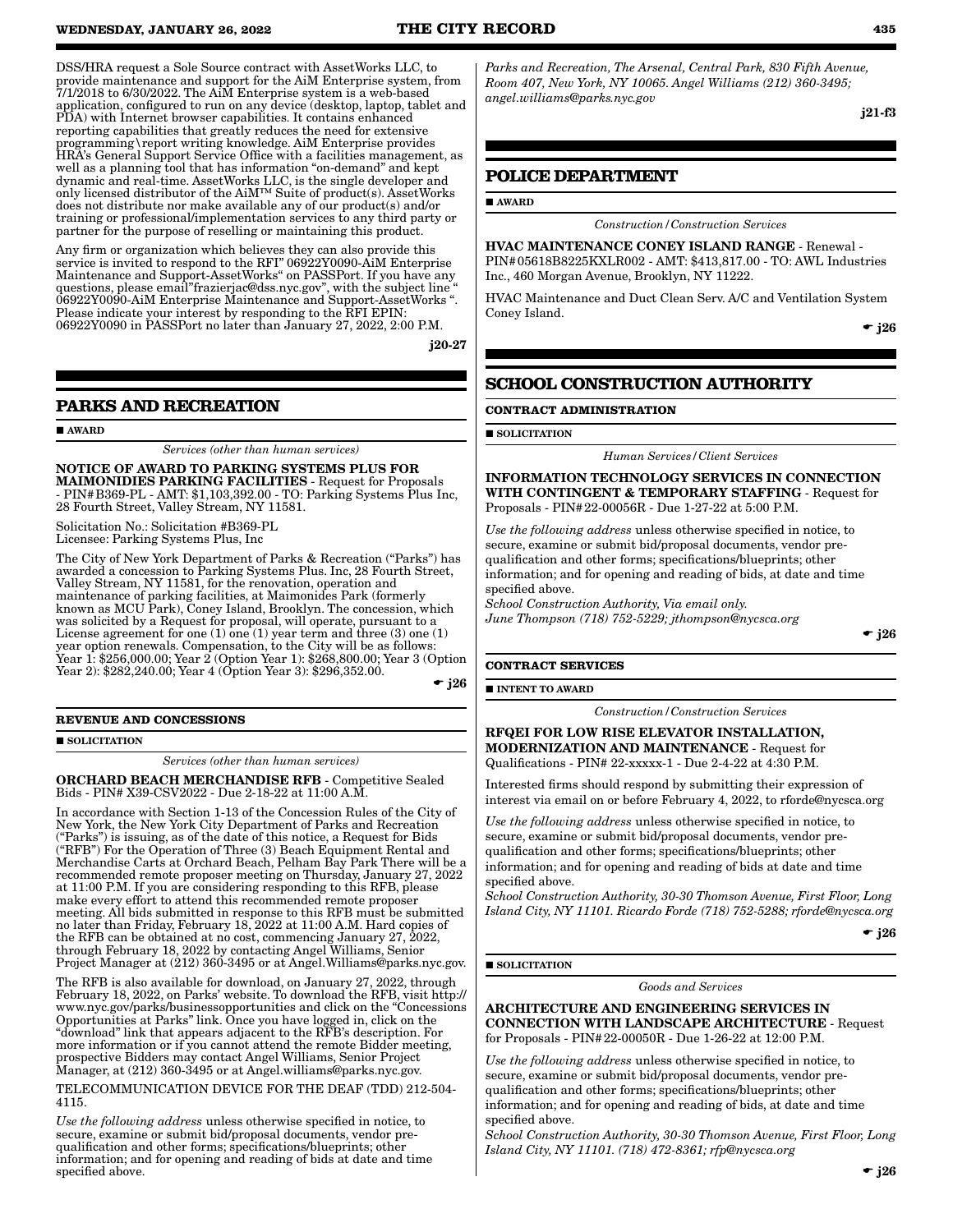**AGENCY RULES**

## **BUILDINGS**

**NOTICE** 

#### Notice of Public Hearing and Opportunity to Comment on Proposed Rules

What are we proposing? The Department of Buildings (DOB) is proposing to amend its rules to add fees for filing parking structure compliance reports and to add language regarding qualified parking structure inspectors. DOB is also proposing to add a new section regarding periodic inspections of parking structures. These changes are necessitated by new Article 323 that was added to Title 28 of the New York City Administrative Code by Local Law 126 of 2021.

Due to the current health emergency, the public hearing for this rule is being scheduled as a virtual hearing, which may be accessed according to the information given below in this Notice.

When and where is the hearing? DOB will hold a public hearing on the proposed rule online. The public hearing will take place at 11am on 2/25/22.

• Join through Internet:

To join the hearing via your browser either click on the following URL link or copy and paste it into your browser's address bar. Then follow the prompts.

https://buildings.webex.com/buildings/j.php?MTID=m5b80dd6218f 13a5a317aead0875905b4

When prompted, enter the following meeting password: 10007

When joining the meeting choose either "Use computer for audio" or "Call in" for the audio portion of the public hearing. If you choose the "Call in" option, the information needed to connect (phone number, Access Code and Attendee ID) will automatically be presented to you immediately after you join the Webex meeting.

If you have low bandwidth or inconsistent Internet connection, we suggest you use the "Call-in" option for the hearing. This will reduce the possibility of dropped audio and stutters.

• Join via phone only:

To join the meeting only by phone, use the following information to connect:

Phone: 646-992-2010 Access code: 2305 692 2597 Password (if requested): 10007

How do I comment on the proposed rules? Anyone can comment on the proposed rules by:

- Website. You can submit comments to the DOB through the NYC rules website at http://rules.cityofnewyork.us.
- Email. You can email comments to dobrules@buildings.nyc.gov.
- Mail. You can mail comments to the New York City Department of Buildings, Office of the General Counsel, 280 Broadway, 7th floor, New York, NY 10007.
- Fax. You can fax comments to the New York City Department of Buildings, Office of the General Counsel, at 212-566-3843.
- Speaking at the hearing. Anyone who wants to comment on the proposed rule at the public hearing must sign up to speak. You can sign up by emailing dobrules@buildings.nyc.gov by 2/18/22 and including your name and affiliation. While you will be given the opportunity during the hearing to indicate that you would like to provide comments, we prefer that you sign up in advance. You can speak for up to three minutes.

Is there a deadline to submit comments? Yes, you must submit comments by 2/25/22.

What if I need assistance to participate in the hearing? You must tell the Office of the General Counsel if you need a reasonable accommodation of a disability at the hearing. You can tell us by email at dobrules@buildings.nyc.gov. Advance notice is requested to allow sufficient time to arrange the accommodation. You must tell us by 2/11/22.

This location has the following accessibility option(s) available: Simultaneous transcription for people who are hearing impaired, and audio only access for those who are visually impaired.

Can I review the comments made on the proposed rules? You can review the comments made online on the proposed rules by going to the website, at http://rules.cityofnewyork.us/. Copies of all comments submitted online, copies of all written comments and a summary of oral comments concerning the proposed rule will be available to the public at the Office of the General Counsel and may be requested by email at dobrules@buildings.nyc.gov

What authorizes DOB to make this rule? Sections 643 and 1043(a) of the City Charter and Article 323 of Title 28 of the City Administrative Code authorize DOB to make this proposed rule. The rule was included in the regulatory agenda.

Where can I find DOB's rules? DOB's rules are in Title 1 of the Rules of the City of New York.

What rules govern the rulemaking process? DOB must meet the requirements of Section 1043 of the City Charter when creating or changing rules. This notice is made according to the requirements of Section 1043(b) of the City Charter.

#### Statement of Basis and Purpose of Proposed Rule

Local Law 126 of 2021 added a new Article 323 regarding periodic inspections of parking structures to Title 28 of the Administrative Code. Article 323 sets out requirements for a condition assessment of a parking structure that is to be conducted at periodic intervals as set forth by rule of the commissioner. This proposed rule sets out the timing and specific requirements for these inspections, as well as civil penalties for failure to file and late filing of reports, and for failing to correct conditions found during the inspections.

Section 101-03 of Subchapter A of Chapter 100 of Title 1 of the Rules of the City of New York is proposed to be amended by adding fees for initial and amended/subsequent filings of the parking structure compliance reports, as well as for applications for extensions of time to complete any necessary repairs.

In addition, Section 101-07 of Subchapter A of Chapter 100 of Title 1 of the Rules of the City of New York is proposed to be amended to add language regarding qualified parking structure inspectors and inspections.

The Department of Buildings' authority for these rules is found in sections 643 and 1043 of the New York City Charter and Article 323 of Title 28 of the New York City Administrative Code.

New material is underlined. [Deleted material is in brackets.]

"Shall" and "must" denote mandatory requirements and may be used interchangeably in the rules of this department, unless otherwise specified or unless the context clearly indicates otherwise.

Section 1. Section 101-03 of Subchapter A of Chapter 100 of Title 1 of the Rules of the City of New York is amended by adding the following entry at the end of the table set forth in that section:

Parking structure compliance reports

| • Initial filing                                        | \$305 |
|---------------------------------------------------------|-------|
| • Amended/subsequent filing                             | \$85  |
| • Application for extension of time to complete repairs | \$65  |

§2. Paragraphs (14) through (18) of subdivision (a) of section 101-07 of Subchapter A of Chapter 100 of Title 1 of the Rules of the City of New York are renumbered (15) through (19), respectively, and a new paragraph (14) is added to read as follows:

(14) Qualified parking structure inspector. An engineer as defined in section 28-101.5 of the administrative code with three years of relevant experience with parking structures.

Subdivision (c) of section 101-07 of Subchapter A of Chapter 100 of Title 1 of the Rules of the City of New York is amended by adding a new paragraph (11) to read as follows:

- (11) Parking structure inspections.
	- Inspection of a parking structure and appurtenances pursuant to section 28-323 of the Administrative Code must be performed by or under the direct supervision of a qualified parking structure inspector.
	- (ii) The qualified parking structure inspector applicant must provide a detailed résumé indicating relevant work experience obtained in any US city or jurisdiction. When relevant experience is obtained while employed by another registered design professional who was signing and sealing such relevant work, a letter must be provided indicating length of the qualified parking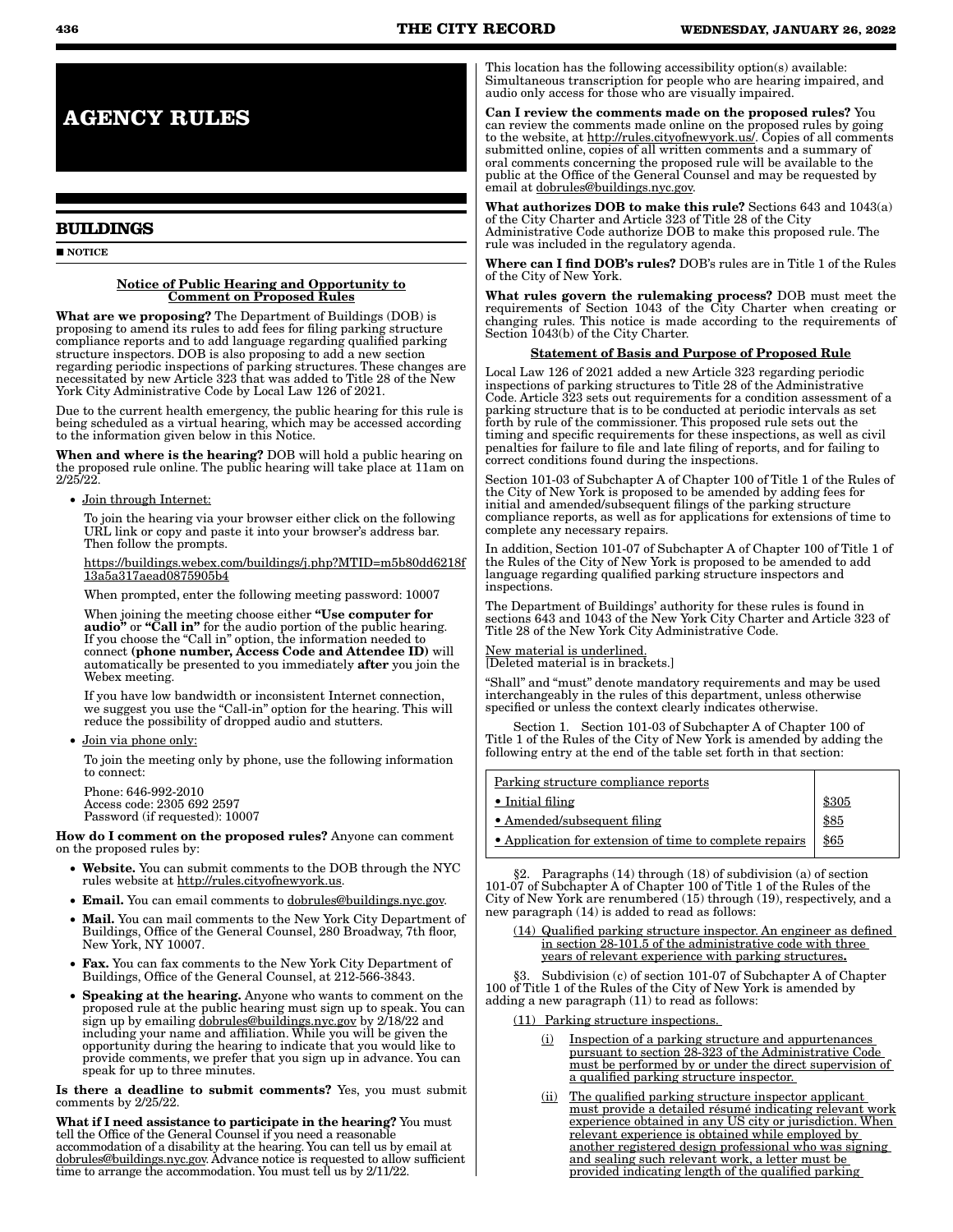structure inspector applicant's employment and his or her responsibilities.

(iii) A qualified parking structure inspector applicant must demonstrate to the commissioner's satisfaction, including performance on any written or oral tests the commissioner may require, that he or she is sufficiently familiar with the Construction Codes, laws and rules pertaining to parking structures and engineering concepts related to parking structures.

§4. Subchapter C of Chapter 100 of Title 1 of the Rules of the City of New York is amended by adding a new section 103-13 to read as follows:

#### § 103-13 Periodic Inspection of Parking Structures.

(a) *Definitions.* For the purposes of this section, the following terms have the following meanings.

Acceptable report. A compliance report filed by a qualified parking structure inspector, as defined in section 101-07 of the rules of the Department, that meets the requirements of Article 323 of Title 28 of the Administrative Code and this rule as determined by the Department.

Amended report. A compliance report filed by a qualified parking structure inspector who certifies that the unsafe conditions reported in the initial report have been repaired and that no unsafe conditions exist at the parking structure.

Appurtenance. An element including, but not limited to, rolldown gates, attendant booths, lighting fixtures, gates, staircases, fire protection, column protection, signs, parapets, railings, guard rails, enclosures, antennae, bollards, vehicle barriers, vehicle impact protection, electric vehicle charging stations, and any other equipment attached to the parking structure. Appurtenance does not include mechanical devices for vehicles moving from and to street levels or within the structure such as parking machines, lifts, mechanical stackers, automated parking systems, and elevators in which public occupancy is prohibited.

Compliance Report. A report prepared by a qualified parking structure inspector summarizing the condition assessment of the subject parking structure and attesting to its accompanying classification.

Condition assessment. An examination conducted to review a parking structure and all parts thereof, as defined in Article 323 of title 28 of the Administrative Code, to determine whether the parking structure and all parts thereof are either safe, unsafe, or safe with repairs and/or engineering monitoring and whether, in the judgment of a qualified parking structure inspector, remedial work is required.

Filed report. A compliance report shall be deemed filed with the Department when it has been received by the Department. The filed report must be completed in accordance with the provisions of paragraph  $(3)$  of subdivision (c) of this section.

Filing window. The two-year period during which a compliance report for a particular parking structure may be filed without penalty.

Parking structure. A building or portion of a building used for the parking or storage of motor vehicles and an open or enclosed parking garage as defined in the New York City Building Code. A parking structure does not include an autobody repair shop, an automotive showroom, a garage with occupancy of fewer than three cars, unenclosed and unattached lots, an automotive service station, an automotive repair shop, or a private garage as such term is defined in the building code.

Physical Examination. Hands-on engineering inspection of parking structure systems and elements applying various methods of examination other than visual, including, but not limited to, sounding, probing or testing.

Qualified Parking Structure Inspector (hereinafter "QPSI"). A qualified parking structure inspector as defined in section 101-07 of the rules of the Department.

Report filing cycle. The six-year time interval established by the Commissioner for the filing of each successive compliance report for every parking structure subject to the requirements of Article 323 of Title 28 of the Administrative Code.

Safe condition. A condition of a parking structure, any appurtenances thereto or any part thereof not requiring repair or maintenance to sustain the structural integrity of the parking structure and that is to remain safe during the next six years.

Safe with repairs and/or engineering monitoring (hereinafter **"SREM").** A condition of a parking structure, any appurtenances thereto or any part thereof that is safe at the time of inspection but requires repairs or maintenance during the next one to six years in order to prevent its deterioration into an unsafe condition during that six-year period.

Staggered filing cycle. The separate time intervals for filing compliance reports as determined by borough beginning January 1, 2022 and continuing thereafter for each subsequent report filing cycle.

**Subsequent report.** A compliance report that is filed by a QPSI after an acceptable report in order to change the status of the parking structure for that report filing cycle to reflect changed conditions or the recommended time frame for repairs of SREM or unsafe conditions.

**Unsafe condition.** A condition of a parking structure, any appurtenances thereto, or any part thereof that is hazardous to persons or property and requires repair within one year of completion of condition assessments. In addition, any condition that was reported as SREM in a previous compliance report and that is not corrected at the time of the current inspection must be reported as an unsafe condition.

- $Res points is a {\it d}$  *Responsibilities of qualified parking structure inspectors.* 
	- (1) A QPSI must conduct condition assessments and file compliance reports in accordance with this section and Article 323 of Title 28 of the Administrative Code.
	- (2) A QPSI must maintain records of inspections and tests for at least six years and must make such records available to the Department upon request.
	- (3) A QPSI must maintain insurance coverage as set forth in paragraph (7) of subdivision (b) of section 101-07 of these rules. Copies of such insurance policies must be made available to the Department upon request.

(c) *Condition Assessments*.

*(1) Periodic inspection requirements.* In order to maintain a parking structure and its appurtenances in a safe condition, and in accordance with Article 323 of Title 28 of the Administrative Code, a condition assessment of all components of a parking structure must be conducted at periodic intervals specified herein.

Exceptions: The façade of the structure does not need to be included in the parking structure compliance report if:

- the building is subject to the Façade Inspection Safety Program (FISP) ; or
- the parking structure occupies less than 50% of the total square footage of the building.
- (2) *Inspection procedures.*
	- (i) Before any parking structure is inspected, the QPSI retained by or on behalf of the owner of the building in which the parking structure is located must carefully review the most recent compliance report and any available previous reports, all annual observation checklists, as defined in section 28-323.2 of the Administrative Code, for the prior cycle, any available structural design or repair drawings, violations, and FISP reports where applicable.
	- (ii) A condition assessment of a parking structure and appurtenances thereof pursuant to section 28-323.3 of the Administrative Code must be performed by or under the direct supervision of a QPSI retained by the owner of the building in which the parking structure is located or his or her representative.
	- (iii) The QPSI must design a condition assessment program for the specific structure to be inspected, which must include, but not be limited to, inspection methods to be employed in the assessment. The program must be based on the considerations of the type of construction of the parking structure, age of the material components, the parking structure's specific exposure to environmental conditions and the presence of specific details and appurtenances. Consideration must be given to the structure's history of maintenance and repairs. Professional Engineers, individuals with a bachelor's degree in engineering and three years of relevant experience, or individuals with five years of relevant building experience, working under the QPSI's direct supervision, may be delegated to perform selected inspection tasks other than the final inspection.
	- (iv) The methods used to evaluate the parking structure in question must permit a complete physical examination of the structure, including, but not limited to, sounding, load tests, optical survey, non-invasive scanning, and cores. The QPSI must identify the most deleterious locations and perform physical examinations at those locations. Physical examinations as described in this rule must be performed on a minimum of 10% of each structural element including, but not limited to, beams, columns, and slabs.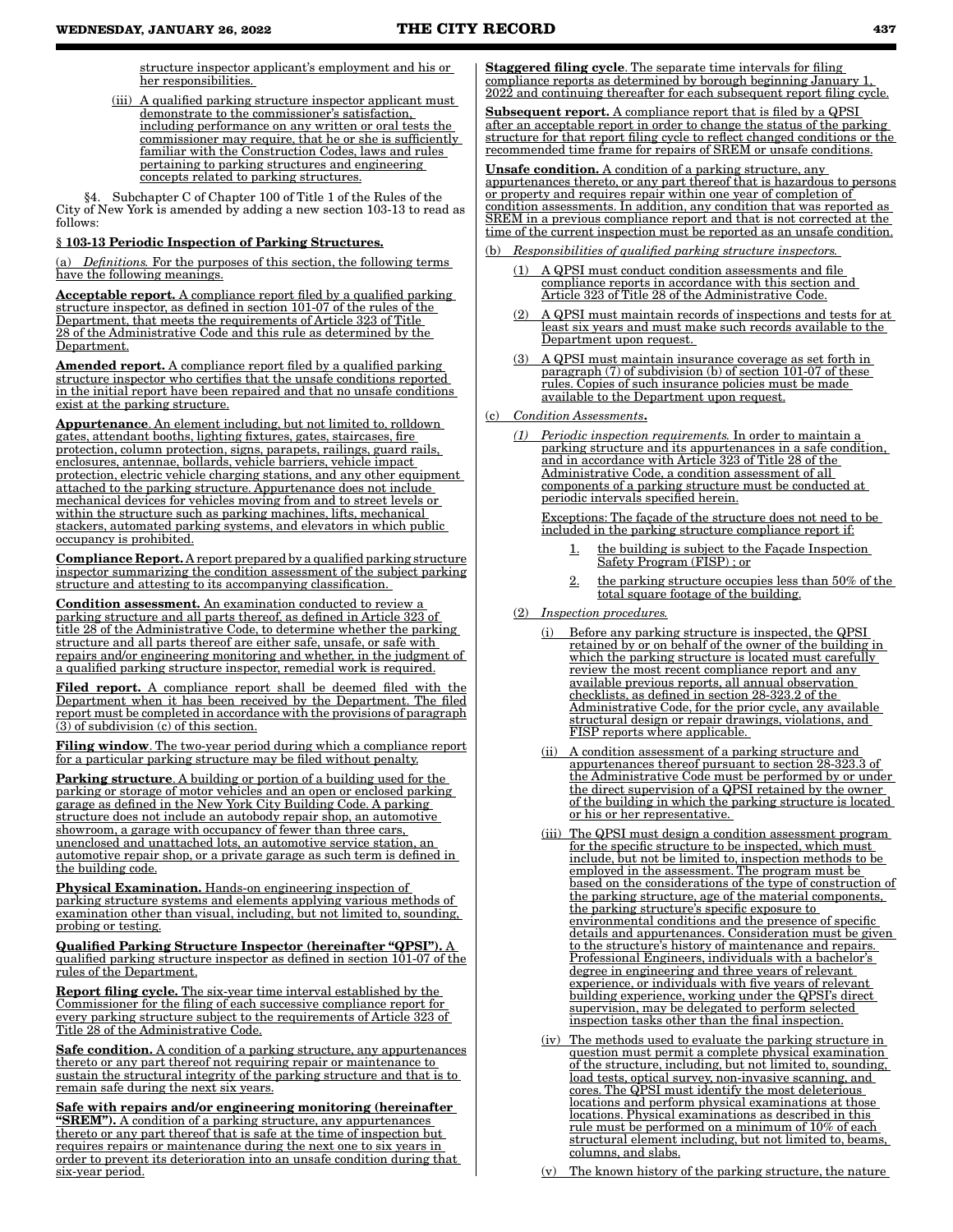of the materials used, and the conditions observed will dictate the extent of the condition assessment. The QPSI must apply a professional standard of care to assess the structure's condition and the individual building systems that comprise the structure including, but not limited to, the building's structural components, waterproofing systems, fire proofing and fire stopping systems, and wearing surfaces. When the QPSI finds any deficiencies, he/she must ascertain the cause of these and any other possible building defects detected. The QPSI must order any special or additional inspections, probes, and/or tests, including sounding procedures, that may be required to support the condition assessment and to determine the causes of any defects.

- (vi) The QPSI must develop a unique annual observation checklist, as defined in 28-323.2 of the Administrative Code, during each condition assessment.
- (vii) Photographs must be taken, sketches made and/or any other methods of documentation utilized to properly document the location of all conditions observed during the course of the condition assessment, that are either unsafe or SREM.
- (viii) Upon discovery of any unsafe condition, the QPSI must immediately notify the Department and the owner of the building in which the parking structure is located. The QPSI must identify the location of any unsafe condition, advise the owner on the appropriate protective measures to be taken, and include the recommended type and location of public protection in the notification to the Department.
- (ix) Completion of a condition assessment means that the QPSI has conducted a final inspection to determine that the parking structure conditions as described in the compliance report are consistent with the actual conditions. Such final inspection must, at a minimum, include an actual visual assessment and a complete walkthrough of each level dedicated to parking with inspectorial equipment. A drive-by inspection is not acceptable.
- (3) *Report requirements.*
	- The QPSI must file with the Department a written compliance report describing the result of the condition assessment, clearly documenting all conditions noted during the inspection, including the physical examination, and stating that the inspection was performed and completed in accordance with Article 323 of Title 28 of the Administrative Code and this rule. The QPSI must also submit a copy of the report to the owner of the building in which the parking structure is located.
	- (ii) Technical information in the report must adhere to and follow the sequence and the labeling of the report requirements as listed in subparagraph (iii) of this paragraph and must be provided on such forms and in such format as the Department requires. Additional information may be provided. If a requirement is not applicable, this must be indicated on the report.
	- (iii) The report must include an executive overview that consists of a summary of findings and recommendations, a concise statement of the scope of the inspection and findings, the conclusions and recommendations and a determination as to whether the parking structure is categorized as "safe," "SREM," or "unsafe." The report must also include, but not be limited to:
		- (A) The address, any a.k.a. addresses, Block and Lot number, the Building Identification Number ("BIN"), the landmark status of the building in which the parking structure is located, and the location from the nearest cross street;
		- (B) The name, mailing address and telephone number of the owner of the building in which the parking structure is located, or, if the owner is not an individual, the name, mailing address, telephone number, position/title of a principal of the owner;
		- (C) A description of the building, including the total number of stories, the number of stories and/or locations occupied by the parking structure, plan dimensions, Certificate of Occupancy number if available, usage, and age and type of construction, specifying all materials present in the parking structure;
		- (D) A description of the all components of the parking structure's gravity and lateral load carrying

systems specific to the area being used as a parking structure or the entirety of the building if its sole use is as a parking structure. Where applicable, areas to be included are:

- 1. Ramps and other spaces used to access parking areas;
- 2. In the case of a parking structure located at a floor or floors above floors of other occupancies, the slab and columns immediately below the lowest level of the parking structure;
- 3. In the case of a parking structure located at a floor or floors below floors of other occupancies, the slab and beams/joists forming the ceiling of the topmost level of the parking structure;
- Any area outside of that described in 1, 2 and 3 that may exhibit deterioration extending from or caused by the structure comprising the parking area.
- (E) A detailed description of any distress, settlements, repairs, or revisions to the structure since the previous compliance report, including, but not limited to, deteriorated framing members, deteriorated joint material, displacement, cracking, spalling of parking structure components, or other defects or changes;
- A detailed description of the procedures used in making the condition assessment;
- (G) The following information:
	- The extent and location of all physical examinations performed;
	- The names, addresses, telephone numbers, and license or registration numbers for contractors and consultants involved in the condition assessment;
	- 3. A location diagram of a discernable scale and with a north arrow, indicating the main entrance, locations of other entrances, and nearest cross street and locations and dates of physical examinations; and
	- Dates of the start and completion of the condition assessment.
- (H) A description, classification, and mapping of each significant condition observed including deterioration and any movement detected and the apparent integrity of the joints and wearing surfaces. The description must also include a list of all appurtenances and their condition. Each condition must be classified as safe, unsafe or SREM. If the parking structure is classified as unsafe or SREM, the compliance report must include the locations and descriptions of all unsafe or SREM conditions. If unsafe conditions are noted, the report must recommend the type and location of public protection or clearly delineate the extent of areas that have been cordoned off and the methods used. Photographs must be labelled and the report must include key plans and locator drawings documenting these conditions. Guards and railings must be inspected to ensure that their components (balusters, intermediate railings and panel fillers) are positively secured against movement (e.g. by welds, bolts or screws). If any guard or railing is found not to be positively secured, the condition is classified as unsafe and must be made safe pursuant to the requirements of paragraph (5) of subdivision (c) of this section;
- (I) An analysis of the causes of the conditions reported as unsafe or SREM;
- A detailed status report of maintenance work performed up to the date of submission of the report and the maintenance plan implemented for the parking structure;
- (K) A blank annual observation checklist as described in section 28-323.2 of the Administrative Code prepared by the QPSI specifically for the parking structure in question
- (L) Where a parking structure is categorized with a final rating SREM:
	- 1. A plan detailing the proposed monitoring program;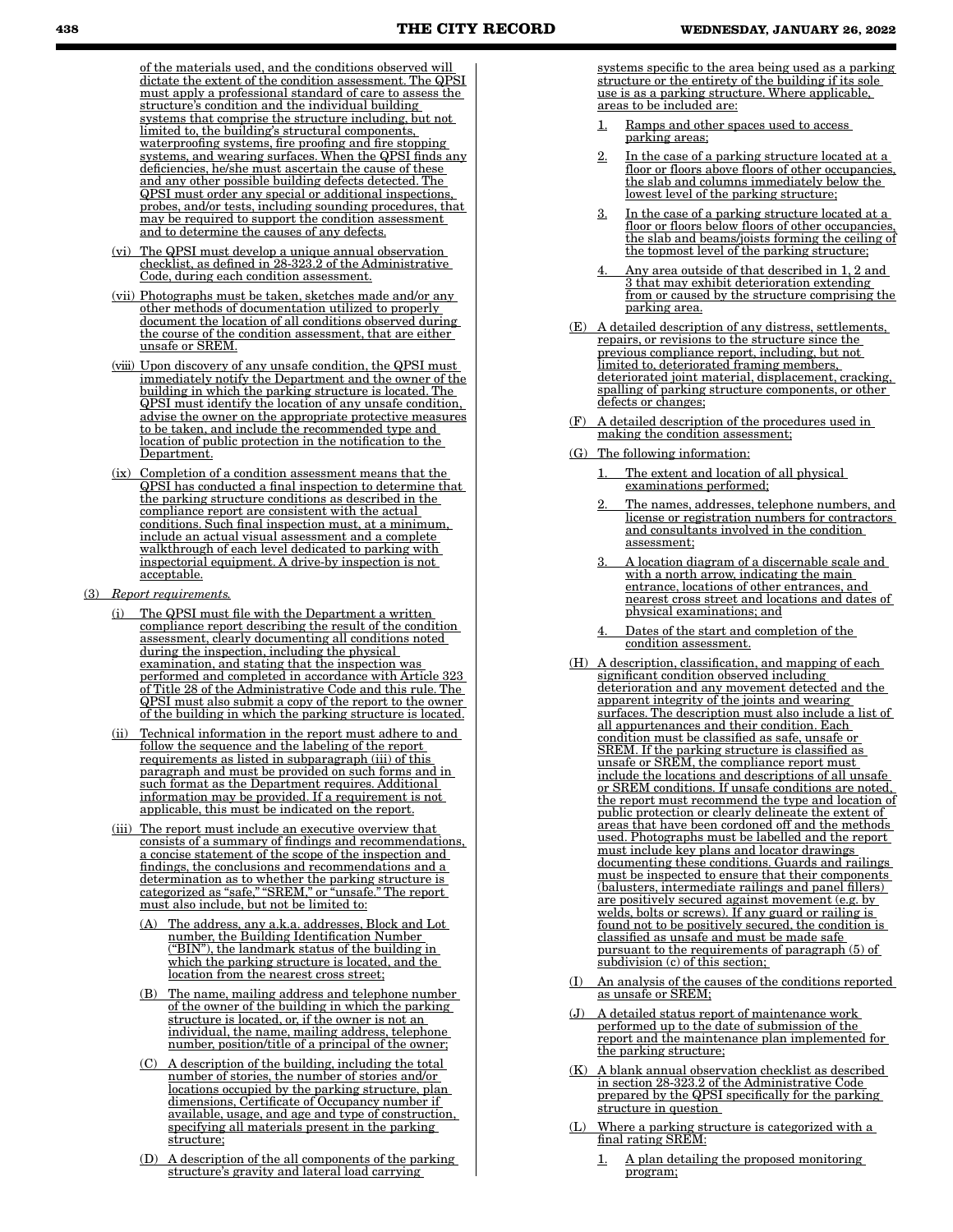- 2. The name of the engineer performing the monitoring;
- 3. A stability analysis of the parking structure that reports the required structural loading conditions and the calculated load carrying capacity of typical and worst case structural framing members which shows that the structure is stable under current and expected loading conditions; and
- 4. It is to be explicitly stated if only repairs are required with no monitoring.
- (M) A comparison of currently observed conditions with conditions observed during the previous report filing cycle condition assessments, including the status of the repairs or maintenance performed with respect to the prior conditions. The following must be included and discussed:
	- Work permit numbers relating to parking structure repairs;
	- Job numbers, status and sign-off dates for any parking structure repair related jobs, where applicable; and
	- 3. Violation numbers of any open Environmental Control Board ("ECB") violations and the status of the repairs of the conditions cited in the ECB violations that are directly associated with the parking structure;
- (N) Recommendations for repairs or maintenance of SREM and unsafe conditions, including:
	- If a parking structure is categorized as SREM:
		- A. The recommended time frame for such repairs or maintenance to be performed, which must indicate the date by which the work must be performed (MM/DD/ YYYY) to prevent the conditions from becoming unsafe and not the date on which work is planned or scheduled;
		- B. Time frames of less than one year, "ASAP," or "immediately," shall not be accepted.
	- If a parking structure is categorized as unsafe:
		- A. The QPSI must provide a recommended time frame for repairs to be performed to bring the parking structure to SREM or safe status, and must indicate the date by which the work will be completed (MM/ DD/YYYY);
		- B. Time frames of more than six years will not be accepted.
- A list and description of the work permits required to accomplish the necessary work. If no work permits will be required, the reason must be indicated;
- All photographs must be color, clearly legible, dated, and high resolution. Digital photos must be a minimum of 800 x 600 pixels. Photographs must be arranged into PDF uploads of no larger than 11" x . The following photos must be submitted:
	- 1. Elevation photos. Color photographs of all entrances, the primary address and at least one view of each entire street front elevation.
	- Representative photos of each parking level showing general conditions.
	- 3. Detailed condition photos. Color photographs of specific conditions must be clearly labeled and indicate the status designation. Detailed conditions must be located on the mapping of the parking structure required by item H of this subparagraph (iii).
		- A. All SREM and unsafe conditions must be catalogued.
		- B. If parking structure status is safe, submit a minimum of one representative photograph for each structural element and appurtenance.
- (Q) The classification of the parking structure for the current report filing cycle, as determined by the following guidelines:
- If there are no unsafe conditions and no conditions that are SREM, then the parking structure shall be classified as safe;
- If there is at least one unsafe condition, then the parking structure must be classified as unsafe.
- If there is at least one condition that is SREM and there are no unsafe conditions, then the parking structure shall be classified as SREM. A compliance report may not be filed describing the same condition at the same location as SREM for two consecutive report filing cycles. The QPSI must certify that all of the conditions identified in the previous report as requiring repair have been corrected or the parking structure shall be classified as unsafe;
- (R) The seal and signature of the QPSI under whose direct supervision the condition assessment was performed.
- (4) *Report filing requirements*.
	- (i) The requirements of this rule apply to all parking structures. The Commissioner shall determine which additional buildings and/or parts thereof are required to file in accordance with this rule.
	- Owners of buildings in which parking structures are located are required to file a compliance report at least once during each six-year report filing cycle established by the Department.
	- (iii) An acceptable report must be filed within the applicable twoyear filing window to avoid a late filing penalty.
	- (iv) The report must be submitted to the Department along with a filing fee as specified in the rules of the Department.
	- Staggered filing cycle: Beginning January 1, 2022 an acceptable report for each parking structure to which this rule applies is due in accordance with the following filing windows:
		- (A) For parking structures located within the Borough of Manhattan Community Districts 1 through 7 an acceptable report must be filed within the two-year filing window starting January 1, 2022, and every sixth year thereafter.
		- (B) For parking structures located within all Community Districts in the Borough of Manhattan not listed in (A), above, and all Community Districts in the Borough of Brooklyn, an acceptable report must be filed within the two-year filing window starting January 1, 2024, and every sixth year thereafter.
		- (C) For parking structures located within all Community Districts in the Boroughs of Queens, the Bronx and Staten Island an acceptable report must be filed within the two-year filing window starting January 1, 2026, and every sixth year thereafter .
		- Exceptions:
		- 1. Starting in Cycle 2, owners whose buildings have their most recent status as "No Report Filed" may file a report prior to the start of their designated filing window provided that all applicable civil penalties set out in subdivision (e) of this section are paid at the time of filing.
		- If the building in which the parking structure is located is included in the FISP, the owner may choose to change the assigned filing cycle of the parking structure compliance report to a parking structure cycle that corresponds with the next FISP filing cycle so that both reports may be filed at the same time. This shall be the reassigned parking structure cycle. The owner must inform the Department 180 days prior to the end of the assigned parking structure filing window if this option is chosen. If an owner chooses this option, the owner must continue to file under the reassigned parking structure filing window.
	- (vi) Initial compliance reports for new buildings in which parking structures that must comply with this rule are located must be filed as follows:
		- (A) The report must be filed six years from the date the first Temporary Certificate of Occupancy, Interim Certificate of Occupancy or Certificate of Occupancy was issued, if that date falls within the applicable filing window as provided in subparagraph  $(v)$  of this paragraph; or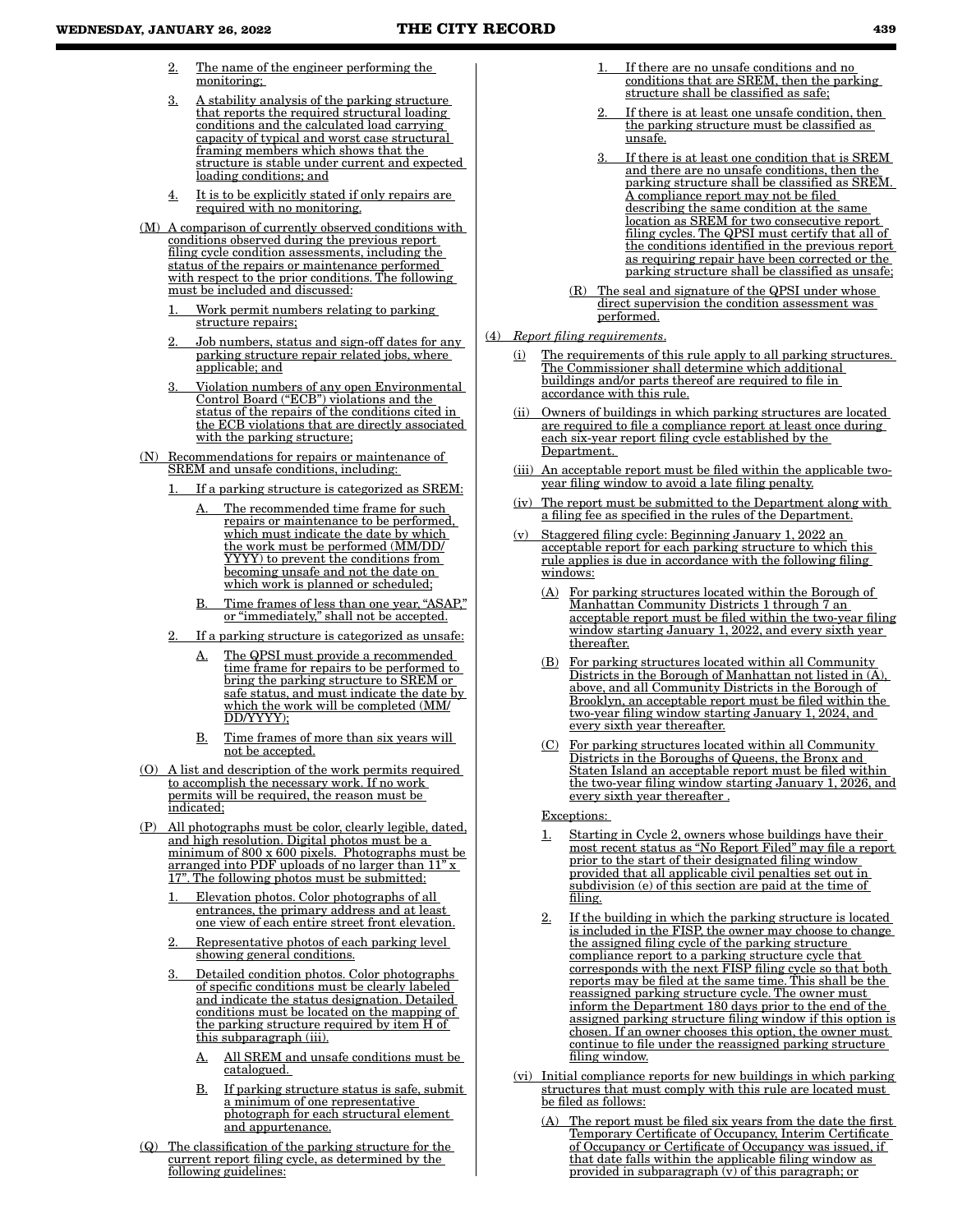- **440 THE CITY RECORD WEDNESDAY, JANUARY 26, 2022** 
	- (B) If six years from the date the first Temporary Certificate of Occupancy, Interim Certificate of Occupancy or Certificate of Occupancy was issued falls outside the applicable filing window as provided in subparagraph (v) of this paragraph, then the initial report must be filed within the applicable two-year filing window for the next six-year cycle.
	- (vii) A report must be filed within 60 days of the date on which the QPSI completed the condition assessment (final inspection date), as described in subparagraph (ix) of paragraph (2) of subdivision (c) of this section. Failure to file a report within 60 days of the completed condition assessment requires a new condition assessment.
	- (viii) If the report is not acceptable and is rejected by the Department, a revised report must be filed within 45 days of the date of the Department's rejection, after which the original file date will no longer be valid.
	- (ix) If the report is not acceptable after two rejections, a new initial filing fee as specified in the rules of the Department is required.
	- (x) Failure to submit a revised report addressing the Department's objections within one year of the initial filing requires a new condition assessment, including a new physical examination.
	- subsequent report indicating revised conditions may be filed within the six-year report filing cycle to change a parking structure's filing status or the recommended time frame for repairs of SREM or unsafe conditions for that cycle.
- (5) *Unsafe conditions.*
	- Upon filing a report of an unsafe condition with the Department, the owner of the building in which the parking structure is located, his or her agent, or the person in charge of the building in which the parking structure is located must immediately commence such repairs or reinforcements and any other appropriate measures such as cordoning off areas that may be dangerous, erecting fences, sidewalk sheds and safety netting as may be required to secure the safety of the public and to make the building's structure and appurtenances conform to the provisions of the Administrative Code.
	- (ii) All unsafe conditions must be corrected within 90 days from the submission of the compliance report.
	- (iii) If, due to the scope of the repairs, the unsafe conditions cannot be corrected within the required 90 days, the QPSI must recommend a timeframe for repairs as noted in item (N) of subparagraph (iii) of paragraph (3) of subdivision (c). The owner of the building in which the parking structure is located is responsible for ensuring that the conditions described in the compliance report as unsafe are corrected and all actions recommended by the QPSI are completed within this timeframe. The owner must notify the Department of any deviation from the timeframe to make corrections as specified in the QPSI's report. The subsequent report must include supporting documents from the QPSI justifying the request for a new time frame.
	- (iv) Within two weeks after repairs to correct the unsafe condition have been completed, the QPSI must inspect the premises. The QPSI must promptly file with the Department a detailed amended report stating the revised report status of the parking structure, along with a filing fee as specified in the rules of the Department and the owner must obtain permit sign-offs as appropriate. If the report is not acceptable and is rejected by the Department, a revised report must be filed within 45 days of the date of the Department's rejection after which the original filing date will no longer be valid. If the report is not acceptable after two rejections, a new amended filing fee as specified in the rules of the Department is required. Protective measures must remain in place until an amended report is accepted; however, the QPSI may request permission for the removal of the protective measures, shoring or any other public safety measures upon submission of a signed and sealed statement certifying that an inspection was conducted, the conditions were corrected, and the protective measures are no longer required.
	- (v) The Commissioner may grant extensions of up to 90 days to complete the repairs required to correct an unsafe condition upon receipt and review of an extension application submitted by the QPSI, together with:
		- Notice that the premises have been secured for public safety by means of a fence or other appropriate measures as may be required;
- (B) A copy of the contract indicating scope of work to correct unsafe conditions;
- (C) The QPSI's estimate of length of time required for repairs;
- (D) A statement of all applicable permit requirements;
- (E) A fee as specified in the rules of the Department;
- An unforeseen delay or circumstance (e.g., weather, labor strike, fire) affecting the substantially completed work; and
- (G) Progress photos showing current repairs.

Note: Financial considerations shall not be accepted as a reason for granting an extension.

- (6) *Conditions that are safe with repairs and/or engineering monitoring (SREM).*
	- The owner of the building in which the parking structure is located is responsible for ensuring that the conditions described in the compliance report as SREM are corrected and all actions recommended by the QPSI are completed within the time frame recommended by the QPSI, and are not left to deteriorate into unsafe conditions. It is the owner's responsibility to notify the Department of any deviation from the timeframe to make corrections as specified in the QPSI's report. The subsequent report must include supporting documents from the QPSI justifying the request for a new time frame.
	- (ii) A report may not be filed describing the same condition and pertaining to the same location on the parking structure as SREM for two consecutive report filing cycles.
	- (iii) The QPSI must certify the correction of each condition reported as requiring repair in the previous report filing cycle, report conditions that were reported as SREM in the previous report filing cycle as unsafe if not corrected at the time of the current inspection, or report corrections that were made in the previous cycle as unsafe if they need further or repeated repair at the time of the current cycle.

*Annual observation.* A building owner is responsible to have an annual observation performed in accordance with the provisions of section 28-323.4 of the Administrative Code. Such annual observation must be based on the checklist included in the most recent compliance report accepted by the Department and as described in section 28- 323.2 of the Administrative Code.

- (1) This checklist is to be completed annually by the owner or by a competent person on behalf of the owner each year after submission of the current cycle's report has been accepted and until the next cycle's report has been accepted.
- (2) The completed checklists must be kept on site and be made available to the Department and the QPSI upon request.
- The person performing the annual observation shall notify the owner and the Department immediately upon discovering any conditions that may be hazardous to the public.
- (e) *Civil Penalties.*
	- (1) *Failure to file*. An owner who fails to file the required acceptable compliance report shall be liable for a civil penalty of five thousand dollars (\$5,000) per year immediately after the end of the applicable filing window.
	- (2) *Late filing*. In addition to the penalty for failure to file, an owner who submits a late filing shall be liable for a civil penalty of one thousand dollars (\$1,000) per month, commencing on the day following the filing deadline of the applicable filing window period and ending on the filing date of an acceptable initial compliance report.
	- (3) *Failure to correct unsafe conditions.* In addition to the penalties provided in this section, an owner who fails to correct an unsafe condition within 90 days shall be liable for a civil penalty of one thousand dollars (\$1,000) per month until the unsafe condition is corrected, unless the Commissioner grants an extension of time to complete repairs pursuant to this section. This penalty shall be imposed until receipt of an acceptable amended compliance report by the Department indicating the unsafe conditions were corrected, or an extension of time is granted by the Commissioner.
	- (4) *Failure to correct SREM conditions*. An owner who fails to correct a SREM condition reported as requiring repair in the previous report filing cycle and subsequently files the condition as unsafe shall be liable for a civil penalty of two thousand dollars (\$2,000).
	- (5) *Challenge of civil penalty*.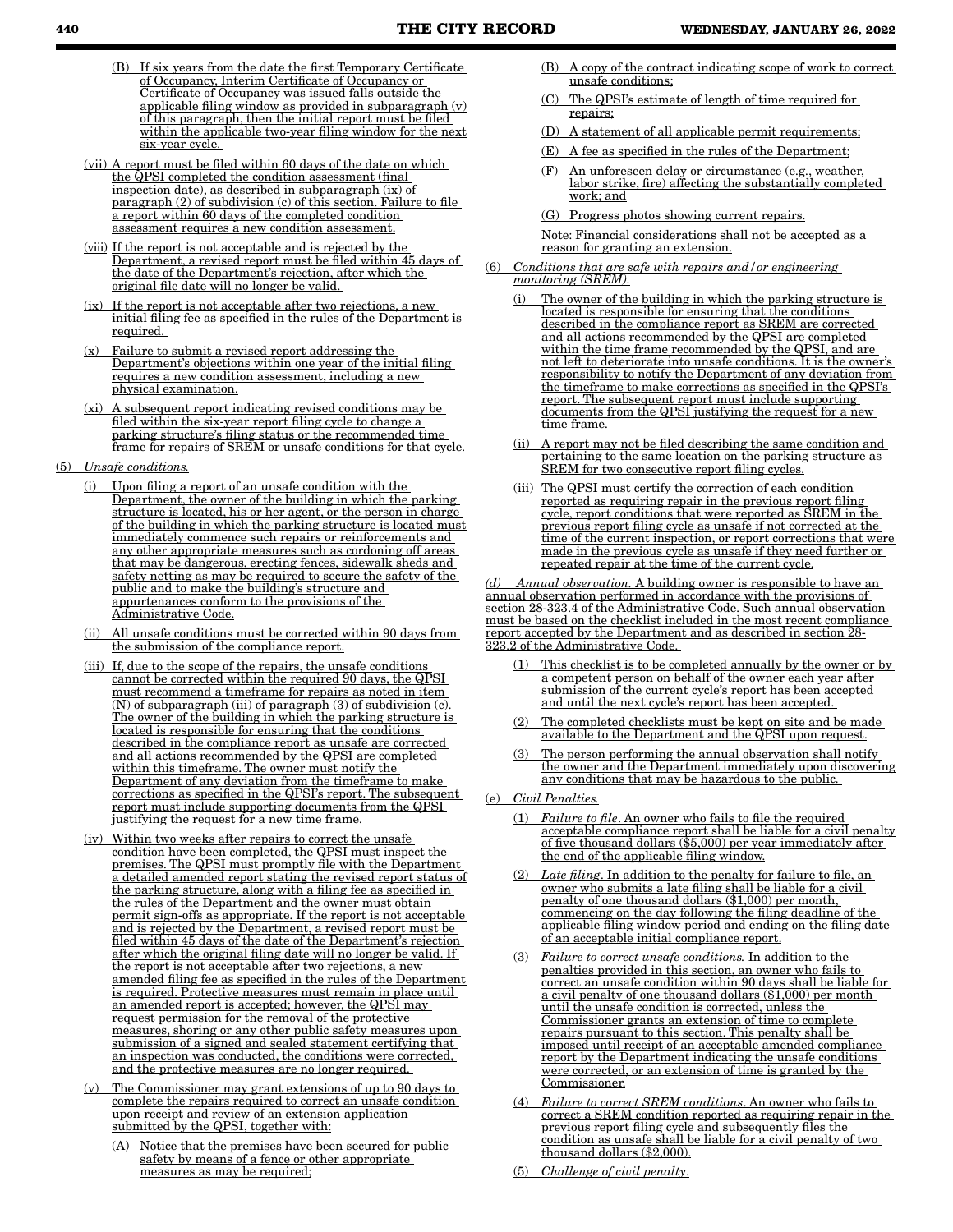- An owner may challenge the imposition of any civil penalty authorized to be imposed pursuant to this subdivision by providing proof of compliance. Such proof must include, but not be limited to, a copy of an acceptable initial compliance report, a copy of the acceptable amended report, copies of approved extension of time requests while work was/is in progress or written proof from a QPSI that the unsafe conditions observed at the parking structure were corrected and the violation was dismissed.
- (ii) Challenges must be made in writing within 30 days from the date of service of the violation by the Department and sent to the office/unit of the Department that issued the violation. The decision to dismiss or uphold the penalty shall be at the sole discretion of the Department.

*(f) Full or partial penalty waivers; eligibility and evidentiary requirements.* Owners may request a full or partial waiver of penalties assessed for violation of Article 323 of Title 28 of the Administrative Code, and/or rules enforced by the Department. Requests must be made in writing and must meet eligibility and evidentiary requirements as follows:

- (1) *Owner status*.
	- A new owner requesting a waiver due to change in ownership must submit proof of a recorded deed evidencing transfer of ownership to the current owner after penalties were incurred, as well as any other documentation requested by the Department, and only in one of the following circumstances:
		- (A) A new owner of a property previously owned by a government entity requesting a waiver due to change in ownership must submit official documentation from the government entity affirming that the premises was entirely owned by the government entity during the period for which a waiver is requested.
		- (B) A new owner who receives a notice of violation for failure to comply with the requirements of this section or Article 323 of Title 28 of the Administrative Code that was issued to the property after the transfer of ownership must submit a recorded deed showing the date that the property was acquired or transferred. The waiver period shall be from the date of the deed to the date of the violation issuance.
	- (ii) An owner may be granted a waiver of penalties upon submission of a copy of an order signed by a bankruptcy court judge.
	- (iii) If a state of emergency is declared that prevents an owner from conducting an inspection, filing a report or correcting unsafe conditions, an owner may be granted a waiver of penalties.
- (2) *Building status*. An owner requesting a waiver because the parking structure was demolished must submit city or departmental records evidencing the demolition of the parking structure prior to the filing deadline.

#### NEW YORK CITY MAYOR'S OFFICE OF OPERATIONS 253 BROADWAY, 10th FLOOR NEW YORK, NY 10007 212-788-1400

#### CERTIFICATION / ANALYSIS PURSUANT TO CHARTER SECTION 1043(d)

#### RULE TITLE: Amendment of Rules Governing Parking Structures REFERENCE NUMBER: DOB-145 RULEMAKING AGENCY: Department of Buildings

I certify that this office has analyzed the proposed rule referenced above as required by Section 1043(d) of the New York City Charter, and that the proposed rule referenced above:

- (i) Is understandable and written in plain language for the discrete regulated community or communities;
- (ii) Minimizes compliance costs for the discrete regulated community or communities consistent with achieving the stated purpose of the rule; and
- (iii) Does not provide a cure period but late filing of the inspection reports is allowed within a prescribed timeframe.

 */s/ Francisco X. Navarro January 15, 2022* Mayor's Office of Operations Date

#### NEW YORK CITY LAW DEPARTMENT DIVISION OF LEGAL COUNSEL 100 CHURCH STREET NEW YORK, NY 10007 212-356-4028

#### CERTIFICATION PURSUANT TO CHARTER §1043(d)

RULE TITLE: Amendment of Rules Governing Parking Structures REFERENCE NUMBER: 21 RG 078 RULEMAKING AGENCY: Department of Buildings

I certify that this office has reviewed the above-referenced proposed rule as required by section 1043(d) of the New York City Charter, and that the above-referenced proposed rule:

- (i) is drafted so as to accomplish the purpose of the authorizing provisions of law;
- (ii) is not in conflict with other applicable rules;
- (iii) to the extent practicable and appropriate, is narrowly drawn to achieve its stated purpose; and
- (iv) to the extent practicable and appropriate, contains a statement of basis and purpose that provides a clear explanation of the rule and the requirements imposed by the rule.

Acting Corporation Counsel

/s/ STEVEN GOULDEN Date: January 14, 2022

Accessibility questions: Andrea Maggio, (212) 393-2085, amaggio@ buildings.nyc.gov, by: Friday, February 11, 2022, 5:00 P.M.

 $\bullet$  j26

# **CONFLICTS OF INTEREST BOARD**

**NOTICE** 

CART

## Notice of Adoption

NOTICE IS HEREBY GIVEN PURSUANT TO AUTHORITY VESTED IN THE NEW YORK CITY CONFLICTS OF INTEREST BOARD by Sections 1043, 2601(16), and 2603(a) of the New York City Charter, that the Conflicts of Interest Board has amended Section 1-11 of Title 53 of the Rules of the City of New York to adjust for inflation the dollar amount in the definition of "ownership interest" in Charter Section 2601(16).

The proposed Rules were published in the City Record on November 30, 2021, and a public hearing was held on January 4, 2022. No comments were received. The Conflicts of Interest Board now adopts the following Rules.

#### STATEMENT OF BASIS AND PURPOSE

Charter Section 2603(a) requires that, once every four years, the Conflicts of Interest Board adjust for inflation the \$25,000 amount originally established in the Charter Section 2601(16) definition of "ownership interest." Since the enactment of Chapter 68 of the City Charter in 1990, the Consumer Price Index ("CPI") for the metropolitan New York-New Jersey-Pennsylvania region, as published by the United States Department of Labor's Bureau of Labor Statistics, reflects an overall 118.7% increase in the CPI. The last time that the Board increased the amount was in 2017, effective on January 1, 2018, when it rose to \$50,000. With this current rule amendment, the \$25,000 "ownership interest" amount is adjusted to \$55,000, rounded to the nearest \$1,000.

The following chart sets forth the increases that have been incorporated into § 1-11 of the agency's rules since the statute was enacted:

| Effective<br>Year | Consumer<br>Price Index<br>(CPI) | Ownership<br>Interest Amount<br>(rounded to the<br>nearest \$1,000) | Percent<br>change from<br>1990 CPI |
|-------------------|----------------------------------|---------------------------------------------------------------------|------------------------------------|
| 1990              | 135.1                            | \$25,000                                                            |                                    |
| 1994              | 156.0                            | \$29,000                                                            | $15.5\%$                           |
| 1998              | 172.1                            | \$32,000                                                            | 27.4%                              |
| 2002              | 188.5                            | \$35,000                                                            | 39.5%                              |
| 2006              | 216.6                            | \$40,000                                                            | $60.3\%$                           |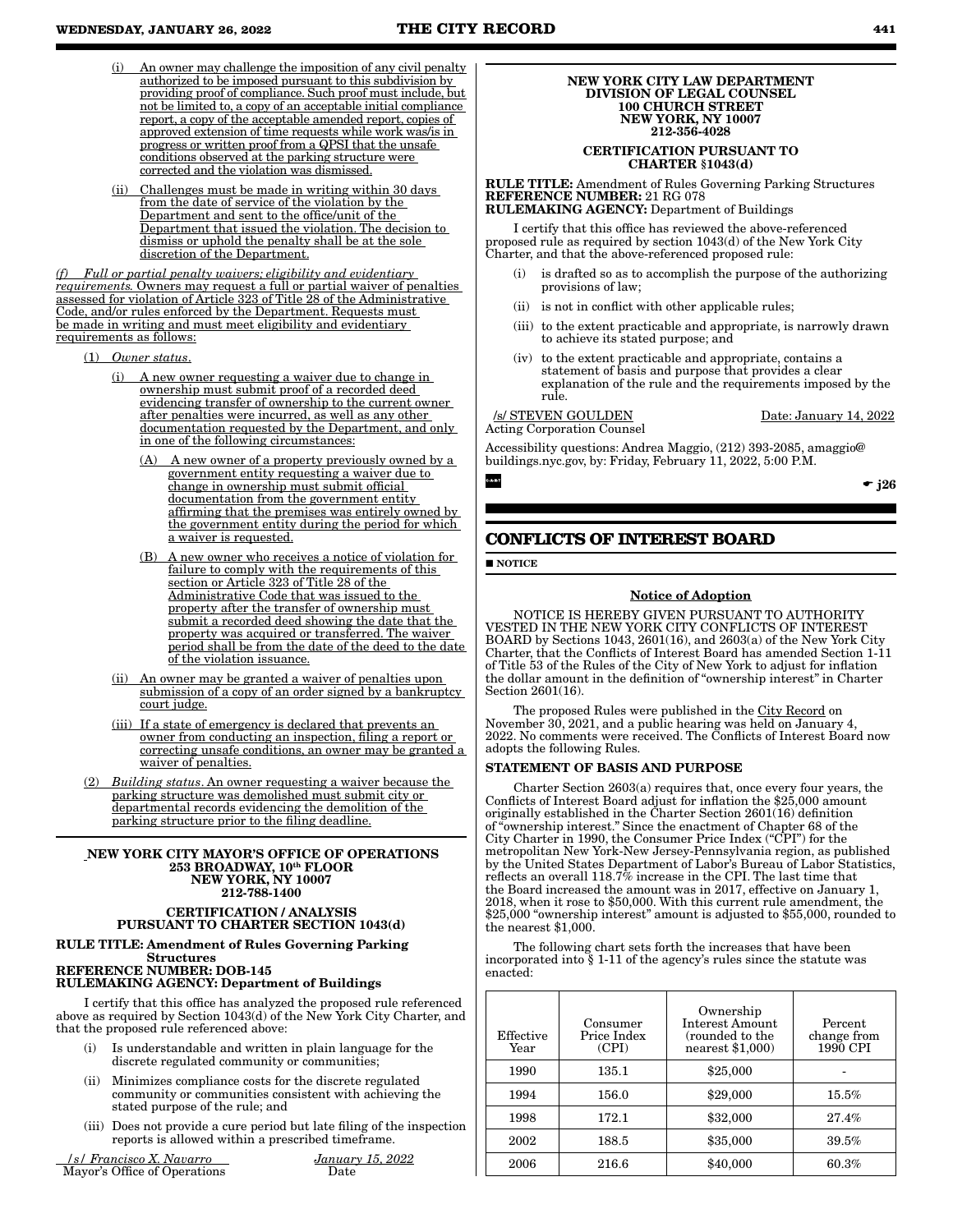| 2010 | 238.8 | \$44,000 | 76.8%    |
|------|-------|----------|----------|
| 2014 | 258.5 | \$48,000 | 91.3%    |
| 2018 | 270.1 | \$50,000 | $99.9\%$ |
| 2022 | 295.5 | \$55,000 | 118.7%   |

#### Text of the Rule

New material is underlined. [Deleted material is bracketed.]

§ 1-11 Adjustment of Dollar Amount in Definition of "Ownership Interest"

Effective as of January 1, [2018] 2022, the dollar amount in the definition of "Ownership Interest" in subdivision (16) of § 2601 of the New York City Charter shall be adjusted from [\$48,000] \$50,000 to  $[$50,000]$  \$55,000.

 $\div$  i26

## **ENVIRONMENTAL PROTECTION**

#### **NOTICE**

#### Notice of Public Hearing and Opportunity to Comment on Proposed Rule

What are we proposing? The Department of Environmental Protection is proposing to amend its rules to define what constitutes a processing device for the purposes of the idling provision on section 24-163 of the Administrative Code.

When and where is the hearing? DEP will hold a public hearing on the proposed rule online. The public hearing will take place at 11 am on March 2, 2022. To participate in the public hearing, please follow these instructions:

Microsoft Teams meeting

Join on your computer or mobile app:

Click here to join the meeting

Or call in (audio only):

+1 347-921-5612,,339046364#

Phone Conference ID: 339 046 364#

How do I comment on the proposed rules? Anyone can comment on the proposed rules by:

- Website. You can submit comments to the Department through the NYC rules website at http://rules.cityofnewyork.us.
- Email. You can email written comments to nycrules@dep.nyc.gov.
- Mail. You can mail written comments to the Department of Environmental Protection, Bureau of Legal Affairs, 59-17 Junction Boulevard, 19th Floor, Flushing, NY 11373.
- Fax. You can fax written comments to the Department of Environmental Protection, Bureau of Legal Affairs, at 718-595- 6543.
- By speaking at the hearing. Anyone who wants to comment on the proposed rules at the public hearing must sign up to speak. You can sign up before the hearing by calling 718-595-6531. You can speak for up to three minutes.

Is there a deadline to submit written comments? Yes, you must submit written comments by March 2, 2022.

What if I need assistance to participate in the hearing? You must tell the Department's Bureau of Legal Affairs if you need a reasonable accommodation of a disability at the hearing. You must tell us if you need a sign language interpreter. You can tell us by mail at the address given above. You may also tell us by telephone at 718-595- 6531. Advance notice is requested to allow sufficient time to arrange the accommodation. Please tell us by February 23, 2022.

This location has the following accessibility option(s) available: Not applicable

Can I review the comments made on the proposed rules? You can review the comments made online on the proposed rules by going to the website at http://rules.cityofnewyork.us/. A few days after the hearing, a transcript of the hearing and copies of the written comments will be available to the public at the Department's Bureau of Legal Affairs.

What authorizes the Department to make these rules? Section 1043(a) and subdivision (c) of section 1403 of the New York City Charter ("Charter") and section 24-105 of the Administrative Code of the City of New York authorize the Department to make these proposed rules. These proposed rules were not included in the Department's regulatory agenda for this Fiscal Year.

Where can I find the Department's rules? The Department's rules are in Title 15 of the Rules of the City of New York.

What laws govern the rulemaking process? The Department must meet the requirements of Section 1043 of the Charter when creating or changing rules. This notice is made according to the requirements of Subdivision (b) of 1043 of the Charter.

#### Statement of Basis and Purpose of Emergency Rule

The proposed rule amends Chapter 39 of Title 15 of the Rules of the City of New York to add a new definition to section 39-01 to clarify what constitutes a processing device as it relates to vehicle idling in section 24-163 of the Administrative Code.

Section 24-163 states that the engine of a motor vehicle may not idle for longer than three minutes or one minute if adjacent to a school, unless the engine is used to operate a loading, unloading, or processing device. The proposed rule defines the term "processing device" for purposes of section 24-163. It provides that a "processing device" is a device that is necessary to accomplish the vehicle's designed purpose (e.g., a cement mixer), or a temperature control system for food or other temperature-sensitive items.

Sections 1043(a) and 1403(c) of the New York City Charter and section 24-105 of the Administrative Code authorize the Department to issue this proposed rule.

New material is underlined. [Deleted material is bracketed]

Section 1. Section 39-01 of Title 15 of the Rules of the City of New York is amended by adding a definition of "processing device" to read as follows:

Processing Device. For purposes of section 24-163 of the administrative code, the term "processing device" shall mean:

- (1) a device necessary to accomplish the work for which the vehicle or equipment was designed, other than transporting goods or people, including operating a lift, crane, pump, drill, hoist, mixer or other auxiliary equipment other than a heater or air conditioner; or
- (2) a system designed to control the environment of temperaturesensitive cargo or substances, including but not limited to food.

#### NEW YORK CITY MAYOR'S OFFICE OF OPERATIONS 253 BROADWAY, 10th FLOOR NEW YORK, NY 10007 212-788-1400

### CERTIFICATION / ANALYSIS PURSUANT TO CHARTER SECTION 1043(d)

RULE TITLE: Amendment of Idling Rules REFERENCE NUMBER: DEP-88 RULEMAKING AGENCY: Department of Environmental **Protection** 

I certify that this office has analyzed the proposed rule referenced above as required by Section 1043(d) of the New York City Charter, and that the proposed rule referenced above:

- (i) Is understandable and written in plain language for the discrete regulated community or communities;
- (ii) Minimizes compliance costs for the discrete regulated community or communities consistent with achieving the stated purpose of the rule; and
- (iii) Does not provide a cure period because it does not establish a violation, modification of a violation, or modification of the penalties associated with a violation.

 */s/ Francisco X. Navarro January 18, 2022* Mayor's Office of Operations

# NEW YORK CITY LAW DEPARTMENT DIVISION OF LEGAL COUNSEL

100 CHURCH STREET NEW YORK, NY 10007 212-356-4028

### CERTIFICATION PURSUANT TO CHARTER §1043(d)

RULE TITLE: Amendment of Idling Rules REFERENCE NUMBER: 2021 RG 102 RULEMAKING AGENCY: Department of Environmental Protection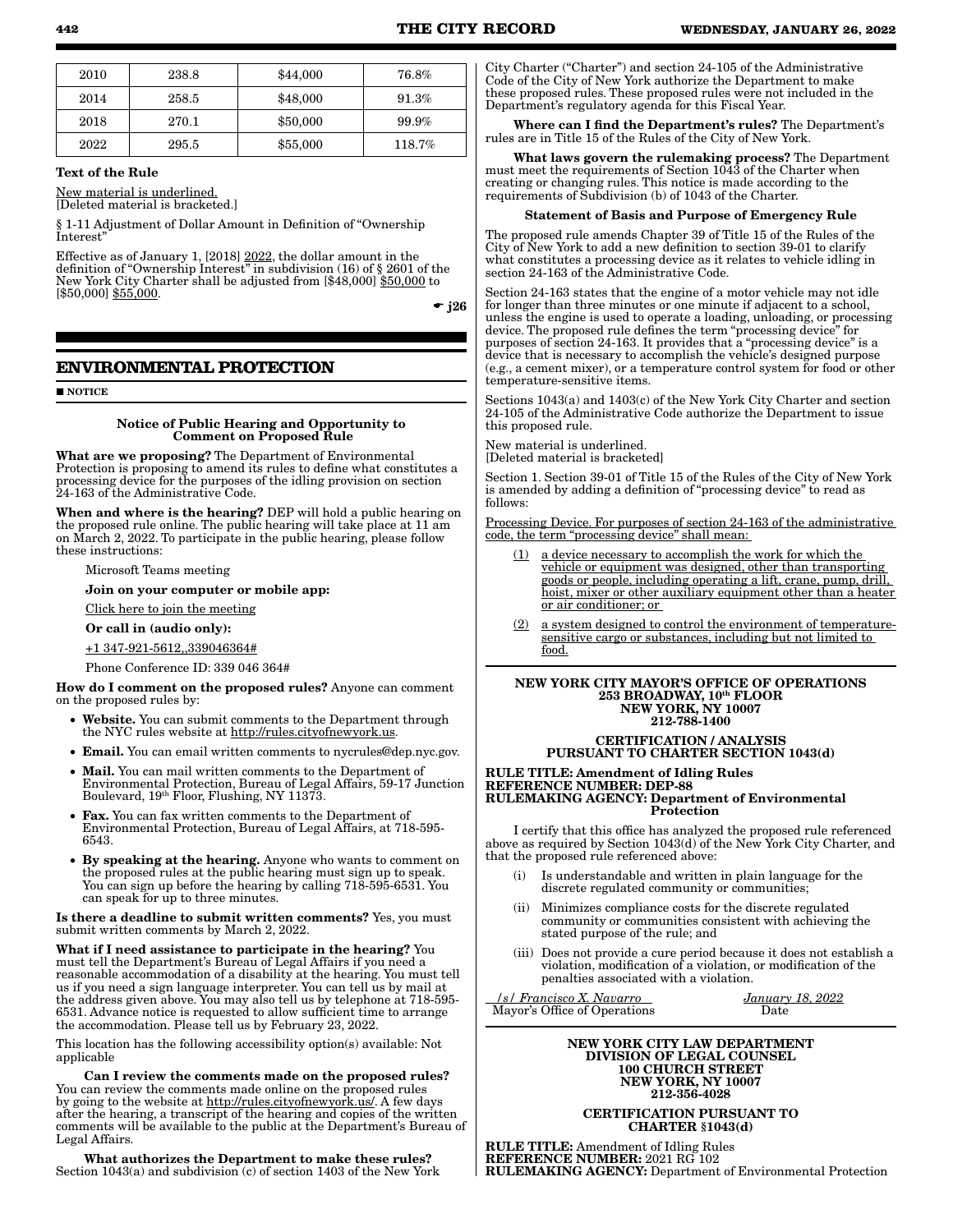I certify that this office has reviewed the above-referenced proposed rule as required by section 1043(d) of the New York City Charter, and that the above-referenced proposed rule:

- (i) is drafted so as to accomplish the purpose of the authorizing provisions of law;
- (ii) is not in conflict with other applicable rules;
- (iii) to the extent practicable and appropriate, is narrowly drawn to achieve its stated purpose; and
- (iv) to the extent practicable and appropriate, contains a statement of basis and purpose that provides a clear explanation of the rule and the requirements imposed by the rule.

/s/ STEVEN GOULDEN Date: January 18, 2022 Acting Corporation Counsel

 $\div$  j26

# **SPECIAL MATERIALS**

## **HEALTH AND MENTAL HYGIENE**

**NOTICE** 

The New York City Department of Health and Mental Hygiene re-procuring NYC Well to build on the success of this service since its initial procurement in 2016, with additional investments to support program growth and enhancements. The contractor(s) will be expected to partner with DOHMH to develop and implement a plan to seamlessly transition the current NYC Well contractor to any newly awarded contractor(s).

NYC Well will continue providing a simple way for New Yorkers to call, text and chat, 24-hours a day, 365 days a year, to receive behavioral health crisis counseling, suicide prevention, emotional and peer support, as well information and referral to ongoing behavioral health care and services that address the social determinants of behavioral health (all calls, text, chats will henceforth be referred to as "contacts"). In addition to offering chat via their website, 988/NYC Well's website will offer a selection of behavioral health and wellness applications and self-service features for the services outlined in this document.

The Concept Paper will be posted on PASSPort, https://passport. cityofnewyork.us/page.aspx/en/rfp/request\_browse\_public, from January 31, 2022 through March 17, 2022. DOHMH invites written comments submitted to, RFP@health.nyc.gov, through the end of the posting period. Indicate "NYC Well Concept Paper" in the subject line.

j24-28

## **HOUSING PRESERVATION AND DEVELOPMENT**

**NOTICE** 

#### REQUEST FOR COMMENT REGARDING AN APPLICATION FOR A CERTIFICATION OF NO HARASSMENT

Notice Date: January 18, 2022

To: Occupants, Former Occupants, and Other Interested Parties

| <b>Property: Address</b>       | Application # | <b>Inquiry Period</b>           |
|--------------------------------|---------------|---------------------------------|
| $659~9th$ Avenue,<br>Manhattan | 115/2021      | December 30, 2007<br>to Present |

#### Authority: Special Clinton District, Zoning Resolution §96-110

Before the Department of Buildings can issue a permit for the alteration or demolition of a multiple dwelling in certain areas designated in the Zoning Resolution, the owner must obtain a "Certification of No Harassment" from the Department of Housing Preservation and Development ("HPD") stating that there has not been harassment of the building's lawful occupants during a specified time

period. Harassment is conduct by an owner that is intended to cause, or does cause, residents to leave or otherwise surrender any of their legal occupancy rights. It can include, but is not limited to, failure to provide essential services (such as heat, water, gas, or electricity), illegally locking out building residents, starting frivolous lawsuits, and using threats or physical force.

The owner of the building identified above has applied for a Certification of No Harassment. If you have any comments or evidence of harassment at this building, please notify HPD, at CONH Unit, 100 Gold Street, 6<sup>th</sup> Floor, New York, NY 10038, by letter postmarked not later than 30 days from the date of this notice or by an in-person statement made within the same period. To schedule an appointment for an in-person statement, please call (212) 863-5277 or (212) 863-8211.

*For the decision on the Certification of No Harassment Final Determination, please visit our website, at www.hpd.nyc.gov, or call (212) 863-8266.*

#### PETICIÓN DE COMENTARIO SOBRE UNA SOLICITUD PARA UN CERTIFICACIÓN DE NO ACOSO

Fecha de notificacion: January 18, 2022

Para: Inquilinos, Inquilinos Anteriores, y Otras Personas Interesadas

| <b>Propiedad:</b> | Dirección:                      | Solicitud #: | Período de<br>consulta:         |
|-------------------|---------------------------------|--------------|---------------------------------|
|                   | $659\;9th$ Avenue,<br>Manhattan | 115/2021     | December 30, 2007<br>to Present |

### Autoridad: Special Clinton District District, Zoning Resolution Código Administrativo §96-110

Antes de que el Departamento de Edificios pueda conceder un permiso para la alteración o demolición de una vivienda múltiple de ocupación de cuartos individuales, el propietario debe obtener una "Certificación de No Acoso" del Departamento de Preservación y Desarrollo de la Vivienda ("HPD") que indique que tiene no haber sido hostigado a los ocupantes legales del edificio durante un período de tiempo especificado. El acoso es una conducta por parte de un dueño de edificio que pretende causar, o causa, que los residentes se vayan o renuncien a cualquiera de sus derechos legales de ocupación. Puede incluir, entre otros, no proporcionar servicios esenciales (como calefacción, agua, gas o electricidad), bloquear ilegalmente a los residentes del edificio, iniciar demandas frívolas y utilizar amenazas o fuerza física.

El dueño del edificio identificado anteriormente ha solicitado una Certificación de No Acoso. Si tiene algún comentario o evidencia de acoso en este edificio, notifique a HPD al CONH Unit, 100 Gold Street, 6th Floor, New York, NY 10038 por carta con matasellos no mas tarde que 30 días después de la fecha de este aviso o por una declaración en persona realizada dentro del mismo período. Para hacer una cita para una declaración en persona, llame al  $(212) 863-5277$  o  $(212) 863-8211$ .

Para conocer la decisión final sobre la Certificación de No Acoso, visite nuestra pagina web en *www.hpd.nyc.gov o llame al (212) 863-8266.* j18-26

### REQUEST FOR COMMENT REGARDING AN APPLICATION FOR A CERTIFICATION OF NO HARASSMENT

Notice Date: January 18, 2022

To: Occupants, Former Occupants, and Other Interested Parties

| <b>Property:</b> | <b>Address</b>         | <b>Application #</b> | <b>Inquiry Period</b>           |
|------------------|------------------------|----------------------|---------------------------------|
| Manhattan        | 11 West 119th Street,  | 99/2021              | December 13, 2019<br>to Present |
| Manhattan        | 69 West 119th Street,  | 111/2021             | December 15, 2019<br>to Present |
| Brooklyn         | 497 Madison Street,    | 112/2021             | December 16, 2019<br>to Present |
| Manhattan        | 152 West 73rd Street,  | 113/2021             | December 30, 2019<br>to Present |
| Manhattan        | 517 West 158th Street, | 114/2021             | December 30, 2019<br>to Present |
| Manhattan        | 424 West 147th Street, | 117/2021             | December 30, 2019<br>to Present |

#### Authority: SRO, Administrative Code §27-2093

Before the Department of Buildings can issue a permit for the alteration or demolition of a single room occupancy multiple dwelling,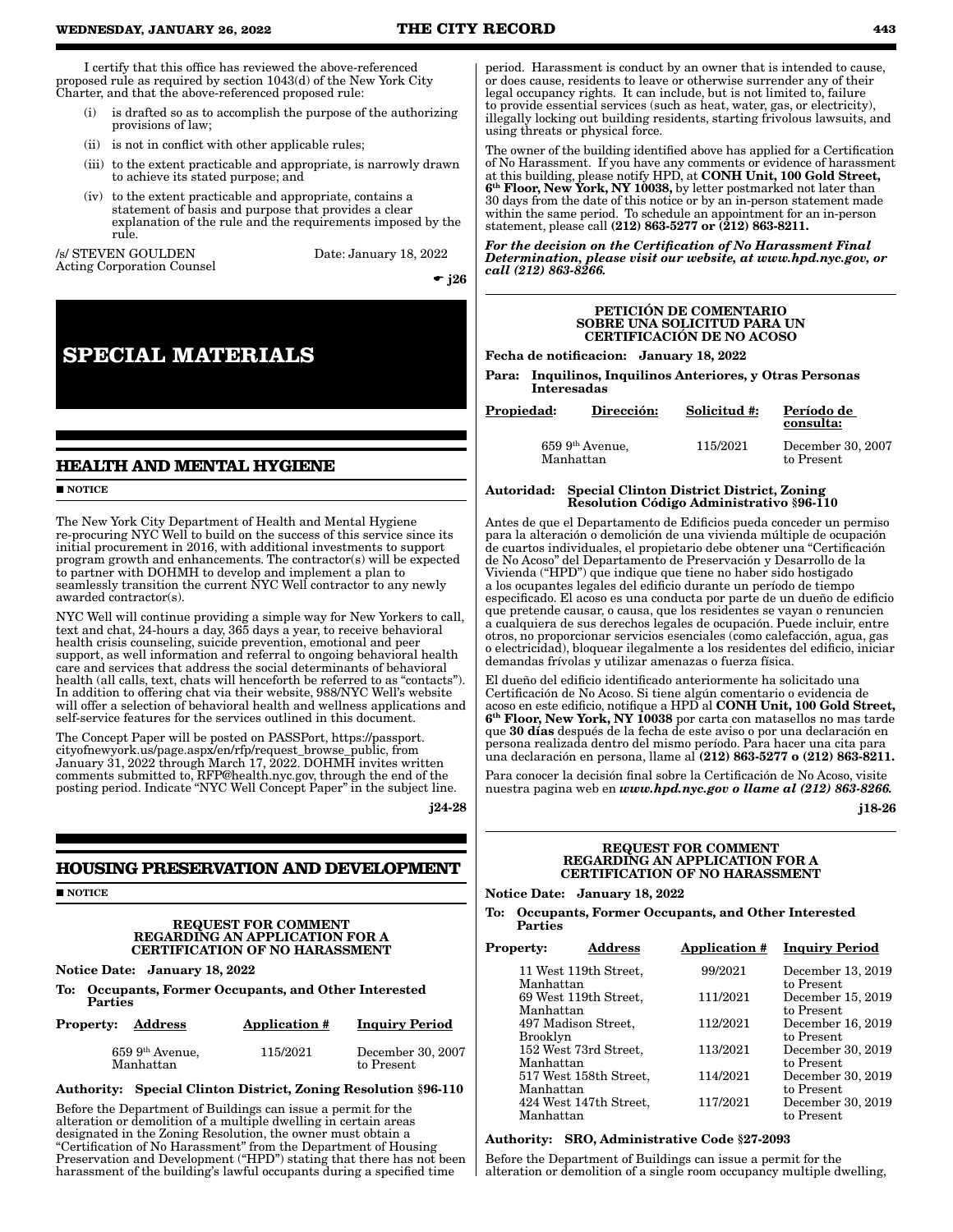the owner must obtain a "Certification of No Harassment" from the Department of Housing Preservation and Development ("HPD") stating that there has not been harassment of the building's lawful occupants during a specified time period. Harassment is conduct by an owner that is intended to cause, or does cause, residents to leave or otherwise surrender any of their legal occupancy rights. It can include, but is not limited to, failure to provide essential services (such as heat, water, gas, or electricity), illegally locking out building residents, starting frivolous

The owner of the building identified above has applied for a Certification of No Harassment. If you have any comments or evidence of harassment at this building, please notify HPD, at CONH Unit, 100 Gold Street, 6<sup>th</sup> Floor, New York, NY 10038, by letter postmarked not later than 30 days from the date of this notice or by an in-person statement made within the same period. To schedule an appointment for an in-person statement, please call (212) 863-5277 or  $(212)$  863-8211.

*For the decision on the Certification of No Harassment Final Determination, please visit our website, at www.hpd.nyc.gov, or call (212) 863-8266.*

#### PETICIÓN DE COMENTARIO SOBRE UNA SOLICITUD PARA UN CERTIFICACIÓN DE NO ACOSO

Fecha de notificacion: January 18, 2022

lawsuits, and using threats or physical force.

Para: Inquilinos, Inquilinos Anteriores, y Otras Personas Interesadas

| Propiedad: | Dirección:             | Solicitud #: | Período de        |
|------------|------------------------|--------------|-------------------|
|            |                        |              | consulta:         |
|            | 11 West 119th Street,  | 99/2021      | December 13, 2019 |
| Manhattan  |                        |              | to Present        |
|            | 69 West 119th Street,  | 111/2021     | December 15, 2019 |
| Manhattan  |                        |              | to Present        |
|            | 497 Madison Street,    | 112/2021     | December 16, 2019 |
| Brooklyn   |                        |              | to Present        |
|            | 152 West 73rd Street,  | 113/2021     | December 30, 2019 |
| Manhattan  |                        |              | to Present        |
|            | 517 West 158th Street, | 114/2021     | December 30, 2019 |
| Manhattan  |                        |              | to Present        |
|            | 424 West 147th Street, | 117/2021     | December 30, 2019 |
| Manhattan  |                        |              | to Present        |
|            |                        |              |                   |

#### Autoridad: SRO, Código Administrativo §27-2093

Antes de que el Departamento de Edificios pueda conceder un permiso para la alteración o demolición de una vivienda múltiple de ocupación de cuartos individuales, el propietario debe obtener una "Certificación de No Acoso" del Departamento de Preservación y Desarrollo de la Vivienda ("HPD") que indique que tiene no haber sido hostigado a los ocupantes legales del edificio durante un período de tiempo especificado. El acoso es una conducta por parte de un dueño de edificio que pretende causar, o causa, que los residentes se vayan o renuncien a cualquiera de sus derechos legales de ocupación. Puede incluir, entre otros, no proporcionar servicios esenciales (como calefacción, agua, gas o electricidad), bloquear ilegalmente a los residentes del edificio, iniciar demandas frívolas y utilizar amenazas o fuerza física.

El dueño del edificio identificado anteriormente ha solicitado una Certificación de No Acoso. Si tiene algún comentario o evidencia de<br>acoso en este edificio, notifique a HPD al **CONH Unit, 100 Gold** Street, 6th Floor, New York, NY 10038 por carta con matasellos no mas tarde que 30 días después de la fecha de este aviso o por una declaración en persona realizada dentro del mismo período. Para hacer una cita para una declaración en persona, llame al (212) 863-5277 o (212) 863-8211.

Para conocer la decisión final sobre la Certificación de No Acoso, visite nuestra pagina web en *www.hpd.nyc.gov o llame al (212) 863-8266.*

j18-26

#### REQUEST FOR COMMENT REGARDING AN APPLICATION FOR A CERTIFICATION OF NO HARASSMENT PILOT PROGRAM

Notice Date: January 18, 2022

To: Occupants, Former Occupants, and Other Interested **Parties** 

| <b>Property: Address</b><br><b>Application # Inquiry Period</b> |
|-----------------------------------------------------------------|
|-----------------------------------------------------------------|

3520 Dekalb Avenue, Bronx

98/2021 December 8, 2017 to Present

| 560 Sheffield Avenue, | 116/2021 | December 30, 2017 |
|-----------------------|----------|-------------------|
| Brooklyn              |          | to Present        |

#### Authority: Pilot Program Administrative Code §27-2093.1, §28-505.3

Before the Department of Buildings can issue a permit for the alteration or demolition of a multiple dwelling on the Certification of No Harassment Pilot Program building list, the owner must obtain a "Certification of No Harassment" from the Department of Housing Preservation and Development ("HPD") stating that there has not been harassment of the building's lawful occupants during a specified time period. Harassment is conduct by an owner that is intended to cause, or does cause, residents to leave or otherwise surrender any of their legal occupancy rights. It can include, but is not limited to, failure to provide essential services (such as heat, water, gas, or electricity), illegally locking out building residents, starting frivolous lawsuits, and using threats or physical force.

The owner of the building identified above has applied for a Certification of No Harassment. If you have any comments or evidence of harassment at this building, please notify HPD, at CONH Unit, 100 Gold Street, 6th Floor, New York, NY 10038, by letter postmarked not later than 30 days from the date of this notice or by an in-person statement made within the same period. To schedule an appointment for an in-person statement, please call (212) 863-5277 or (212) 863-8211.

*For the decision on the Certification of No Harassment Final Determination, please visit our website, at www.hpd.nyc.gov, or call (212) 863-8266.*

#### PETICIÓN DE COMENTARIO SOBRE UNA SOLICITUD PARA UN CERTIFICACIÓN DE NO ACOSO PROGRAMA PILOTO

Fecha de notificacion: January 18, 2022

Para: Inquilinos, Inquilinos Anteriores, y Otras Personas Interesadas

| Propiedad:      | Dirección:            | Solicitud #: | Período de<br>consulta:         |
|-----------------|-----------------------|--------------|---------------------------------|
| Bronx           | 3520 Dekalb Avenue,   | 98/2021      | December 8, 2017<br>to Present  |
| <b>Brooklyn</b> | 560 Sheffield Avenue, | 116/2021     | December 30, 2017<br>to Present |

#### Autoridad: PILOT, Código Administrativo §27-2093.1, §28-505.3

Antes de que el Departamento de Edificios pueda conceder un permiso para la alteración o demolición de una vivienda múltiple de ocupación de cuartos individuales, el propietario debe obtener una "Certificación de No Acoso" del Departamento de Preservación y Desarrollo de la Vivienda ("HPD") que indique que tiene no haber sido hostigado a los ocupantes legales del edificio durante un período de tiempo especificado. El acoso es una conducta por parte de un dueño de edificio que pretende causar, o causa, que los residentes se vayan o renuncien a cualquiera de sus derechos legales de ocupación. Puede incluir, entre otros, no proporcionar servicios esenciales (como calefacción, agua, gas o electricidad), bloquear ilegalmente a los residentes del edificio, iniciar demandas frívolas y utilizar amenazas o fuerza física.

El dueño del edificio identificado anteriormente ha solicitado una Certificación de No Acoso. Si tiene algún comentario o evidencia de acoso en este edificio, notifique a HPD al  $\tilde{\mathbf{CONH}}$  Unit, 100 Gold Street, 6th Floor, New York, NY 10038 por carta con matasellos no mas tarde que 45 días después de la fecha de este aviso o por una declaración en persona realizada dentro del mismo período. Para hacer una cita para una declaración en persona, llame al (212) 863-5277 o (212) 863-8211.

Para conocer la decisión final sobre la Certificación de No Acoso, visite nuestra pagina web en *www.hpd.nyc.gov o llame al (212) 863-8266.*

j18-26

## **OFFICE OF THE MAYOR**

**NOTICE** 

## EXECUTIVE ORDER NO. 1 JANUARY 1, 2022

CONTINUATION OF PRIOR EXECUTIVE ORDERS

By the power vested in me as Mayor of the City of New York, it is hereby ordered: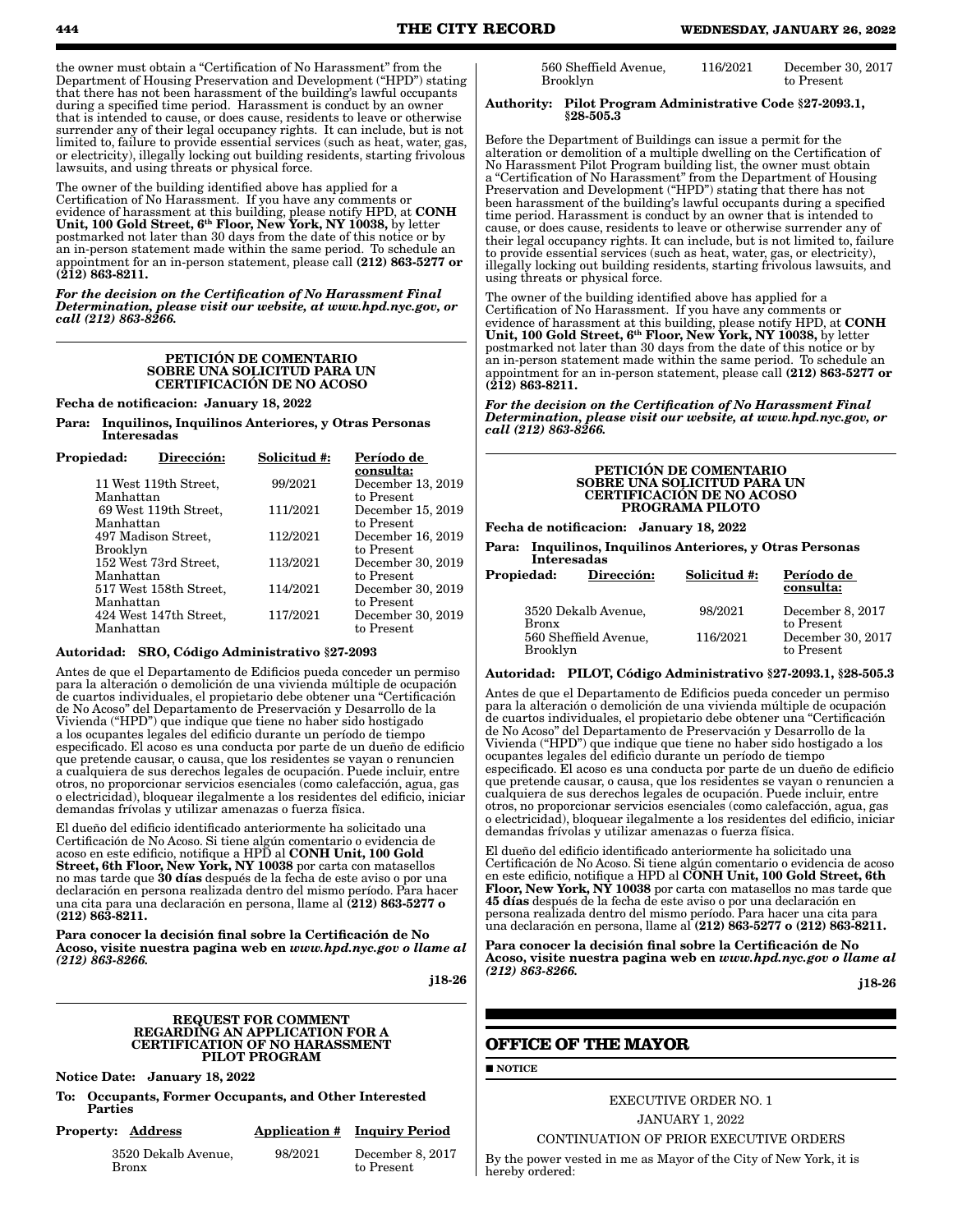Section 1. All Executive Orders in effect on December 31, 2021 are hereby continued unless specifically revoked, revised, or superseded by a subsequently issued Executive Order.

§ 2. This Order shall take effect immediately.

Eric L. Adams, Mayor

 $\div$  j26

## EXECUTIVE ORDER NO. 2 January 4, 2022 SMALL BUSINESS FORWARD: REVIEW AND REFORM OF COMPLIANCE COSTS ON

BUSINESSES WHEREAS, the COVID-19 pandemic has severely impacted New York City and its businesses;

WHEREAS, governments, including the State of New York and the City of New York, took measures to combat the spread of COVID-19, which limited the spread of the virus but also had a catastrophic impact on the City's economy;

WHEREAS, New York City's economy continues to struggle with slow job growth and an unemployment rate that is more than double the national average; and

WHEREAS, the Omicron variant of COVID-19, declared a variant of concern by the U.S. Centers for Disease Control and Prevention, has spread rapidly in New York City, threatening to further destabilize the City's economic recovery; and

WHEREAS, Local Law number 153 for the year 2013 reduced regulatory burdens and compliance costs by providing opportunities to cure first-time violations of certain provisions of law, including certain signage violations enforced by the Department of Consumer and Worker Protection and the Department of Sanitation, as well as violations of certain air pollution and noise control provisions enforced by the Department of Environmental Protection; and

WHEREAS, Local Law number 80 for the year 2021 reduced regulatory burdens and compliance costs by repealing certain requirements enforced by the Department of Consumer and Worker Protection, and by reducing the amounts of civil penalties for violations of certain provisions of law, eliminating civil penalties for certain first-time violations, and providing an opportunity to cure certain first-time violations of various provisions enforced by the Department of Sanitation, the Department of Health and Mental Hygiene, the Department of Transportation, the Department of Consumer and Worker Protection, the Department of Environmental Protection, and the Department of Buildings; and

WHEREAS, creating a healthy environment for businesses is critical to restoring a strong economy in New York City; and

WHEREAS, businesses have suffered enormous financial impacts and economic hardships as a result of the COVID-19 pandemic; and

WHEREAS, reviewing, and where necessary seeking to revise, provisions of law that impose unnecessary or disproportionate burdens on businesses, and especially small businesses, will assist the business community; and

WHEREAS, this Administration is committed to creating a regulatory climate in which businesses can rebuild, grow, and thrive;

NOW, THEREFORE, by the power vested in me as Mayor of the City of New York, it is hereby ordered:

Section 1. No later than March 31, 2022, the Department of Buildings ("DOB"), the Department of Consumer and Worker Protection ("DCWP"), the Department of Environmental Protection ("DEP"), the Fire Department ("FDNY"), the Department of Health and Mental Hygiene ("DOHMH"), and the Department of Sanitation ("DSNY"), shall each identify the 25 provisions of law or rules that are most frequently enforced through the issuance of notices of violation by or on behalf of such agency, and, to the extent practicable, identify those violations that are most frequently issued to small businesses.

a. For each such provision of law or rules, each such agency shall evaluate whether:

i. the provision is necessary to promote an important public purpose, and if not, assess whether such provision should be amended or repealed to better effectuate the public purpose, at issue;

ii. the civil penalties established to enforce such provision are in an amount appropriate to achieve the public purpose sought to be achieved by the provision or, whether such civil penalties should be reduced; and

iii. the provision of law establishing such civil penalties requires a warning or a cure period for persons who violate such provision for the first time, or whether rules should be adopted implementing such warning or cure period.

b. For each such provision about which an agency determines that reform is recommended, such agency shall specify whether legislation or rule-making, or any other administrative reform, is recommended.

c. For each such violation about which an agency determines that neither legislation, rule-making nor any other administrative reform is recommended, such agency shall explain the reasons for such determination, including, for example, the safety or health risks that could ensue from any change, to the provision.

§ 2. Each of the City agencies described in Section 1 of this Order shall undertake a review of the systems used to enforce each of the violations identified in such section. Such review shall include, but not be limited to, evaluating procedures used to train inspectors, to administer inspections, and to track the issuance of warnings and cure periods for businesses that engage in such violations for the first time, where such warnings and cure periods are already required or recommended by the agency.

§ 3. There shall be an Inter-agency Working Group established in the Mayor's Office ("Working Group") to evaluate the submissions of each City agency required by Sections 1 and 2 of this Order and oversee the advancement of the legislative, regulatory or administrative reforms identified by the Working Group. The Working Group shall seek to prioritize reforms that, to the extent practicable, would benefit small businesses. DOB, DCWP, DEP, FDNY, DOHMH and DSNY shall each appoint one representative, to the Working Group. The chairpersons of the Working Group shall be the Deputy Mayor for Economic and Workforce Development or her representative and the Commissioner of the Department of Small Business Services or his representative.

§ 4. Within 45 days of receiving the submissions of each City agency required by Sections 1 and 2 of this Order, the Working Group shall submit, to the First Deputy Mayor a plan to accomplish the recommendations set forth by each agency. In developing this plan, the Working Group shall consult with the Office of the Chief Counsel, to the Mayor and the Corporation Counsel, as necessary. If the Working Group rejects any of the agency recommendations, it shall set forth its reasoning in the plan.

§ 5. Unless otherwise extended by Executive Order, the term of the Working Group shall expire upon its submission of the plan, to the First Deputy Mayor.

§ 6. This Order shall take effect immediately.

Eric Adams, Mayor

 $\bullet$  j26

## EXECUTIVE ORDER NO. 3

## THE OFFICE OF TECHNOLOGY AND INNOVATION

WHEREAS, technology and innovation are foundational, to the delivery of quality services to New York City residents; and

WHEREAS, the City of New York seeks new and effective ways to improve government operations and services to benefit the City and its residents; and

WHEREAS, the City has been and will continue to be a leader in technology and innovation; and

WHEREAS, the multiple areas of technology and innovation within the City currently report to different Deputy Mayors and are managed in a decentralized manner across various City agencies and entities; and

WHEREAS, technology advancements now enable significant cost savings and improved operational efficiency, security, privacy and service through a consolidated infrastructure and a coordinated citywide approach to information technology, information security, information privacy and telecommunications; and

WHEREAS, the City seeks to consolidate leadership and offices related to information technology, information security, information privacy and telecommunications, to provide the City with the most efficient approach to innovation, standardization and security; and

WHEREAS, provisions of Chapters 1 and 48 of the Charter authorize the Mayor to achieve such consolidation within the Department of Information Technology and Telecommunications, as reconstituted by this Order; and

WHEREAS, it is desirable that the Department of Information Technology and Telecommunications more accurately reflect its new mission and structure,

NOW, THEREFORE, by the power vested in me as Mayor of the City of New York, it is hereby ordered:

Section 1. The Department of Information Technology and Telecommunications shall hereafter be designated as the Office of Technology and Innovation, except in court documents, contracts and any other situation where the name "Department of Information Technology and Telecommunications" is legally required.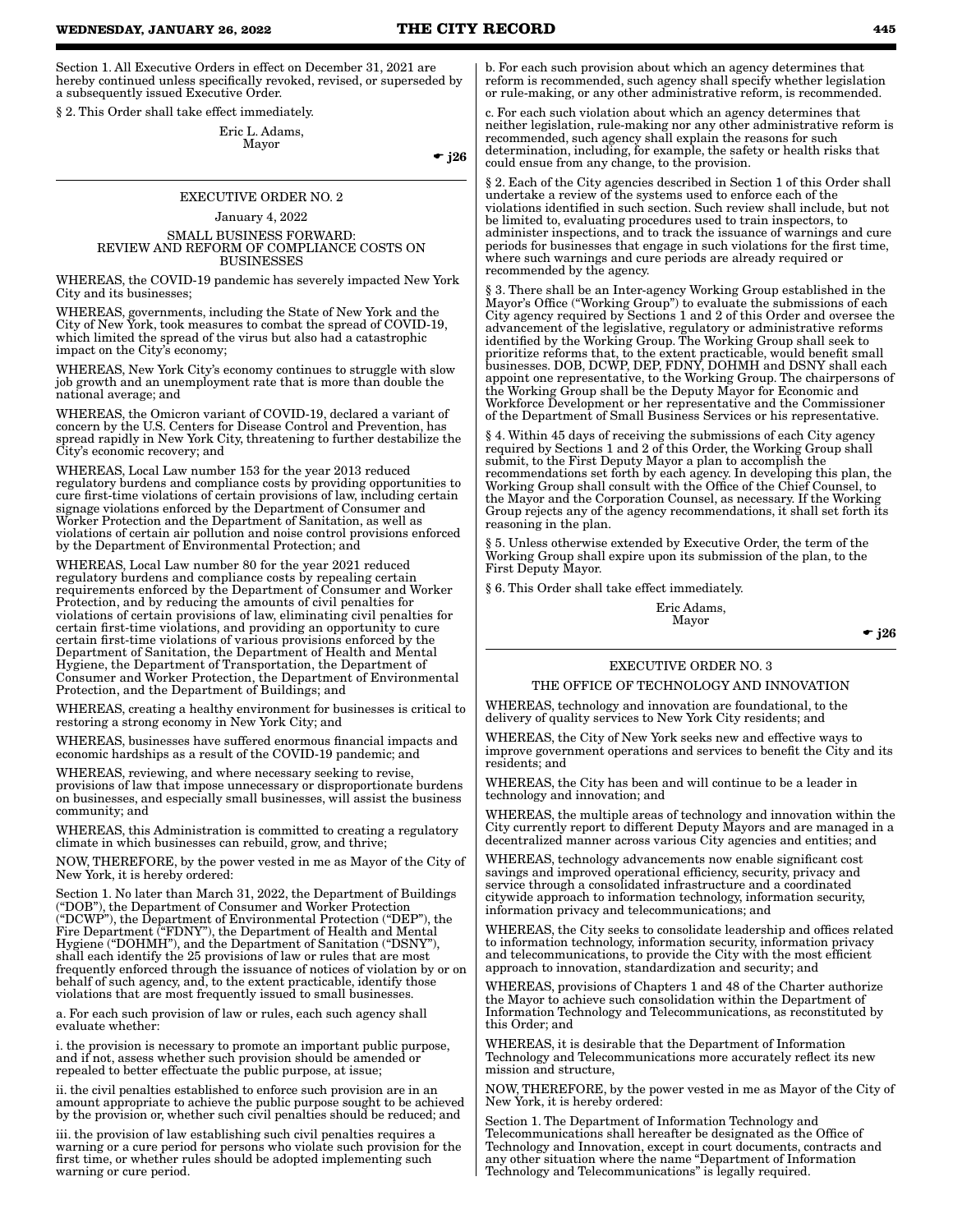§ 2. The head of the Office of Technology and Innovation shall be the Chief Technology Officer of the City of New York, who shall also be known as the Commissioner of Information Technology and Telecommunications and Chief Information Officer where such titles are legally required. The Chief Technology Officer shall be appointed by the Mayor and shall report, to the First Deputy Mayor.

§ 3. The Office of Cyber Command established, pursuant to section 20-j of the Charter, the Office of Data Analytics established, pursuant to section 20-f of the Charter and the Office of Information Privacy established, pursuant to section 8-h of the Charter shall be continued and established within the Office of Technology and Innovation. Any additional appropriate actions, including but not limited, to the transfer of employees, to be taken in furtherance of the consolidation set forth in this Section shall be taken as soon as practicable after the promulgation of this Order.

§ 4. The Algorithms Management and Policy Officer established, pursuant to Executive Order No. 50, dated November 19, 2019, shall be discontinued. The Office of Technology and Innovation shall guide the City and its agencies in the development, responsible use and assessment of algorithmic and related technical tools and systems and shall engage and educate the public on issues related to City use of these and other related technologies. Any additional appropriate actions, including but not limited, to the transfer of employees, to be taken in furtherance of the assumption of duties set forth in this section shall be taken as soon as practicable after the promulgation of this Order.

§ 5. The Office of Technology and Innovation shall have authority and oversight with respect to all Citywide information technology, information security, information privacy and telecommunications, and shall exercise all the powers conferred upon the office by Chapter 48 of the Charter and all other applicable laws. In carrying out its duties, the Office of Technology and Innovation shall coordinate with and oversee the Offices of Cyber Command, Data Analytics, and Information Privacy, all within the Office of Technology and Innovation, pursuant to Section 3 of this Order. The Office of Technology and Innovation shall be the lead agency in the development, coordination and implementation of the City's information technology, information security, information privacy and telecommunication matters.

§ 6. The directors of the Offices of Cyber Command and Data Analytics and the City's Chief Privacy Officer shall be appointed by the Mayor and shall report, to the Chief Technology Officer, in accordance with Section 5 of this Order.

§ 7. The Chief Technology Officer shall establish oversight committees as the Chief Technology Officer deems appropriate to carry out the responsibilities of the Office of Technology and Innovation.

§ 8. All agencies are authorized and directed to take appropriate steps, including the provision of administrative services or the sharing of resources, pursuant to section 1121 of the Charter or other applicable law, to ensure implementation of this Order as soon as practicable.

§ 9. All agencies are directed to cooperate with the Office of Technology and Innovation as the Chief Technology Officer promulgates and implements policies and guidance related to information technology, information security, information privacy and telecommunication matters. Such cooperation shall include appropriate sharing of agency policies, protocols and other requested information in a timely manner.

§ 10. Executive Order No. 140, dated October 20, 2010; Executive Order No. 306, dated April 17, 2013; Executive Order No. 463, dated December 27, 2013; Executive Order No. 8, dated December 12, 2014; Executive Order No. 28, dated July 11, 2017; Executive Order No. 34, dated April 12, 2018; and Executive Order No. 50, dated November 19, 2019, are hereby REVOKED.

§ 11. This Order shall take effect immediately.

Eric Adams, Mayor

 $\div$  j26

## EMERGENCY EXECUTIVE ORDER NO. 1

#### January 1, 2022

WHEREAS, the COVID-19 pandemic has severely impacted New York City and its economy, and is addressed effectively only by joint action of the City, State, and Federal governments; and

WHEREAS, the City requires stability and predictability in the promulgation and enforcement of orders related to COVID-19; and

WHEREAS, Emergency Executive Order No. 98, issued on March 12, 2020, declared a state of emergency to address the threat and impacts of COVID-19 in the City of New York; and

WHEREAS Emergency Executive Order No. 331, issued on December 30, 2021, extended the state of emergency in the City of New York for a period not to exceed thirty days, or until rescinded; and

WHEREAS, on October 29, 2021, U.S. Food and Drug Administration authorized the emergency use of the Pfizer-BioNTech COVID-19 Vaccine for the prevention of COVID-19 to include children 5 through 11 years of age; and

WHEREAS, on December 26, 2021, New York State Governor Kathy Hochul issued Executive Order No. 11.1 to address new emerging threats across the State posed by COVID-19, finding that New York is experiencing COVID-19 transmission, at rates the State has not seen since April 2021 and that the rate of new COVID-19 hospital admissions has been increasing over the past month to over 300 new admissions a day; and

WHEREAS, the recent appearance in the City of the highly transmissible Omicron variant of COVID-19 suggests an increased risk of reinfection; and

WHEREAS, 70% of the City's residents are fully vaccinated and mandating vaccinations, at the types of establishments that residents frequent will incentivize vaccinations, increasing the City's vaccination rates and saving lives;

WHEREAS, additional reasons for requiring the measures continued in this Order are set forth in prior Emergency Executive Order Nos. 316 and 228;

NOW, THEREFORE, pursuant, to the powers vested in me by the laws of the State of New York and the City of New York, including but not limited, to the New York Executive Law, the New York City Charter and the Administrative Code of the City of New York, and the common law authority to protect the public in the event of an emergency:

Section 1. I hereby direct that the "Key to NYC" program, set forth in Emergency Executive Order No. 317, dated December 15, 2021, and most recently extended by Emergency Executive Order No. 334, dated December 30, 2021, shall remain in effect.

§ 2. This Emergency Executive Order shall take effect immediately and shall remain in effect for five (5) days unless it is terminated or modified, at an earlier date.

> Eric L. Adams, Mayor

> > $\bullet$  j26

## EMERGENCY EXECUTIVE ORDER NO. 2 January 4, 2022

WHEREAS, the COVID-19 pandemic has severely impacted New York City and its economy, and is addressed effectively only by joint action of the City, State, and Federal governments; and

WHEREAS, the state of emergency to address the threat and impacts of COVID-19 in the City of New York first declared in Emergency Executive Order No. 98, issued on March 12, 2020, and extended most recently by Emergency Executive Order No. 331, issued on December 30, 2021, remains in effect; and

WHEREAS, this Order is given because of the propensity of the virus to spread person-to-person, and also because the actions taken to prevent such spread have led to property loss and damage;

NOW, THEREFORE, pursuant, to the powers vested in me by the laws of the State of New York and the City of New York, including but not limited, to the New York Executive Law, the New York City Charter and the Administrative Code of the City of New York, and the common law authority to protect the public in the event of an emergency:

Section 1. I hereby direct that sections 2 and 3 of Emergency Executive Order No. 331, dated December 30, 2021, are extended for five (5) days.

§ 2. I hereby direct the Fire and Police Departments, the Department of Buildings, the Sheriff, and other agencies as needed, to enforce the directives set forth in this Order in accordance with their lawful authorities, including Administrative Code sections 15-227(a), 28-105.10.1, and 28-201.1, and section 107.6 of the Fire Code. Violations of the directives set forth in this Order may be issued as if they were violations under the Health Code sections 3.07 and 3.11, and enforced by the Department of Health and Mental Hygiene or any other agency.

§ 3. This Emergency Executive Order shall take effect immediately and shall remain in effect for five (5) days unless it is terminated or modified, at an earlier date.

> Eric Adams, Mayor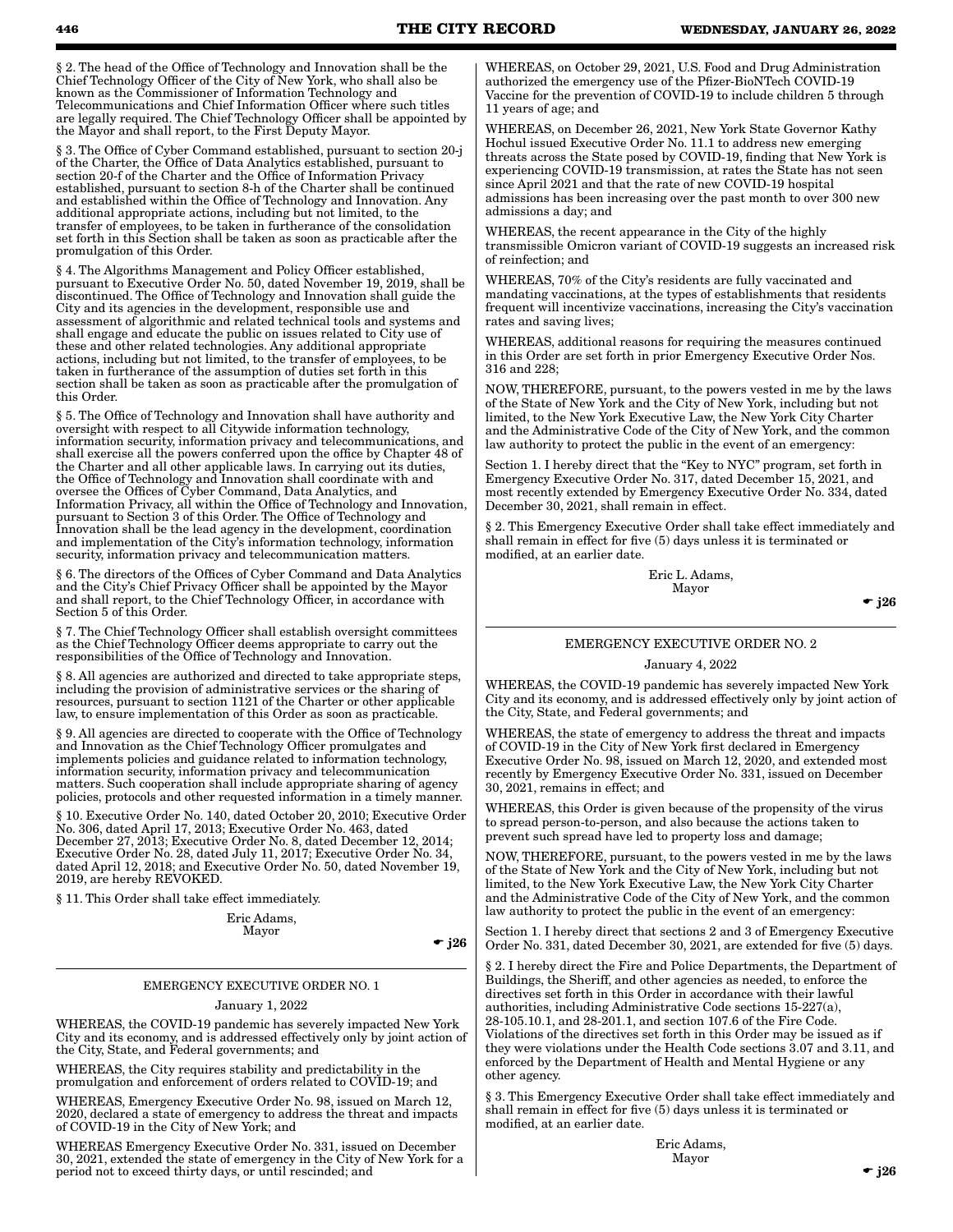## **MAYOR'S OFFICE OF CONTRACT SERVICES**

#### **NOTICE**

Notice of Intent to Issue New Solicitation(s) Not Included in FY 2022 Annual Contracting Plan and Schedule

NOTICE IS HEREBY GIVEN that the Mayor will be issuing the following solicitation(s) not included in the FY 2022 Annual Contracting Plan and Schedule that is published, pursuant to New York City Charter § 312(a):

Agency: Department of Environmental Protection

Description of services sought: MDP 107: Preventive Maintenance and Repair of Sump Pumps, Associated Drainage Systems, and General Maintenance in BWSO Facilities

Start date of the proposed contract: 12/9/2022

End date of the proposed contract: 12/8/2025

Method of solicitation the agency, intends to utilize: Competitive Sealed Bid

Personnel in substantially similar titles within agency: None Headcount: 0

Agency: Department of Environmental Protection

Description of services sought: Design services contract for cloudburst infrastructure projects in several location throughout New York City Start date of the proposed contract: 9/1/2023

End date of the proposed contract: 9/1/2027

Method of solicitation the agency, intends to utilize: Competitive Sealed Proposal

Personnel in substantially similar titles within agency: None Headcount: 0

Agency: Department of Environmental Protection Description of services sought: Infor IPS License & Mantenance Support Start date of the proposed contract: 5/1/2022

End date of the proposed contract: 4/30/2025

Method of solicitation the agency, intends to utilize: Sole Source Personnel in substantially similar titles within agency: None Headcount: 0

 $\div$  j26

Notice of Intent to Issue New Solicitation(s) Not Included in FY 2022 Annual Contracting Plan and Schedule

NOTICE IS HEREBY GIVEN that the Mayor will be issuing the following solicitation(s) not included in the FY 2022 Annual Contracting Plan and Schedule that is published, pursuant to New York City Charter § 312(a):

Agency: Department of Design and Construction

Description of services sought: Design Services DSNY Replacement of Roof and HVAC Systems + PV (Solar) Start date of the proposed contract: 5/1/2022 End date of the proposed contract: 6/30/2027 Method of solicitation the agency intends to utilize: RFP Personnel in substantially similar titles within agency: Administrative Architect, Administrative Architect NM, Administrative Construction Project Manager, Administrative City Planner, Administrative City Planner NM, Administrative Engineer, Administrative Engineer NM, Administrative Landmarks Preservationist, Administrative Landscape Architect, Administrative Landscape Architect NM, Administrative Project Manager, Administrative Project Manger NM, Architect, Assistant Architect, Assistant Chemical Engineer, Assistant Civil Engineer, Assistant Electrical Engineer, Assistant Landscape Architect, Assistant Mechanical Engineer, Assistant Urban Designer, Associate Project Manager, Associate Urban Designer, Civil Engineer, Civil Engineer Intern, City Planner, Electrical Engineer, Highways and Sewers Inspector, Landscape Architect, Mechanical Engineer, Mechanical Engineering Intern, Project Manager, Project Manager Intern Headcount of personnel in substantially similar titles within agency: 618

Agency: Department of Design and Construction Description of services sought: Construction Management DSNY Replacement of Roof and HVAC Systems + PV (Solar) Start date of the proposed contract: 5/1/2022 End date of the proposed contract: 6/30/2027 Method of solicitation the agency intends to utilize: RFP Personnel in substantially similar titles within agency: Administrative Architect, Administrative Architect NM, Administrative Construction Project Manager, Administrative Engineer, Administrative Engineer NM, Administrative Landmarks Preservationist, Administrative Landscape Architect, Administrative Landscape Architect NM, Administrative Project Manager, Administrative Project Manger NM, Architect, Assistant Architect, Assistant Electrical Engineer, Assistant Mechanical Engineer, Assistant Landscape Architect, Assistant Civil Engineer, Associate Project Manager, Civil Engineer, Construction Project Manager, Construction Project Manager Intern, Electrical Engineer, Highways and Sewers Inspector, Mechanical Engineer, Project Manager, Project Manager Intern, Surveyor

Headcount of personnel in substantially similar titles within agency: 697 Agency: Department of Design and Construction Description of services sought: Resident Engineering Inspection Services DSNY Replacement of Roof and HVAC Systems + PV (Solar) Start date of the proposed contract: 5/1/2022 End date of the proposed contract: 6/30/2027 Method of solicitation the agency intends to utilize: RFP Personnel in substantially similar titles within agency: Administrative Architect, Administrative Architect NM, Administrative Construction Project Manager, Administrative Engineer, Administrative Engineer NM, Administrative Landmarks Preservationist, Administrative Landscape Architect, Administrative Landscape Architect NM, Administrative Project Manager, Administrative Project Manager NM, Architect, Assistant Architect, Assistant Electrical Engineer, Assistant Mechanical Engineer, Assistant Landscape Architect, Assistant Civil Engineer, Associate Project Manager, Civil Engineer, Construction Project Manager, Construction Project Manager Intern, Electrical Engineer, Highways and Sewers Inspector, Mechanical Engineer, Project Manager, Project Manager Intern, Surveyor Headcount of personnel in substantially similar titles within agency: 697

Agency: Department of Design and Construction Description of services sought: Consultant Contract Administration: research, training, data analysis, and expert testimony, including services related to damages for delay claims, DSNY Replacement of Roof and HVAC Systems + PV (Solar) Start date of the proposed contract: 5/1/2022

End date of the proposed contract: 6/30/2027

Method of solicitation the agency intends to utilize: RFP Personnel in substantially similar titles within agency: Accountant, Administrative Accountant, Administrative Architect, Administrative Architect NM, Administrative City Planner, Administrative City Planner NM, Administrative Construction Project Manager, Administrative Engineer, Administrative Engineer NM, Administrative Landscape Architect, Administrative Landscape Architect NM, Administrative Manager, Administrative Project Manager, Administrative Project Manager NM, Administrative Staff Analyst, Architect, Architectural Intern, Assistant Architect, Assistant Landscape Architect, Assistant Civil Engineer, Assistant Electrical Engineer, Assistant Landscape Architect, Assistant Mechanical Engineer, Assistant Urban Designer, Associate Investigator, Associate Project Manager, Associate Urban Designer, City Planner, Civil Engineer, Civil Engineering Intern, Construction Project Manager, Construction Project Manager Intern, Electrical Engineer, Estimator (General Construction), Estimator (Mechanical), Investigator, Landscape Architect, Management Auditor, Mechanical Engineer, Mechanical Engineer Inter, Project Manager, Project Manager Intern, Senior Estimator – General Construction, Supervisor of Electrical Installations & Maintenance Headcount of personnel in substantially similar titles within agency: 767

Agency: Department of Design and Construction Description of services sought: Construction Support Services: asbestos, boring, testing, monitoring, sampling, site safety, inspections and environmental, DSNY Replacement of Roof and HVAC Systems + PV (Solar)

Start date of the proposed contract: 5/1/2022

End date of the proposed contract: 6/30/2027

Method of solicitation the agency intends to utilize: RFP Personnel in substantially similar titles within agency: Asbestos Hazard Investigator, Assistant Chemical Engineer, Assistant Mechanical Engineer, Assistant Civil Engineer, Associate Project Manager, Civil Engineering Intern, Construction Project Manager, Construction Project Manager Intern, Engineering Technician, Geologist, Industrial Hygienist, Project Manager, Surveyor

Headcount of personnel in substantially similar titles within agency: 428

Agency: Department of Design and Construction Description of services sought: Contract Administration: fiscal audit, reconciliation of accounts, preparation of change orders, analyzing and finalizing financial transactions and contract close out, DSNY Replacement of Roof and HVAC Systems + PV (Solar) Start date of the proposed contract: 5/1/2022 End date of the proposed contract: 6/30/2027 Method of solicitation the agency intends to utilize: RFP Personnel in substantially similar titles within agency: Accountant, Administrative Accountant, Administrative Architect, Administrative Architect NM, Administrative City Planner, Administrative City Planner NM, Administrative Construction Project Manager, Administrative Engineer, Administrative Engineer NM, Administrative Landscape Architect, Administrative Landscape Architect NM, Administrative Manager, Administrative Project Manager, Administrative Project Manager NM, Administrative Staff Analyst, Architect, Architectural Intern, Assistant Architect, Assistant Landscape Architect, Assistant Civil Engineer, Assistant Electrical Engineer, Assistant Landscape Architect, Assistant Mechanical Engineer, Assistant Urban Designer, Associate Investigator, Associate Project Manager, Associate Urban Designer, City Planner, Civil Engineer, Civil Engineering Intern,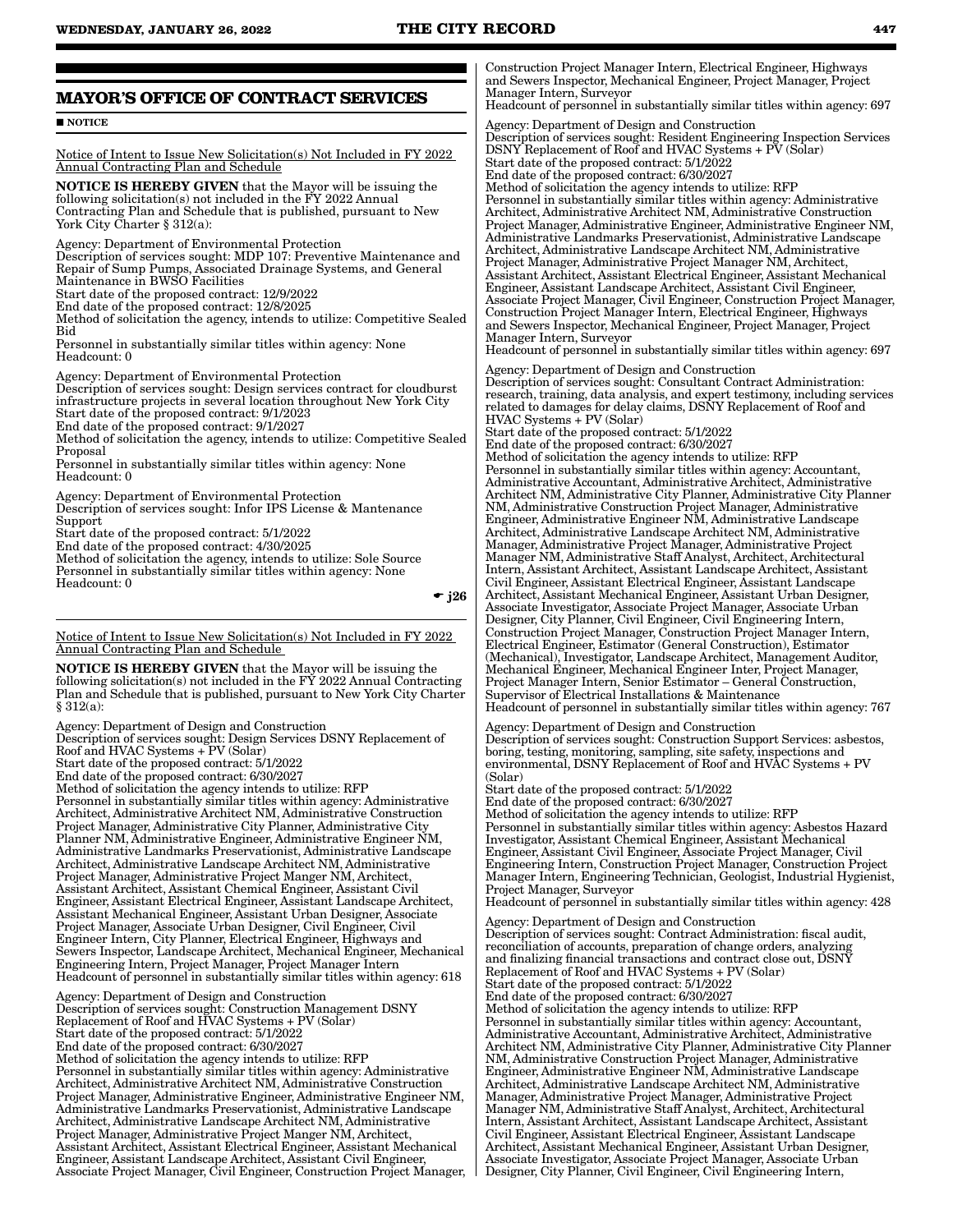Construction Project Manager, Construction Project Manager Intern, Electrical Engineer, Estimator (General Construction), Estimator (Mechanical), Investigator, Landscape Architect, Management Auditor, Mechanical Engineer, Mechanical Engineer Inter, Project Manager, Project Manager Intern, Senior Estimator – General Construction, Supervisor of Electrical Installations & Maintenance Headcount of personnel in substantially similar titles within agency: 767

Agency: Department of Design and Construction Description of services sought: Community Outreach Consultants DSNY Replacement of Roof and HVAC Systems + PV (Solar) Start date of the proposed contract: 5/1/2022 End date of the proposed contract: 6/30/2027 Method of solicitation the agency intends to utilize: RFP Personnel in substantially similar titles within agency: None Headcount of personnel in substantially similar titles within agency: 0

Agency: Department of Design and Construction Description of services sought: Owner's Representative Requirements Contracts DSNY Replacement of Roof and HVAC Systems + PV (Solar) Start date of the proposed contract: 5/1/2022 End date of the proposed contract: 6/30/2027 Method of solicitation the agency intends to utilize: RFP Personnel in substantially similar titles within agency: Administrative Architect, Administrative Architect NM, Administrative Construction Project Manager, Administrative Engineer, Administrative Engineer NM, Administrative Landmarks Preservationist, Administrative Landscape

Architect, Administrative Landscape Architect NM, Administrative Project Manager, Administrative Project Manager NM, Architect, Assistant Architect, Assistant Electrical Engineer, Assistant Mechanical Engineer, Assistant Landscape Architect, Assistant Civil Engineer, Associate Project Manager, Civil Engineer, Construction Project Manager, Construction Project Manager Intern, Electrical Engineer, Highways and Sewers Inspector, Mechanical Engineer, Project Manager, Project Manager Intern, Surveyor

Headcount of personnel in substantially similar titles within agency: 697

Agency: Department of Design and Construction Description of services sought: Design Services DDC Data Center Upgrade

Start date of the proposed contract: 5/1/2022

End date of the proposed contract: 6/30/2027

Method of solicitation the agency intends to utilize: RFP Personnel in substantially similar titles within agency: Administrative Architect, Administrative Architect NM, Administrative Construction Project Manager, Administrative City Planner, Administrative City Planner NM, Administrative Engineer, Administrative Engineer NM, Administrative Landmarks Preservationist, Administrative Landscape Architect, Administrative Landscape Architect NM, Administrative Project Manager, Administrative Project Manager NM, Architect, Assistant Architect, Assistant Chemical Engineer, Assistant Civil Engineer, Assistant Electrical Engineer, Assistant Landscape Architect, Assistant Mechanical Engineer, Assistant Urban Designer, Associate Project Manager, Associate Urban Designer, Civil Engineer, Civil Engineer Intern, City Planner, Electrical Engineer, Highways and Sewers Inspector, Landscape Architect, Mechanical Engineer, Mechanical Engineering Intern, Project Manager, Project Manager Intern Headcount of personnel in substantially similar titles within agency: 618

Agency: Department of Design and Construction

Description of services sought: Construction Management DDC Data Center Upgrade

Start date of the proposed contract: 5/1/2022

End date of the proposed contract: 6/30/2027

Method of solicitation the agency intends to utilize: RFP Personnel in substantially similar titles within agency: Administrative Architect, Administrative Architect NM, Administrative Construction Project Manager, Administrative Engineer, Administrative Engineer NM, Administrative Landmarks Preservationist, Administrative Landscape Architect, Administrative Landscape Architect NM, Administrative Project Manager, Administrative Project Manager NM, Architect, Assistant Architect, Assistant Electrical Engineer, Assistant Mechanical Engineer, Assistant Landscape Architect, Assistant Civil Engineer, Associate Project Manager, Civil Engineer, Construction Project Manager, Construction Project Manager Intern, Electrical Engineer, Highways and Sewers Inspector, Mechanical Engineer, Project Manager, Project Manager Intern, Surveyor

Headcount of personnel in substantially similar titles within agency: 697

Agency: Department of Design and Construction Description of services sought: Resident Engineering Inspection Services DDC Data Center Upgrade

Start date of the proposed contract: 5/1/2022

End date of the proposed contract: 6/30/2027

Method of solicitation the agency intends to utilize: RFP

Personnel in substantially similar titles within agency: Administrative Architect, Administrative Architect NM, Administrative Construction Project Manager, Administrative Engineer, Administrative Engineer NM, Administrative Landmarks Preservationist, Administrative Landscape Architect, Administrative Landscape Architect NM, Administrative Project Manager, Administrative Project Manager NM, Architect,

Assistant Architect, Assistant Electrical Engineer, Assistant Mechanical Engineer, Assistant Landscape Architect, Assistant Civil Engineer, Associate Project Manager, Civil Engineer, Construction Project Manager, Construction Project Manager Intern, Electrical Engineer, Highways and Sewers Inspector, Mechanical Engineer, Project Manager, Project Manager Intern, Surveyor

Headcount of personnel in substantially similar titles within agency: 697

Agency: Department of Design and Construction Description of services sought: Consultant Contract Administration: research, training, data analysis, and expert testimony, including services related to damages for delay claims, DDC Data Center Upgrade Start date of the proposed contract: 5/1/2022 End date of the proposed contract: 6/30/2027 Method of solicitation the agency intends to utilize: RFP Personnel in substantially similar titles within agency: Accountant, Administrative Accountant, Administrative Architect, Administrative Architect NM, Administrative City Planner, Administrative City Planner NM, Administrative Construction Project Manager, Administrative Engineer, Administrative Engineer NM, Administrative Landscape Architect, Administrative Landscape Architect NM, Administrative Manager, Administrative Project Manager, Administrative Project Manager NM, Administrative Staff Analyst, Architect, Architectural Intern, Assistant Architect, Assistant Landscape Architect, Assistant Civil Engineer, Assistant Electrical Engineer, Assistant Landscape Architect, Assistant Mechanical Engineer, Assistant Urban Designer, Associate Investigator, Associate Project Manager, Associate Urban Designer, City Planner, Civil Engineer, Civil Engineering Intern, Construction Project Manager, Construction Project Manager Intern, Electrical Engineer, Estimator (General Construction), Estimator (Mechanical), Investigator, Landscape Architect, Management Auditor, Mechanical Engineer, Mechanical Engineer Inter, Project Manager, Project Manager Intern, Senior Estimator – General Construction, Supervisor of Electrical Installations & Maintenance

Headcount of personnel in substantially similar titles within agency: 767

Agency: Department of Design and Construction Description of services sought: Construction Support Services: asbestos, boring, testing, monitoring, sampling, site safety, inspections and environmental, DDC Data Center Upgrade Start date of the proposed contract: 5/1/2022 End date of the proposed contract: 6/30/2027 Method of solicitation the agency intends to utilize: RFP Personnel in substantially similar titles within agency: Asbestos Hazard Investigator, Assistant Chemical Engineer, Assistant Mechanical Engineer, Assistant Civil Engineer, Associate Project Manager, Civil Engineering Intern, Construction Project Manager, Construction Project Manager Intern, Engineering Technician, Geologist, Industrial Hygienist, Project Manager, Surveyor

Headcount of personnel in substantially similar titles within agency: 428

Agency: Department of Design and Construction Description of services sought: Contract Administration: fiscal audit, reconciliation of accounts, preparation of change orders, analyzing and finalizing financial transactions and contract close out, DDC Data Center Upgrade

Start date of the proposed contract: 5/1/2022

End date of the proposed contract: 6/30/2027

Method of solicitation the agency intends to utilize: RFP Personnel in substantially similar titles within agency: Accountant, Administrative Accountant, Administrative Architect, Administrative Architect NM, Administrative City Planner, Administrative City Planner NM, Administrative Construction Project Manager, Administrative Engineer, Administrative Engineer NM, Administrative Landscape Architect, Administrative Landscape Architect NM, Administrative Manager, Administrative Project Manager, Administrative Project Manager NM, Administrative Staff Analyst, Architect, Architectural Intern, Assistant Architect, Assistant Landscape Architect, Assistant Civil Engineer, Assistant Electrical Engineer, Assistant Landscape Architect, Assistant Mechanical Engineer, Assistant Urban Designer, Associate Investigator, Associate Project Manager, Associate Urban Designer, City Planner, Civil Engineer, Civil Engineering Intern, Construction Project Manager, Construction Project Manager Intern, Electrical Engineer, Estimator (General Construction), Estimator (Mechanical), Investigator, Landscape Architect, Management Auditor, Mechanical Engineer, Mechanical Engineer Inter, Project Manager, Project Manager Intern, Senior Estimator – General Construction, Supervisor of Electrical Installations & Maintenance Headcount of personnel in substantially similar titles within agency: 767

Agency: Department of Design and Construction Description of services sought: Community Outreach Consultants DDC Data Center Upgrade Start date of the proposed contract: 5/1/2022 End date of the proposed contract: 6/30/2027 Method of solicitation the agency intends to utilize: RFP

Personnel in substantially similar titles within agency: None Headcount of personnel in substantially similar titles within agency: 0

Agency: Department of Design and Construction Description of services sought: Owner's Representative Requirements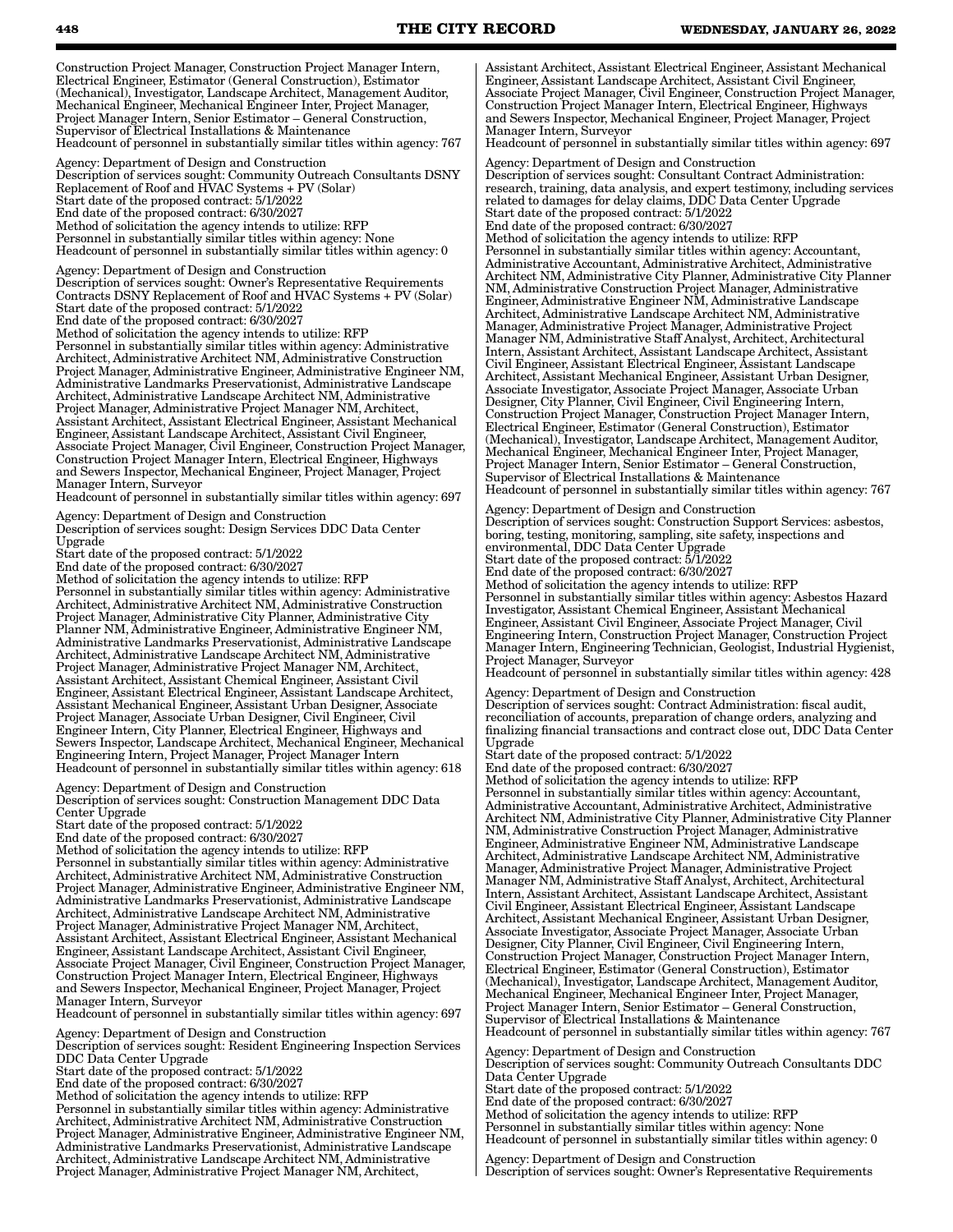Contracts DDC Data Center Upgrade

Start date of the proposed contract: 5/1/2022

End date of the proposed contract: 6/30/2027 Method of solicitation the agency intends to utilize: RFP Personnel in substantially similar titles within agency: Administrative Architect, Administrative Architect NM, Administrative Construction Project Manager, Administrative Engineer, Administrative Engineer NM, Administrative Landmarks Preservationist, Administrative Landscape Architect, Administrative Landscape Architect NM, Administrative Project Manager, Administrative Project Manager NM, Architect, Assistant Architect, Assistant Electrical Engineer, Assistant Mechanical Engineer, Assistant Landscape Architect, Assistant Civil Engineer, Associate Project Manager, Civil Engineer, Construction Project Manager, Construction Project Manager Intern, Electrical Engineer, Highways and Sewers Inspector, Mechanical Engineer, Project Manager, Project Manager Intern, Surveyor

Headcount of personnel in substantially similar titles within agency: 697

 $-$  j26

Notice of Intent to Issue New Solicitation(s) Not Included in FY 2022 Contracting Plan and Schedule

NOTICE IS HEREBY GIVEN that the Mayor will be issuing the following solicitation(s) not included in the FY 2022 Annual Contracting Plan and Schedule that is published, pursuant to New York City Charter § 312(a):

Agency: Department of Information Technology Telecommunication  $(DOITT)$ 

Nature of services sought: Radio Products and Services

Start date of the proposed contract: March 1, 2023

End date of the proposed contract: February 28, 2028

Method of solicitation the agency, intends to utilize: Sole Source Personnel in substantially similar titles within agency: None

Headcount of personnel in substantially similar titles within agency: 0

 $\bullet$  j26

## **CHANGES IN PERSONNEL**

|                    |                   |   |       | BOARD OF ELECTION POLL WORKERS |               |     |               |               |
|--------------------|-------------------|---|-------|--------------------------------|---------------|-----|---------------|---------------|
|                    |                   |   |       | FOR PERIOD ENDING 11/26/21     |               |     |               |               |
|                    |                   |   | TITLE |                                |               |     |               |               |
| NAME               |                   |   | NUM   | <b>SALARY</b>                  | <b>ACTION</b> |     | PROV EFF DATE | <b>AGENCY</b> |
| <b>SARKER</b>      | MOHAMMED R        |   | 9POLL | \$1,0000                       | APPOINTED     | YES | 01/01/21      | 300           |
| SAULTERS           | DAVID             | L | 9POLL | \$1,0000                       | APPOINTED     | YES | 01/01/21      | 300           |
| <b>SAVAGE</b>      | GARY              | S | 9POLL | \$1.0000                       | APPOINTED     | YES | 01/01/21      | 300           |
| <b>SAVELYEV</b>    | DIMA              |   | 9POLL | \$1.0000                       | APPOINTED     | YES | 11/16/21      | 300           |
| SAVITZ             | LAUREN            | н | 9POLL | \$1.0000                       | APPOINTED     | YES | 01/01/21      | 300           |
| <b>SCANLON</b>     | THIRSA            | в | 9POLL | \$1.0000                       | APPOINTED     | YES | 01/01/21      | 300           |
| SCHEIN             | <b>JERALD</b>     |   | 9POLL | \$1.0000                       | APPOINTED     | YES | 01/01/21      | 300           |
| <b>SCHLESINGER</b> | <b>ROBERT</b>     | M | 9POLL | \$1.0000                       | APPOINTED     | YES | 01/01/21      | 300           |
| <b>SCIASCIA</b>    | ALICIA            |   | 9POLL | \$1.0000                       | APPOINTED     | YES | 01/01/21      | 300           |
| SCOTT              | <b>ALISTAIR</b>   |   | 9POLL | \$1.0000                       | APPOINTED     | YES | 01/01/21      | 300           |
| SCOTT              | FITZROY           |   | 9POLL | \$1.0000                       | APPOINTED     | YES | 01/01/21      | 300           |
| SCOTT              | RICHARD           |   | 9POLL | \$1.0000                       | APPOINTED     | YES | 01/01/21      | 300           |
| SCRIVEN            | <b>JELANI</b>     | Α | 9POLL | \$1.0000                       | APPOINTED     | YES | 01/01/21      | 300           |
| <b>SEAVERS</b>     | ASIA              | L | 9POLL | \$1,0000                       | APPOINTED     | YES | 01/01/21      | 300           |
| <b>SEO</b>         | JINAH             |   | 9POLL | \$1.0000                       | APPOINTED     | YES | 01/01/21      | 300           |
| <b>SERRANO</b>     | <b>ANTHONY</b>    | N | 9POLL | \$1.0000                       | APPOINTED     | YES | 01/01/21      | 300           |
| <b>SHAHED</b>      | <b>SIKDER</b>     |   | 9POLL | \$1.0000                       | APPOINTED     | YES | 01/01/21      | 300           |
| <b>SHAND</b>       | DARCY             | J | 9POLL | \$1,0000                       | APPOINTED     | YES | 01/01/21      | 300           |
| <b>SHANNON</b>     | IVORY             |   | 9POLL | \$1.0000                       | APPOINTED     | YES | 01/01/21      | 300           |
| <b>SHANU</b>       | MOHAMMED          |   | 9POLL | \$1.0000                       | APPOINTED     | YES | 01/01/21      | 300           |
| <b>SHARIEF</b>     | <b>JAMEELA</b>    |   | 9POLL | \$1,0000                       | APPOINTED     | YES | 01/01/21      | 300           |
| <b>SHEMONTY</b>    | TANITA            | S | 9POLL | \$1.0000                       | APPOINTED     | YES | 01/01/21      | 300           |
| <b>SHIELDS</b>     | AMIYAH            | E | 9POLL | \$1.0000                       | APPOINTED     | YES | 01/01/21      | 300           |
| <b>SHOME</b>       | <b>SHADMAN</b>    |   | 9POLL | \$1.0000                       | APPOINTED     | YES | 01/01/21      | 300           |
| SHQUTAG            | <b>DHESH</b>      |   | 9POLL | \$1,0000                       | APPOINTED     | YES | 01/01/21      | 300           |
| SIGMUND            | DAVID             | C | 9POLL | \$1,0000                       | APPOINTED     | YES | 01/01/21      | 300           |
| SINGER             | <b>JOSEPH</b>     |   | 9POLL | \$1.0000                       | APPOINTED     | YES | 01/01/21      | 300           |
| <b>SINGH</b>       | ADINA             | D | 9POLL | \$1.0000                       | APPOINTED     | YES | 01/01/21      | 300           |
| <b>SKEEN</b>       | <b>ELIZABET</b>   |   | 9POLL | \$1.0000                       | APPOINTED     | YES | 01/01/21      | 300           |
| <b>SKOWRONSKA</b>  | <b>AGATA</b>      |   | 9POLL | \$1.0000                       | APPOINTED     | YES | 01/01/21      | 300           |
| SMALL              | CHANTELL A        |   | 9POLL | \$1.0000                       | APPOINTED     | YES | 01/01/21      | 300           |
| <b>SMALLS</b>      | THOMAS            |   | 9POLL | \$1.0000                       | APPOINTED     | YES | 01/01/21      | 300           |
| SMITH              | <b>ALEXIS</b>     |   | 9POLL | \$1.0000                       | APPOINTED     | YES | 01/01/21      | 300           |
| SMITH              | ANN               | M | 9POLL | \$1,0000                       | APPOINTED     | YES | 01/01/21      | 300           |
| SMITH              | <b>ANTHONY</b>    |   | 9POLL | \$1.0000                       | APPOINTED     | YES | 01/01/21      | 300           |
| SMITH              | <b>BRANDON</b>    |   | 9POLL | \$1.0000                       | APPOINTED     | YES | 01/01/21      | 300           |
| SMITH              | <b>BRIANNA</b>    |   | 9POLL | \$1.0000                       | APPOINTED     | YES | 01/01/21      | 300           |
| SMITH              | <b>BRIDGET</b>    | Α | 9POLL | \$1.0000                       | APPOINTED     | YES | 01/01/21      | 300           |
| SMITH              | <b>JORDAINE S</b> |   | 9POLL | \$1.0000                       | APPOINTED     | YES | 01/01/21      | 300           |
| SMITH              | MALIKA            | T | 9POLL | \$1.0000                       | APPOINTED     | YES | 01/01/21      | 300           |

|                  |                   |   | TITLE |               |               |     |               |               |
|------------------|-------------------|---|-------|---------------|---------------|-----|---------------|---------------|
| NAME             |                   |   | NUM   | <b>SALARY</b> | <b>ACTION</b> |     | PROV EFF DATE | <b>AGENCY</b> |
| SMITH            | MICHELLE L        |   | 9POLL | \$1.0000      | APPOINTED     | YES | 01/01/21      | 300           |
| SMITH            | SHAMEKQU          |   | 9POLL | \$1.0000      | APPOINTED     | YES | 01/01/21      | 300           |
| SMITH            | SHINIKA           |   | 9POLL | \$1.0000      | APPOINTED     | YES | 01/01/21      | 300           |
| SMITH            | TARYNN            | A | 9POLL | \$1,0000      | APPOINTED     | YES | 01/01/21      | 300           |
| SMITH WATSON     | HUGETTE           |   | 9POLL | \$1.0000      | APPOINTED     | YES | 01/01/21      | 300           |
| SOFFA            | DELYN             |   | 9POLL | \$1.0000      | APPOINTED     | YES | 01/01/21      | 300           |
| SOKOL            | CHRISTOP R        |   | 9POLL | \$1.0000      | APPOINTED     | YES | 01/01/21      | 300           |
| SOLANO           | SARA              |   | 9POLL | \$1.0000      | APPOINTED     | YES | 01/01/21      | 300           |
| SOLDO            | TINA              | М | 9POLL | \$1.0000      | APPOINTED     | YES | 01/01/21      | 300           |
| <b>SOLINO</b>    | FRANCISC          |   | 9POLL | \$1.0000      | APPOINTED     | YES | 01/01/21      | 300           |
| SOTELO           | ALEJANDR J        |   | 9POLL | \$1.0000      | APPOINTED     | YES | 01/01/21      | 300           |
| SOTO             | ALEX              | A | 9POLL | \$1.0000      | APPOINTED     | YES | 01/01/21      | 300           |
| SOTO             | ALMIRA            | J | 9POLL | \$1,0000      | APPOINTED     | YES | 01/01/21      | 300           |
| SOTO             | ANDREINA          |   | 9POLL | \$1.0000      | APPOINTED     | YES | 01/01/21      | 300           |
| SOTO             | MICHAEL           |   | 9POLL | \$1.0000      | APPOINTED     | YES | 01/01/21      | 300           |
| SOTO             | PAOLA             |   | 9POLL | \$1.0000      | APPOINTED     | YES | 01/01/21      | 300           |
| <b>SOUMARE</b>   | <b>KADAOUYE</b>   |   | 9POLL | \$1.0000      | APPOINTED     | YES | 01/01/21      | 300           |
| SOW              | <b>DJENEBA</b>    |   | 9POLL | \$1.0000      | APPOINTED     | YES | 01/01/21      | 300           |
| SPALDING         | <b>KHADEDRA</b>   |   | 9POLL | \$1.0000      | APPOINTED     | YES | 01/01/21      | 300           |
| <b>SPENCER</b>   | JARED             |   | 9POLL | \$1,0000      | APPOINTED     | YES | 01/01/21      | 300           |
| SPIVEY           | <b>AIYANYOR K</b> |   | 9POLL | \$1.0000      | APPOINTED     | YES | 01/01/21      | 300           |
| SPRUELL          | TEELA             |   | 9POLL | \$1.0000      | APPOINTED     | YES | 01/01/21      | 300           |
| SPRUILL          | CLAYONNA          |   | 9POLL | \$1.0000      | APPOINTED     | YES | 01/01/21      | 300           |
| ST. ROSE         | JAMAL             |   | 9POLL | \$1.0000      | APPOINTED     | YES | 01/01/21      | 300           |
| <b>STANBACK</b>  | DHUHA             | S | 9POLL | \$1.0000      | APPOINTED     | YES | 01/01/21      | 300           |
| STARK            | XAVIER            |   | 9POLL | \$1.0000      | APPOINTED     | YES | 01/01/21      | 300           |
| STELMACHOWSKA    | <b>JUSTYNA</b>    |   | 9POLL | \$1.0000      | APPOINTED     | YES | 01/01/21      | 300           |
| <b>STEPURA</b>   | MARIANA           |   | 9POLL | \$1.0000      | APPOINTED     | YES | 01/01/21      | 300           |
| <b>STEVENON</b>  | <b>SHANYA</b>     | Е | 9POLL | \$1.0000      | APPOINTED     | YES | 01/01/21      | 300           |
| <b>STEVENS</b>   | BENJAMIN          |   | 9POLL | \$1.0000      | APPOINTED     | YES | 01/01/21      | 300           |
| <b>STEWARD</b>   | <b>HEATHER</b>    | М | 9POLL | \$1.0000      | APPOINTED     | YES | 01/01/21      | 300           |
| <b>STEWART</b>   | <b>MAXINE</b>     | Е | 9POLL | \$1.0000      | APPOINTED     | YES | 01/01/21      | 300           |
| <b>STEWART</b>   | <b>REMAH</b>      |   | 9POLL | \$1.0000      | APPOINTED     | YES | 01/01/21      | 300           |
| STRUNZ           | MERCEDES          |   | 9POLL | \$1.0000      | APPOINTED     | YES | 01/01/21      | 300           |
| SUAREZ           | <b>DESTINY</b>    |   | 9POLL | \$1.0000      | APPOINTED     | YES | 01/01/21      | 300           |
| <b>SUAREZ</b>    | <b>JENNIFER</b>   |   | 9POLL | \$1,0000      | APPOINTED     | YES | 01/01/21      | 300           |
| <b>SULTANA</b>   | JAKIA             |   | 9POLL | \$1.0000      | APPOINTED     | YES | 01/01/21      | 300           |
| SUMMERS          | <b>RASHEED</b>    |   | 9POLL | \$1.0000      | APPOINTED     | YES | 01/01/21      | 300           |
| SUMMERS          | SHIRLEY           |   | 9POLL | \$1.0000      | APPOINTED     | YES | 01/01/21      | 300           |
| <b>SWABY</b>     | <b>LAVERN</b>     | P | 9POLL | \$1.0000      | APPOINTED     | YES | 01/01/21      | 300           |
| <b>SWAIMAN</b>   | DANIELLE E        |   | 9POLL | \$1.0000      | APPOINTED     | YES | 01/01/21      | 300           |
| SWINDELL         | <b>GWENDOLY</b>   |   | 9POLL | \$1.0000      | APPOINTED     | YES | 01/01/21      | 300           |
| SYLLA            | MAIMOUNA          |   | 9POLL | \$1.0000      | APPOINTED     | YES | 01/01/21      | 300           |
| <b>SYLVESTRE</b> | ANN               | N | 9POLL | \$1.0000      | APPOINTED     | YES | 01/01/21      | 300           |
| <b>SYNAKER</b>   | WINSTON           |   | 9POLL | \$1.0000      | APPOINTED     | YES | 01/01/21      | 300           |
| <b>TALLEY</b>    | <b>ALONZO</b>     | L | 9POLL | \$1.0000      | APPOINTED     | YES | 01/01/21      | 300           |
| TALLEY           | <b>NATEEK</b>     | I | 9POLL | \$1.0000      | APPOINTED     | YES | 01/01/21      | 300           |
| TAN              | HENRY             | F | 9POLL | \$1.0000      | APPOINTED     | YES | 01/01/21      | 300           |
| <b>TANGIN</b>    | <b>TASNUBA</b>    | Η | 9POLL | \$1.0000      | APPOINTED     | YES | 01/01/21      | 300           |
| <b>TANTILLO</b>  | MARY              | E | 9POLL | \$1.0000      | APPOINTED     | YES | 01/01/21      | 300           |
| <b>TANVIR</b>    | ABDUS SA          |   | 9POLL | \$1.0000      | APPOINTED     | YES | 01/01/21      | 300           |
|                  |                   |   |       |               |               |     |               |               |

 **BOARD OF ELECTION POLL WORKERS FOR PERIOD ENDING 11/26/21**

 **BOARD OF ELECTION POLL WORKERS FOR PERIOD ENDING 11/26/21**

**TITLE**<br>
NAME **NUM SALARY ACTION PROV EFF DATE AGENCY**<br>**9POLL** \$1.0000 APPOINTED YES 01/01/21 300 **TAPIA SAUL 9POLL \$1.0000 APPOINTED YES 01/01/21 300 TARANNUM HABIB SHAGUFTA 9POLL \$1.0000 APPOINTED YES 01/01/21 300 TARIQ HUSSAN 9POLL \$1.0000 APPOINTED YES 01/01/21 300 TARYN JR TARYN M 9POLL \$1.0000 APPOINTED YES 01/01/21 300**  $$1.0000$  **APPOINTED TAUB AMY 9POLL \$1.0000 APPOINTED YES 01/01/21 300 TAWIAN MICHAEL 9POLL \$1.0000 APPOINTED YES 01/01/21 300 TAYLOR BARBARA N 9POLL \$1.0000 APPOINTED YES 01/01/21 300** \$1.0000 APPOINTED YES 01/01/21 300 **TAYLOR JANAE R 9POLL \$1.0000 APPOINTED YES 01/01/21 300 TAYLOR NORA B 9POLL \$1.0000 APPOINTED YES 01/01/21 300 TAYLOR RAYMOND 9POLL \$1.0000 APPOINTED YES 01/01/21 300 TAYLOR RHODA L 9POLL \$1.0000 APPOINTED YES 01/01/21 300 TAYLOR SHANAH 9POLL \$1.0000 APPOINTED YES 01/01/21 300 TEAGUE OLUKAYOD 9POLL \$1.0000 APPOINTED YES 11/18/21 300 MICHELLE 9POLL \$1.0000 APPOINTED YES 01/01/21 300**<br>**TRINA M 9POLL \$1.0000 APPOINTED YES 01/01/21 300 TENAM TRINA M 9POLL \$1.0000 APPOINTED YES 01/01/21 300 TEZOCK DURENE N 9POLL \$1.0000 APPOINTED YES 01/01/21 300 THEAGENE MARKISHA 9POLL \$1.0000 APPOINTED YES 01/01/21 300 THEODORE JASON 9POLL \$1.0000 APPOINTED YES 01/01/21 300 THOMAS CHARMAYN 9POLL \$1.0000 APPOINTED YES 01/01/21 300 THOMAS DERRICK 9POLL \$1.0000 APPOINTED YES 01/01/21 300 THOMAS FRANCES 9POLL \$1.0000 APPOINTED YES 01/01/21 300 THOMAS LEON 9POLL \$1.0000 APPOINTED YES 01/01/21 300 THOMAS MARGARET R 9POLL \$1.0000 APPOINTED YES 01/01/21 300 THOMAS SR TARAINE J 9POLL \$1.0000 APPOINTED YES 01/01/21 300 THOMPSON AULDER 9POLL \$1.0000 APPOINTED YES 01/01/21 300 THOMPSON MAUREEN A 9POLL \$1.0000 APPOINTED YES 01/01/21 300 THOMPSON SHAWNA 9POLL \$1.0000 APPOINTED YES 01/01/21 300**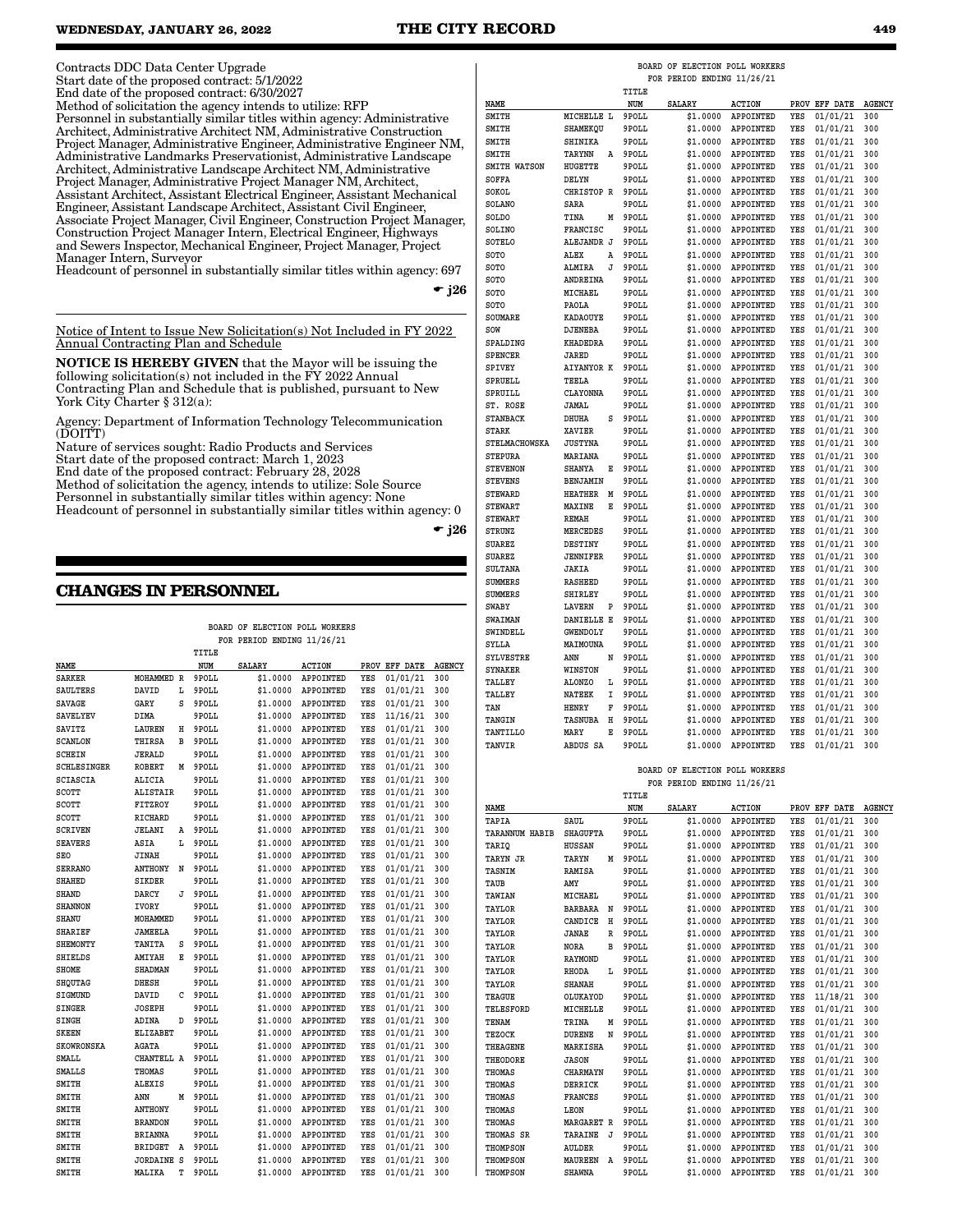| 450                            |                              |        |                |                                |                        |            |                                  |               | <b>THE CITY RECORD</b>               |                                  |   |                  |                                                          | WEDNESDAY, JANUARY 26, 2022     |            |                                  |               |
|--------------------------------|------------------------------|--------|----------------|--------------------------------|------------------------|------------|----------------------------------|---------------|--------------------------------------|----------------------------------|---|------------------|----------------------------------------------------------|---------------------------------|------------|----------------------------------|---------------|
|                                |                              |        |                |                                |                        |            |                                  |               |                                      |                                  |   |                  |                                                          |                                 |            |                                  |               |
| <b>THOMPSON</b>                | VANESSA V                    |        | 9POLL          | \$1,0000                       | APPOINTED              | YES        | $01/01/21$ 300                   |               | WILLIAMS                             | ADAIJAH                          | A | 9POLL            | \$1,0000                                                 | APPOINTED                       | YES        | $11/18/21$ 300                   |               |
| TIMOFEEV                       | PAUL                         |        | 9POLL          | \$1.0000                       | APPOINTED              | YES        | 11/10/21                         | 300           | WILLIAMS                             | AKUNNA                           | Α | 9POLL            | \$1.0000                                                 | APPOINTED                       | YES        | 01/01/21                         | 300           |
| TIRADO                         | MARIAH                       |        | 9POLL          | \$1.0000                       | APPOINTED              | YES        | 01/01/21                         | 300           | WILLIAMS                             | DELWIN                           |   | 9POLL            | \$1.0000                                                 | APPOINTED                       | YES        | 01/01/21                         | 300           |
| TIRMAZI                        | LALIA                        |        | 9POLL          | \$1.0000                       | APPOINTED              | YES        | 01/01/21                         | 300           | WILLIAMS                             | DERRICK                          |   | 9POLL            | \$1.0000                                                 | APPOINTED                       | YES        | 01/01/21                         | 300           |
| TOM                            | HELEN                        |        | 9POLL          | \$1.0000                       | APPOINTED              | YES        | 01/01/21                         | 300           | WILLIAMS                             | EBONY                            |   | 9POLL            | \$1.0000                                                 | APPOINTED                       | YES        | 01/01/21                         | 300           |
| TONKNOGY                       | RONIT                        |        | 9POLL          | \$1.0000                       | APPOINTED              | YES        | 01/01/21                         | 300           | WILLIAMS                             | <b>EQUASHA</b>                   |   | 9POLL            | \$1.0000                                                 | APPOINTED                       | YES        | 01/01/21                         | 300           |
| TORRES                         | ELIZABET                     |        | 9POLL          | \$1.0000                       | APPOINTED              | YES        | 01/01/21                         | 300           | WILLIAMS                             | <b>KEON</b>                      |   | 9POLL            | \$1.0000                                                 | APPOINTED                       | YES<br>YES | 01/01/21                         | 300           |
| <b>TORRES</b><br><b>TORRES</b> | <b>EVELYN</b><br>MARGARIT M  |        | 9POLL<br>9POLL | \$1.0000<br>\$1.0000           | APPOINTED<br>APPOINTED | YES<br>YES | 01/01/21<br>01/01/21             | 300<br>300    | WILLIAMS<br>WILLIAMS                 | LYDELL<br>NICOLE                 | L | 9POLL<br>9POLL   | \$1.0000<br>\$1.0000                                     | APPOINTED<br>APPOINTED          | YES        | 01/01/21<br>01/01/21             | 300<br>300    |
| <b>TORRES</b>                  | MELISSA                      |        | 9POLL          | \$1.0000                       | APPOINTED              | YES        | 01/01/21                         | 300           | WILLIAMS                             | PATRICK                          | A | 9POLL            | \$1.0000                                                 | APPOINTED                       | YES        | 01/01/21                         | 300           |
| TOWLERJR                       | <b>EUCLIN</b>                | в      | 9POLL          | \$1.0000                       | APPOINTED              | YES        | 01/01/21                         | 300           | WILLIAMS                             | <b>SHANEISE</b>                  |   | 9POLL            | \$1.0000                                                 | APPOINTED                       | YES        | 01/01/21                         | 300           |
| TOWNSEND                       | LACEY                        | L      | 9POLL          | \$1.0000                       | APPOINTED              | YES        | 01/01/21                         | 300           | WILLIAMS                             | SHANIQUA O                       |   | 9POLL            | \$1.0000                                                 | APPOINTED                       | YES        | 01/01/21                         | 300           |
| <b>TRACEY</b>                  | <b>CLAUDETT</b>              |        | 9POLL          | \$1.0000                       | APPOINTED              | YES        | 01/01/21                         | 300           | WILLIAMS                             | TRICIA                           | R | 9POLL            | \$1.0000                                                 | APPOINTED                       | YES        | 01/01/21                         | 300           |
| TRARZEWSKA                     | AGNIESZK                     |        | 9POLL          | \$1.0000                       | APPOINTED              | YES        | 01/01/21                         | 300           | WILLIAMS JR                          | <b>GERUND</b>                    | G | 9POLL            | \$1.0000                                                 | APPOINTED                       | YES        | 01/01/21                         | 300           |
| TROTMAN                        | <b>TRISTON</b>               | в      | 9POLL          | \$1.0000                       | APPOINTED              | YES        | 01/01/21                         | 300           | WILLS                                | <b>CHANEL</b>                    |   | 9POLL            | \$1.0000                                                 | APPOINTED                       | YES        | 01/01/21                         | 300           |
| TROTSKY SR                     | <b>GALINA</b>                |        | 9POLL          | \$1.0000                       | APPOINTED              | YES        | 01/01/21                         | 300           | WILSON                               | ANIYA                            | J | 9POLL            | \$1.0000                                                 | APPOINTED                       | YES        | 01/01/21                         | 300           |
| TROWER                         | KENNAYA                      | K      | 9POLL          | \$1.0000                       | APPOINTED              | YES        | 01/01/21                         | 300           | WILSON                               | GREGORY                          |   | 9POLL            | \$1.0000                                                 | APPOINTED                       | YES        | 11/08/21                         | 300           |
| TSAI                           | KO PING                      |        | 9POLL          | \$1.0000                       | APPOINTED              | YES        | 01/01/21                         | 300           | WILSON                               | MAURICE                          | M | 9POLL            | \$1.0000                                                 | APPOINTED                       | YES        | 01/01/21                         | 300           |
| <b>TSANG</b>                   | CAITLIN                      |        | 9POLL          | \$1.0000                       | APPOINTED              | YES        | 01/01/21                         | 300           | WILSON                               | <b>ROMA</b>                      |   | 9POLL            | \$1.0000                                                 | APPOINTED                       | YES        | 01/01/21                         | 300           |
| <b>TSANG</b>                   | CAITLIN                      |        | 9POLL          | \$1.0000                       | APPOINTED              | YES        | 01/01/21                         | 300           | WILSON                               | SHAWNTIG                         |   | 9POLL            | \$1.0000                                                 | APPOINTED                       | YES<br>YES | 01/01/21                         | 300           |
| TSANG                          | SOPHIA                       |        | 9POLL          | \$1.0000                       | APPOINTED              | YES        | 01/01/21                         | 300           | WINSETT<br>WIRTS                     | <b>TYREEK</b><br><b>KASHAWN</b>  |   | 9POLL<br>9POLL   | \$1.0000<br>\$1.0000                                     | APPOINTED<br>APPOINTED          | YES        | 01/01/21<br>01/01/21             | 300<br>300    |
| TURIN                          | NAZIFA                       | N      | 9POLL          | \$1.0000                       | APPOINTED              | YES        | 01/01/21                         | 300           | <b>WOO</b>                           | CHRISTIN                         |   | 9POLL            | \$1.0000                                                 | APPOINTED                       | YES        | 01/01/21                         | 300           |
|                                |                              |        |                | BOARD OF ELECTION POLL WORKERS |                        |            |                                  |               | WOODLEY                              | CLEO                             |   | 9POLL            | \$1.0000                                                 | APPOINTED                       | YES        | 01/01/21                         | 300           |
|                                |                              |        |                | FOR PERIOD ENDING 11/26/21     |                        |            |                                  |               | WORRELL                              | <b>BRENDA</b>                    |   | 9POLL            | \$1.0000                                                 | APPOINTED                       | YES        | 01/01/21                         | 300           |
|                                |                              |        | TITLE          |                                |                        |            |                                  |               | WORRELL                              | <b>SHERYL</b>                    |   | 9POLL            | \$1.0000                                                 | APPOINTED                       | YES        | 01/01/21                         | 300           |
| NAME                           |                              |        | NUM            | <b>SALARY</b>                  | <b>ACTION</b>          |            | PROV EFF DATE                    | <b>AGENCY</b> | WRIGHT                               | <b>JUSTIN</b>                    |   | 9POLL            | \$1.0000                                                 | APPOINTED                       | YES        | 01/01/21                         | 300           |
| TURNAGE                        | TIARA                        |        | 9POLL          | \$1.0000                       | APPOINTED              | YES        | 01/01/21                         | 300           | WU                                   | LIMING                           |   | 9POLL            | \$1.0000                                                 | APPOINTED                       | YES        | 11/09/21                         | 300           |
| TURNBULL                       | <b>WOODROW</b>               |        | 9POLL          | \$1.0000                       | APPOINTED              | YES        | 01/01/21                         | 300           | WU                                   | <b>WANWEN</b>                    |   | 9POLL            | \$1.0000                                                 | APPOINTED                       | YES        | 01/01/21                         | 300           |
| TURNER                         | <b>KANDYCE</b>               |        | 9POLL          | \$1.0000                       | APPOINTED              | YES        | 01/01/21                         | 300           | WU                                   | YINGYING                         |   | 9POLL            | \$1.0000                                                 | APPOINTED                       | YES        | 01/01/21                         | 300           |
| ULLA SR                        | <b>NAYMAT</b>                |        | 9POLL          | \$1,0000                       | APPOINTED              | YES        | 01/01/21                         | 300           | XIONG                                | FEI                              |   | 9POLL            | \$1.0000                                                 | APPOINTED                       | YES        | 01/01/21                         | 300           |
| VALLE                          | <b>RAFAEL</b>                |        | 9POLL          | \$1.0000                       | APPOINTED              | YES        | 01/01/21                         | 300           | XU                                   | <b>NATALIE</b>                   |   | 9POLL            | \$1.0000                                                 | APPOINTED                       | YES        | 01/01/21                         | 300           |
| <b>VALLO</b>                   | PETER                        | R      | 9POLL          | \$1.0000                       | APPOINTED              | YES        | 01/01/21                         | 300           | YALCIN                               | MUSTAFA                          |   | 9POLL            | \$1.0000                                                 | APPOINTED                       | YES        | 01/01/21                         | 300           |
| VANDER                         | <b>JESSICA</b>               | L      | 9POLL          | \$1.0000                       | APPOINTED              | YES        | 01/01/21                         | 300           | YANQUI<br>YARDON                     | <b>JUSTIN</b><br><b>KRYSTL</b>   |   | 9POLL<br>9POLL   | \$1.0000<br>\$1,0000                                     | APPOINTED<br>APPOINTED          | YES<br>YES | 01/01/21<br>01/01/21             | 300<br>300    |
| VANDUYNE                       | TENNILLE                     |        | 9POLL          | \$1.0000                       | APPOINTED              | YES        | 01/01/21                         | 300           | YAU                                  | CHEONG                           |   | 9POLL            | \$1.0000                                                 | APPOINTED                       | YES        | 01/01/21                         | 300           |
| VANIN                          | <b>STEFANIA</b>              |        | 9POLL          | \$1.0000                       | APPOINTED              | YES        | 01/01/21                         | 300           | ΥE                                   | MOLLY                            |   | 9POLL            | \$1.0000                                                 | APPOINTED                       | YES        | 01/01/21                         | 300           |
| VANTERPOOL<br><b>VARGAS</b>    | ANGELO<br><b>JENDRY</b>      |        | 9POLL<br>9POLL | \$1.0000<br>\$1.0000           | APPOINTED<br>APPOINTED | YES<br>YES | 01/01/21<br>01/01/21             | 300<br>300    | ΥE                                   | <b>RUI FENG</b>                  |   | 9POLL            | \$1.0000                                                 | APPOINTED                       | YES        | 01/01/21                         | 300           |
| VASQUEZ                        | ANA                          | Y      | 9POLL          | \$1,0000                       | APPOINTED              | YES        | 01/01/21                         | 300           | YEGORYAN                             | ELLEN                            |   | 9POLL            | \$1.0000                                                 | APPOINTED                       | YES        | 01/01/21                         | 300           |
| VASQUEZ                        | <b>LA-QUAN</b>               | A      | 9POLL          | \$1.0000                       | APPOINTED              | YES        | 01/01/21                         | 300           | YESMIN                               | FARIDA                           |   | 9POLL            | \$1.0000                                                 | APPOINTED                       | YES        | 01/01/21                         | 300           |
| VASQUEZ PAREDES                | LISS                         | G      | 9POLL          | \$1.0000                       | APPOINTED              | YES        | 01/01/21                         | 300           | YIN                                  | CHIHLUNG                         |   | 9POLL            | \$1.0000                                                 | APPOINTED                       | YES        | 01/01/21                         | 300           |
| VAUGHN                         | MARK                         | L      | 9POLL          | \$1.0000                       | APPOINTED              | YES        | 01/01/21                         | 300           | YIP                                  | <b>RYAN</b>                      |   | 9POLL            | \$1.0000                                                 | APPOINTED                       | YES        | 01/01/21                         | 300           |
| <b>VEGA AYALA</b>              | MARITZA                      | L.     | 9POLL          | \$1.0000                       | APPOINTED              | YES        | 01/01/21                         | 300           | YNFANTE                              | RAMON                            |   | 9POLL            | \$1.0000                                                 | APPOINTED                       | YES        | 01/01/21                         | 300           |
| VEGGA                          | <b>KAYLA</b>                 |        | 9POLL          | \$1,0000                       | APPOINTED              | YES        | 01/01/21                         | 300           | YOUMANS<br>YU                        | <b>JASMINE</b><br><b>SZEHENG</b> | J | 9POLL<br>9POLL   | \$1.0000<br>\$1.0000                                     | APPOINTED<br>APPOINTED          | YES<br>YES | 01/01/21<br>01/01/21             | 300<br>300    |
| VELIKANOVA                     | IANINA                       |        | 9POLL          | \$1.0000                       | APPOINTED              | YES        | 01/01/21                         | 300           |                                      |                                  |   |                  |                                                          |                                 |            |                                  |               |
| VERAS                          | ANGEL                        | G      | 9POLL          | \$1.0000                       | APPOINTED              | YES        | 01/01/21                         | 300           |                                      |                                  |   |                  | BOARD OF ELECTION POLL WORKERS                           |                                 |            |                                  |               |
| VETERE<br>VICENTE              | <b>JOHN</b><br><b>JUSTIN</b> | М<br>N | 9POLL<br>9POLL | \$1.0000<br>\$1.0000           | APPOINTED<br>APPOINTED | YES<br>YES | 01/01/21<br>01/01/21             | 300<br>300    |                                      |                                  |   |                  | FOR PERIOD ENDING 11/26/21                               |                                 |            |                                  |               |
| <b>VIDO</b>                    | ANNAMARI                     |        | 9POLL          | \$1.0000                       | APPOINTED              | YES        | 01/01/21                         | 300           |                                      |                                  |   | TITLE            |                                                          |                                 |            |                                  |               |
| VIEUX                          | MARJORIE                     |        | 9POLL          | \$1.0000                       | APPOINTED              | YES        | 01/01/21                         | 300           | NAME                                 |                                  |   | NUM              | <b>SALARY</b>                                            | <b>ACTION</b>                   |            | PROV EFF DATE                    | <b>AGENCY</b> |
| VILLAFANE                      | <b>JALISSA</b>               |        | 9POLL          | \$1.0000                       | APPOINTED              | YES        | 01/01/21                         | 300           | YU                                   | YINGQI                           |   | 9POLL            | \$1.0000                                                 | APPOINTED                       | YES        | 01/01/21                         | 300           |
| VILLANUEVA                     | <b>JARISSA</b>               |        | 9POLL          | \$1.0000                       | APPOINTED              | YES        | 01/01/21                         | 300           | ZAMAN                                | <b>NAHEAN</b>                    |   | 9POLL            | \$1.0000                                                 | APPOINTED                       | YES        | 01/01/21                         | 300           |
| <b>VISSCHER</b>                | PETER                        |        | 9POLL          | \$1.0000                       | APPOINTED              | YES        | 01/01/21                         | 300           | ZAYATS                               | SOFIYA                           |   | 9POLL            | \$1.0000                                                 | APPOINTED                       | YES        | 01/01/21                         | 300           |
| VIZZIELLI                      | GIUSEPPE R                   |        | 9POLL          | \$1,0000                       | APPOINTED              | YES        | $01/01/21$ 300                   |               | ZBYLUT<br>ZEESHAN II                 | URSZULA<br>MUHAMMAD              |   | 9POLL<br>9POLL   | \$1.0000                                                 | \$1.0000 APPOINTED<br>APPOINTED | YES<br>YES | $01/01/21$ 300<br>$01/01/21$ 300 |               |
| VLAHOS                         | <b>ANDREAS</b>               |        | 9POLL          | \$1,0000                       | APPOINTED              | YES        | $01/01/21$ 300                   |               | ZEIGLER                              | MARSHA                           | R | 9POLL            | \$1.0000                                                 | APPOINTED                       | YES        | $01/01/21$ 300                   |               |
| WADUD                          | SHAIKH                       | м      | 9POLL          | \$1.0000                       | APPOINTED              | YES        | $01/01/21$ 300                   |               | ZHANG                                | <b>GERONG</b>                    |   | 9POLL            | \$1,0000                                                 | APPOINTED                       | YES        | 01/01/21                         | 300           |
| WAITE                          | KAYLA                        |        | 9POLL          | \$1,0000                       | APPOINTED              | YES        | $01/01/21$ 300                   |               | ZHANG                                | LITING                           |   | 9POLL            | \$1.0000                                                 | APPOINTED                       | YES        | $01/01/21$ 300                   |               |
| WALKER                         | ANDREW                       | A      | 9POLL          | \$1,0000<br>\$1,0000           | APPOINTED              | YES        | $01/01/21$ 300                   |               | ZHOU                                 | <b>HANS</b>                      |   | S 9POLL          | \$1.0000                                                 | APPOINTED                       | YES        | $01/01/21$ 300                   |               |
| WALL                           | <b>GILLIAN</b><br>MERCEDES R |        | 9POLL<br>9POLL | \$1,0000                       | APPOINTED<br>APPOINTED | YES<br>YES | 01/01/21<br>$01/01/21$ 300       | 300           | ZHOU                                 | MEI                              |   | 9POLL            | \$1,0000                                                 | APPOINTED                       | YES        | 01/01/21                         | 300           |
| WALLACE<br>WALTERS             | ANDREA                       | - L    | 9POLL          | \$1.0000                       | APPOINTED              | YES        | $01/01/21$ 300                   |               | ZHOU                                 | YAN HUA                          |   | 9POLL            | \$1,0000                                                 | APPOINTED                       | YES        | $01/01/21$ 300                   |               |
| WANG                           | PETER                        |        | 9POLL          | \$1,0000                       | APPOINTED              | YES        | $01/01/21$ 300                   |               | ZOLOTAREVSKY                         | <b>JACOB</b>                     |   | 9POLL            | \$1,0000                                                 | APPOINTED                       | YES        | $01/01/21$ 300                   |               |
| WARREN                         | VICHELLE                     |        | 9POLL          | \$1.0000                       | APPOINTED              | YES        | $01/01/21$ 300                   |               | ZOVEDI                               | <b>ESTELLE</b>                   | G | 9POLL            | \$1,0000                                                 | APPOINTED                       | YES        | $01/01/21$ 300                   |               |
| WASHINGTON                     | <b>CAVETTE</b>               |        | 9POLL          | \$1.0000                       | APPOINTED              | YES        | $01/01/21$ 300                   |               | ZUBOREV                              | DMITRY                           |   | 9POLL            | \$1.0000                                                 | APPOINTED                       | YES        | 01/01/21 300                     |               |
| WATERMAN                       | <b>SHAWN</b>                 | J      | 9POLL          | \$1.0000                       | APPOINTED              | YES        | $01/01/21$ 300                   |               |                                      |                                  |   |                  | BRONX COMMUNITY BOARD #5                                 |                                 |            |                                  |               |
| WATKINS                        | <b>JOSHUA</b>                |        | 9POLL          | \$1.0000                       | APPOINTED              | YES        | $01/01/21$ 300                   |               |                                      |                                  |   |                  | FOR PERIOD ENDING 11/26/21                               |                                 |            |                                  |               |
| WATKINS                        | VALERIE                      |        | 9POLL          | \$1,0000                       | APPOINTED              | YES        | $01/01/21$ 300                   |               |                                      |                                  |   | TITLE            |                                                          |                                 |            |                                  |               |
| <b>WATSON</b>                  | MARVIN                       |        | 9POLL          | \$1.0000                       | APPOINTED              | YES        | $01/01/21$ 300                   |               | NAME                                 |                                  |   | NUM              | <b>SALARY</b>                                            | <b>ACTION</b>                   |            | PROV EFF DATE AGENCY             |               |
| <b>WATSON</b>                  | <b>SERENA</b>                |        | 9POLL          | \$1.0000                       | APPOINTED              | YES        | $01/01/21$ 300                   |               | <b>BROWN</b>                         | KENNETH A                        |   | 56086            | \$79310.0000                                             | <b>INCREASE</b>                 |            | YES 11/15/21 385                 |               |
| WEI                            | ZHIMIN                       |        | 9POLL          | \$1,0000                       | APPOINTED<br>APPOINTED | YES        | 01/01/21 300                     |               |                                      |                                  |   |                  |                                                          |                                 |            |                                  |               |
| WEIR<br>WELLS                  | DANISHA J<br>CHRISTIN        |        | 9POLL<br>9POLL | \$1.0000<br>\$1,0000           | APPOINTED              | YES<br>YES | $01/01/21$ 300<br>$01/01/21$ 300 |               |                                      |                                  |   |                  | BRONX COMMUNITY BOARD #7                                 |                                 |            |                                  |               |
| WESLEY                         | KAYLA                        |        | 9POLL          | \$1.0000                       | APPOINTED              | YES        | $01/01/21$ 300                   |               |                                      |                                  |   |                  | FOR PERIOD ENDING 11/26/21                               |                                 |            |                                  |               |
| WEST                           | DOMINIQU                     |        | 9POLL          | \$1.0000                       | APPOINTED              | YES        | $01/01/21$ 300                   |               |                                      |                                  |   | TITLE            |                                                          |                                 |            |                                  |               |
| WEST                           | MONICA                       | D      | 9POLL          | \$1,0000                       | APPOINTED              | YES        | 01/01/21 300                     |               | NAME                                 |                                  |   | NUM              | SALARY                                                   | <b>ACTION</b>                   |            | PROV EFF DATE AGENCY             |               |
| WHEELER                        | GLORIA                       |        | 9POLL          | \$1,0000                       | APPOINTED              | YES        | $01/01/21$ 300                   |               | CABRERA CARRERA KARLA<br>RAMIREZ LLL | LONDY                            | G | 56058<br>J 56058 | \$68000.0000<br>\$62215.0000                             | APPOINTED<br>RESIGNED           | YES        | 11/14/21<br>YES 11/17/21 387     | 387           |
| WHEELER                        | KATE                         | в      | 9POLL          | \$1,0000                       | APPOINTED              | YES        | $01/01/21$ 300                   |               |                                      |                                  |   |                  |                                                          |                                 |            |                                  |               |
| WHITE                          | MIAJA                        | W      | 9POLL          | \$1.0000                       | APPOINTED              | YES        | $01/01/21$ 300                   |               |                                      |                                  |   |                  | QUEENS COMMUNITY BOARD #4                                |                                 |            |                                  |               |
|                                |                              |        |                |                                |                        |            |                                  |               |                                      |                                  |   |                  | FOR PERIOD ENDING 11/26/21                               |                                 |            |                                  |               |
|                                |                              |        |                | BOARD OF ELECTION POLL WORKERS |                        |            |                                  |               |                                      |                                  |   | TITLE            |                                                          |                                 |            |                                  |               |
|                                |                              |        |                | FOR PERIOD ENDING 11/26/21     |                        |            |                                  |               | NAME                                 |                                  |   | NUM              | SALARY                                                   | <b>ACTION</b>                   |            | PROV EFF DATE AGENCY             |               |
| NAME                           |                              |        | TITLE<br>NUM   | SALARY                         | <b>ACTION</b>          |            | PROV EFF DATE AGENCY             |               | LONG                                 | CHRISTIN M 56057                 |   |                  | \$45191.0000 INCREASE                                    |                                 |            | YES 11/07/21 434                 |               |
| WHITE                          | <b>ROBERT</b>                |        | 9POLL          | \$1,0000                       | APPOINTED              | YES        | 01/01/21                         | 300           |                                      |                                  |   |                  |                                                          |                                 |            |                                  |               |
| WHITE                          | SAMUEL                       | c      | 9POLL          | \$1,0000                       | APPOINTED              | YES        | $01/01/21$ 300                   |               |                                      |                                  |   |                  | QUEENS COMMUNITY BOARD #13<br>FOR PERIOD ENDING 11/26/21 |                                 |            |                                  |               |
| WHITTING                       | MELISSA                      |        | 9POLL          | \$1.0000                       | APPOINTED              | YES        | $01/01/21$ 300                   |               |                                      |                                  |   | TITLE            |                                                          |                                 |            |                                  |               |
| WIDER                          | <b>JESSICA</b>               | М      | 9POLL          | \$1.0000                       | APPOINTED              | YES        | $01/01/21$ 300                   |               | NAME                                 |                                  |   | NUM              | SALARY                                                   | <b>ACTION</b>                   |            | PROV EFF DATE AGENCY             |               |
| WIGGINS                        | <b>JAHVERE</b>               | R      | 9POLL          | \$1.0000                       | APPOINTED              | YES        | 01/01/21 300                     |               | INCE                                 | COREY                            | R | 56056            | \$41200.0000                                             | RESIGNED                        | YES        | 11/10/21 443                     |               |
| WILLAMS                        | KIMANI                       |        | 9POLL          | \$1.0000                       | APPOINTED              |            | YES 01/01/21 300                 |               | MCMILLAN                             | MARK                             |   | 56086            | \$122285.0000 INCREASE                                   |                                 |            | YES 10/17/21 443                 |               |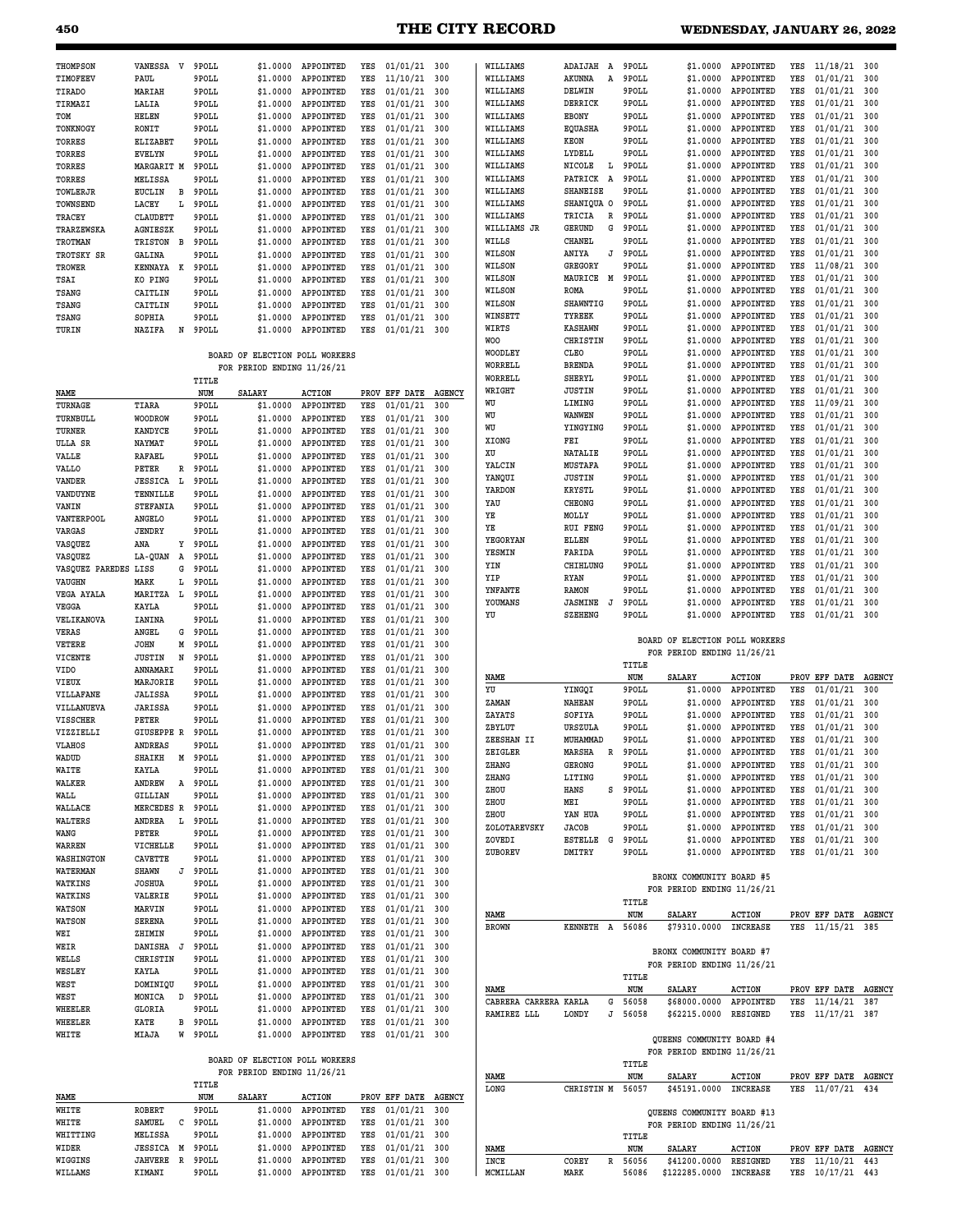**NAME SALARY ACTION PROV EFF DATE AGENCY** 

|                                    |                              |                    | GUTTMAN COMMUNITY COLLEGE      |                           |                       |                                      |            |                                |                            |   |                    | COMMUNITY COLLEGE (MANHATTAN                                |                                 |            |                               |            |
|------------------------------------|------------------------------|--------------------|--------------------------------|---------------------------|-----------------------|--------------------------------------|------------|--------------------------------|----------------------------|---|--------------------|-------------------------------------------------------------|---------------------------------|------------|-------------------------------|------------|
|                                    |                              | TITLE              | FOR PERIOD ENDING 11/26/21     |                           |                       |                                      |            |                                |                            |   | TITLE              | FOR PERIOD ENDING 11/26/21                                  |                                 |            |                               |            |
| NAME                               |                              | NUM                | <b>SALARY</b>                  | <b>ACTION</b>             |                       | PROV EFF DATE AGENCY                 |            | NAME                           |                            |   | NUM                | SALARY                                                      | <b>ACTION</b>                   |            | PROV EFF DATE AGE             |            |
| <b>AKINWANDE</b>                   | OLADIMEJ L                   | 10102              | \$22.6300                      | RESIGNED                  | YES                   | $10/21/21$ 462                       |            | HUMPHREYS                      | <b>EVELYN</b>              |   | 04687              |                                                             | \$51.7000 APPOINTED             | YES        | 11/08/21                      | 466        |
| AMEDE                              | <b>BRITTANY</b>              | 04688              | \$47.3900                      | APPOINTED                 | YES                   | 11/02/21                             | 462        | <b>JACKNICK</b>                | CHRISTIN M                 |   | 04605              | \$208.8810                                                  | APPOINTED                       | YES        | 11/07/21                      | 466        |
| HABIB<br><b>TERCERO</b>            | TUBA<br>CHRISTIA M           | 10102<br>10102     | \$18.3600<br>\$22.6300         | RESIGNED<br>APPOINTED     | YES<br>YES            | 10/27/21<br>11/09/21                 | 462        | KAMAT                          | HAVZERT M                  |   | 10102              | \$15,6100                                                   | APPOINTED                       | YES        | 11/15/21                      | 466        |
| WESTBY                             | <b>SELVIN</b>                | 04689              | \$45,5800                      | APPOINTED                 | YES                   | 11/02/21                             | 462<br>462 | KUANG<br>LUNDAYA BADIBAN GLODI | HONG MIN                   |   | 10102<br>10102     | \$15,6100<br>\$16,6700                                      | APPOINTED<br>APPOINTED          | YES<br>YES | 11/08/21<br>11/15/21          | 466<br>466 |
|                                    |                              |                    |                                |                           |                       |                                      |            | MONTANEZ                       | <b>JOHN</b>                |   | 04314              | \$179185.0000                                               | RETIRED                         | YES        | 11/15/21                      | 466        |
|                                    |                              |                    | COMMUNITY COLLEGE (BRONX)      |                           |                       |                                      |            | NOKSHI                         | NAHIAR                     |   | Z 10102            | \$15.6100                                                   | APPOINTED                       | YES        | 11/15/21                      | 466        |
|                                    |                              |                    | FOR PERIOD ENDING 11/26/21     |                           |                       |                                      |            | RASHID                         | FYJA                       |   | 10102              | \$15.6100                                                   | APPOINTED                       | YES        | 11/15/21 466                  |            |
| NAME                               |                              | TITLE<br>NUM       | <b>SALARY</b>                  | <b>ACTION</b>             |                       | PROV EFF DATE AGENCY                 |            | RAY                            | ANTONIO M 04844            |   |                    | \$39327.0000                                                | <b>TRANSFER</b>                 | NO.        | 11/15/21 466                  |            |
| <b>AGYEIWAA</b>                    | <b>BERNICE</b>               | 10102              | \$15,6100                      | APPOINTED                 | YES                   | 10/08/21                             | 463        | <b>SANCHEZ</b>                 | <b>EDWARD</b>              |   | 10102              | \$15,6100                                                   | APPOINTED                       | YES        | 11/10/21 466                  |            |
| ASHIK                              | MAHIN                        | 10102              | \$20,0000                      | APPOINTED                 | YES                   | 10/18/21                             | 463        | SO<br>STORY                    | WAI SUM A 10102<br>TYLISHA |   | 04099              | \$15,6100<br>\$86865.0000                                   | RESIGNED<br>RESIGNED            | YES<br>YES | 07/01/21<br>11/15/21 466      | 466        |
| DIETZ                              | NAJAI                        | A 10102            | \$15,6100                      | APPOINTED                 | YES                   | 10/18/21                             | 463        | WERFEL                         | PAUL                       |   | A 04625            | \$100.0000                                                  | APPOINTED                       | YES        | 06/28/21                      | 466        |
| <b>HERNANDEZ</b>                   | MARIO<br>Ι.                  | 10102              | \$15,6100                      | APPOINTED                 | YES                   | 09/27/21                             | 463        | WILSON                         | <b>KAREN</b>               |   | 04702              | \$170000.0000                                               | APPOINTED                       | YES        | 11/14/21 466                  |            |
| MCCARTHY JR                        | DENIS                        | 04916              | \$563.5200                     | RESIGNED                  | N <sub>O</sub>        | 09/26/21                             | 463        |                                |                            |   |                    |                                                             |                                 |            |                               |            |
| MCLEAN JR<br>MILES                 | RYAN<br>ROBERT               | A 04915<br>04915   | \$508.8000<br>\$508.8000       | APPOINTED<br>APPOINTED    | NO.<br>N <sub>O</sub> | 11/14/21<br>11/14/21                 | 463<br>463 |                                |                            |   |                    | CUNY CENTRAL OFFICE                                         |                                 |            |                               |            |
| POPIK                              | <b>ROBERT</b><br>s           | 10102              | \$22,4400                      | APPOINTED                 | YES                   | 10/28/21                             | 463        |                                |                            |   |                    | FOR PERIOD ENDING 11/26/21                                  |                                 |            |                               |            |
| RODRIGUEZ                          | LUIGI                        | 10102              | \$17.0000                      | APPOINTED                 | YES                   | 11/04/21                             | 463        |                                |                            |   | TITLE              |                                                             |                                 |            |                               |            |
| ROMANO                             | <b>FRANCIS</b>               | 10102              | \$17.3400                      | APPOINTED                 | YES                   | 10/01/21                             | 463        | NAME<br>HARALAMPOUDIS          | ALEXANDR Z                 |   | NUM<br>04689       | SALARY<br>\$45.5800                                         | <b>ACTION</b><br>RESIGNED       | YES        | PROV EFF DATE AGE<br>08/08/21 | 467        |
| ROSARIO-MINAYA                     | ARACELIS                     | 04802              | \$37915.0000                   | RESIGNED                  | N <sub>O</sub>        | 11/07/21                             | 463        | WELLS                          | TERRI                      | N | 04017              | \$54284.0000                                                | RESIGNED                        | YES        | 11/14/21 467                  |            |
| SCOGGINS                           | GUY                          | 12200              | \$40820.0000                   | <b>DECEASED</b>           | N <sub>O</sub>        | 11/07/21                             | 463        |                                |                            |   |                    |                                                             |                                 |            |                               |            |
| VIDAL                              | PEDRO<br>L                   | 10102              | \$15.6100                      | APPOINTED                 | YES                   | 10/19/21 463                         |            |                                |                            |   |                    | COMMUNITY COLLEGE (HOSTOS)                                  |                                 |            |                               |            |
|                                    |                              |                    | COMMUNITY COLLEGE (BRONX)      |                           |                       |                                      |            |                                |                            |   |                    | FOR PERIOD ENDING 11/26/21                                  |                                 |            |                               |            |
|                                    |                              |                    | FOR PERIOD ENDING 11/26/21     |                           |                       |                                      |            |                                |                            |   | TITLE              |                                                             |                                 |            |                               |            |
|                                    |                              | TITLE              |                                |                           |                       |                                      |            | <b>NAME</b>                    | <b>MELANIE</b><br>$\circ$  |   | NUM<br>04625       | SALARY<br>\$50.0000                                         | <b>ACTION</b><br>APPOINTED      | YES        | PROV EFF DATE AGE<br>10/30/21 | 468        |
| NAME                               |                              | NUM                | SALARY                         | <b>ACTION</b>             |                       | PROV EFF DATE AGENCY                 |            | ALVIAR<br>ESQUILIN             | MARINA<br>s                |   | 04017              | \$43313.0000                                                | APPOINTED                       | YES        | 11/08/21                      | 468        |
| <b>WATSON</b>                      | <b>AYANNA</b>                | 10102<br>04802     | \$15,6100                      | APPOINTED<br>RESIGNED     | YES                   | 09/01/21                             | 463        | GONZALEZ                       | KEVIN                      | М | 10102              | \$15.6100                                                   | RESIGNED                        | YES        | 09/18/21                      | 468        |
| WATTS<br>WHITLEY                   | KASHAUNA M<br>STEPHANI L     | 04099              | \$28491.0000<br>\$53248.0000   | APPOINTED                 | NO.<br>YES            | 09/16/14<br>11/14/21                 | 463<br>463 | GONZALEZ                       | SHAMIEL<br>A               |   | 10102              | \$15.6100                                                   | APPOINTED                       | YES        | $11/10/21$ 468                |            |
|                                    |                              |                    |                                |                           |                       |                                      |            | <b>HAMILTON</b>                | ROMARDIO J                 |   | 10102              | \$15,6100                                                   | APPOINTED                       | YES        | $11/17/21$ 468                |            |
|                                    |                              |                    | COMMUNITY COLLEGE (QUEENSBORO) |                           |                       |                                      |            | <b>JACOBS</b>                  | KOBE<br>в                  |   | 10102              | \$15.6100                                                   | APPOINTED                       | YES        | 11/17/21                      | 468        |
|                                    |                              |                    | FOR PERIOD ENDING 11/26/21     |                           |                       |                                      |            | KUCHERENKO                     | SVITLANA                   |   | 04625              | \$39.6600                                                   | APPOINTED                       | YES        | 11/15/21                      | 468        |
|                                    |                              | TITLE              |                                |                           |                       |                                      |            | LAUCER                         | HAMIDE                     |   | 04687              | \$53.7800                                                   | APPOINTED                       | YES        | 08/30/21 468                  |            |
| NAME                               |                              | NUM                | SALARY                         | <b>ACTION</b>             |                       | PROV EFF DATE AGENCY                 |            | MERCADO-CORTES                 | IRIS                       |   | I 04686            | \$55.7700                                                   | APPOINTED<br>APPOINTED          | YES        | 08/02/21                      | 468        |
| AKHTER                             | SUMY                         | 10102              | \$17,0000                      | APPOINTED                 | YES                   | 10/20/21                             | 464        | MILLER<br>ORTIZ URENA          | HOPE<br>VIANESSI M 10102   |   | A 04099            | \$69846.0000<br>\$15.6100                                   | RESIGNED                        | YES<br>YES | 10/31/21<br>11/12/21          | 468<br>468 |
| <b>ANTHONY</b>                     | <b>RYAN</b><br>к             | 10102              | \$17,0000                      | APPOINTED                 | YES                   | 10/15/21                             | 464        | RAMPERSAUD                     | RANDY                      | М | 04687              | \$51.7000                                                   | APPOINTED                       | YES        | $10/18/21$ 468                |            |
| CAMPBELL<br>CHAUHAN                | SAFFIYYA S<br><b>SHRADHA</b> | 10102<br>10102     | \$17.0000<br>\$17.0000         | APPOINTED<br>APPOINTED    | YES<br>YES            | 11/16/21<br>10/15/21                 | 464<br>464 | TEJADA                         | MARYURI<br>A               |   | 10102              | \$15.6100                                                   | APPOINTED                       | YES        | 11/12/21                      | 468        |
| CHOI                               | <b>JIN HEE</b>               | 04058              | \$51528.0000                   | APPOINTED                 | YES                   | 11/14/21                             | 464        | <b>VEDDER-BURTON</b>           | MYCHELLE L 04625           |   |                    |                                                             | \$50.0000 APPOINTED             | YES        | 10/30/21 468                  |            |
| CHOWDHURY                          | FARIYA                       | 10102              | \$15.6100                      | APPOINTED                 | YES                   | 10/21/21                             | 464        |                                |                            |   |                    |                                                             |                                 |            |                               |            |
| <b>ELMEETKNANY</b>                 | MUHAMED                      | 10102              | \$17,0000                      | APPOINTED                 | YES                   | 10/20/21                             | 464        |                                |                            |   |                    | COMMUNITY COLLEGE (LAGUARDIA)                               |                                 |            |                               |            |
| ENG                                | ANDY                         | 04844              | \$36614.0000                   | RESIGNED                  | NO.                   | 11/07/21                             | 464        |                                |                            |   |                    | FOR PERIOD ENDING 11/26/21                                  |                                 |            |                               |            |
| HANIF                              | YOUSRA                       | 10102              | \$17.0000                      | APPOINTED                 | YES                   | 10/19/21                             | 464        |                                |                            |   | TITLE              |                                                             |                                 |            |                               |            |
| HOQUE                              | LAMYEA                       | 10102              | \$17,0000                      | APPOINTED                 | YES                   | 10/20/21                             | 464        | NAME<br><b>ACKERMANN</b>       | MICHAEL J                  |   | NUM<br>10102       | <b>SALARY</b><br>\$19,3800                                  | <b>ACTION</b><br>APPOINTED      | YES        | PROV EFF DATE AGE<br>11/01/21 | 469        |
| HOSNA                              | <b>ASMAUL</b>                | 10102              | \$17,0000                      | APPOINTED                 | YES                   | 10/19/21                             | 464        | <b>BELCHAR</b>                 | <b>JUAN</b>                |   | 10102              | \$20,8100                                                   | APPOINTED                       | YES        | 10/18/21 469                  |            |
| <b>HUERTAS</b>                     | MARIA                        | 04625              | \$60.0000                      | APPOINTED                 | YES                   | 11/01/21                             | 464        | <b>BLASSE</b>                  | ZEPHRIN A 10102            |   |                    | \$15.6100                                                   | APPOINTED                       | YES        | 09/09/21 469                  |            |
| HUNTER                             | VALORIE                      | 04625              | \$41,0000                      | APPOINTED                 | YES                   | 11/10/21                             | 464        | BLONDET VILLAFA RUDDY          |                            |   | 10102              | \$21.6500                                                   | APPOINTED                       | YES        | 07/12/21                      | 469        |
| KAUR<br>KHAN                       | <b>SUKVEER</b><br>SHADMAN S  | 10102<br>10102     | \$17,0000<br>\$15,6100         | APPOINTED<br>APPOINTED    | YES<br>YES            | 10/19/21<br>10/25/21                 | 464<br>464 | <b>BURTON</b>                  | <b>ALEXIA</b>              |   | 04625              | \$38,8800                                                   | APPOINTED                       | YES        | 11/03/21                      | 469        |
| LAURENT                            | CHRISTIE G                   | 10102              | \$17,0000                      | APPOINTED                 | YES                   | 10/19/21                             | 464        | CORDOVA                        | <b>DIEGO</b>               |   | 04844              | \$36614.0000                                                | RESIGNED                        | YES        | 11/14/21 469                  |            |
| LEWIS                              | <b>ALEXIS</b>                | 10102              | \$17,0000                      | APPOINTED                 | YES                   | 10/22/21 464                         |            | GIRON                          | KAIREE                     |   | L 10102            |                                                             | \$16.0000 APPOINTED             | YES        | 11/01/21 469                  |            |
| LI                                 | YING                         | 10102              | \$20.0000                      | APPOINTED                 | YES                   | 11/08/21 464                         |            | GONZALEZ<br>GRAY               | RICHARD<br><b>CLAUDETT</b> |   | 04625              | \$38.8800                                                   | APPOINTED                       |            | YES 11/01/21<br>11/15/21 469  | 469        |
| LONDON                             | TAMARA                       | $C$ 10102          | \$17.0000                      | APPOINTED                 | YES                   | 10/06/21 464                         |            | HOLMES-HANLEY                  | <b>ANNETTE</b>             |   | 04689<br>04017     | \$80237.0000                                                | \$46.4900 APPOINTED<br>RETIRED  | YES<br>YES | 11/10/21 469                  |            |
| RARY                               | RAKIB                        | 10102              | \$17.0000                      | APPOINTED                 | YES                   | 10/15/21 464                         |            | KHAN                           | SAADIA                     |   | 04840              | \$49.5200                                                   | RESIGNED                        | YES        | 10/18/21 469                  |            |
| <b>RENGIFO</b>                     | GIANCARL                     | 10102              | \$17.0000                      | APPOINTED                 | YES                   | $10/22/21$ 464                       |            | LANDRIGAN                      | KELLY                      |   | 10102              | \$20.0000                                                   | APPOINTED                       | YES        | 11/01/21 469                  |            |
| SAMUEL                             | RANA                         | A 10102            | \$17.0000                      | APPOINTED                 | YES                   | 10/06/21 464                         |            | LEE                            | <b>JUNGEUN</b>             |   | 10102              | \$15.6100                                                   | APPOINTED                       | YES        | 11/01/21 469                  |            |
| SINGH                              | KAMALJIT                     | 10102              | \$15.3000                      | RESIGNED                  | YES                   | 09/03/19 464<br>$10/15/21$ 464       |            | MANN                           | DANIEL                     |   | E 04689            |                                                             | \$47.3900 APPOINTED             | YES        | 06/20/21 469                  |            |
| WINSTON<br>WONG                    | CHAZZ<br>CHIKIN              | $C$ 10102<br>10102 | \$17.0000<br>\$17.0000         | APPOINTED<br>APPOINTED    | YES<br>YES            | 10/28/21 464                         |            | MARTINEZ                       | ODALYS                     |   | 10102              |                                                             | \$18.0000 APPOINTED             | YES        | 11/01/21 469                  |            |
| WONG                               | WENG                         | $C$ 04075          | \$108472.0000                  | APPOINTED                 | YES                   | 11/14/21 464                         |            |                                |                            |   |                    |                                                             |                                 |            |                               |            |
|                                    |                              |                    |                                |                           |                       |                                      |            |                                |                            |   |                    | COMMUNITY COLLEGE (LAGUARDIA)<br>FOR PERIOD ENDING 11/26/21 |                                 |            |                               |            |
|                                    |                              |                    | COMMUNITY COLLEGE (KINGSBORO)  |                           |                       |                                      |            |                                |                            |   | TITLE              |                                                             |                                 |            |                               |            |
|                                    |                              |                    | FOR PERIOD ENDING 11/26/21     |                           |                       |                                      |            | NAME                           |                            |   | NUM                | SALARY                                                      | <b>ACTION</b>                   |            | PROV EFF DATE AGE             |            |
|                                    |                              | TITLE              |                                |                           |                       |                                      |            | MEDRANO SR                     | FRANCI                     |   | 10102              |                                                             | \$15.6100 APPOINTED             | YES        | 11/01/21 469                  |            |
| NAME<br>ABRAHAMS                   | WINSTON G                    | NUM<br>04841       | SALARY<br>\$36522.0000         | <b>ACTION</b><br>TRANSFER | NO                    | PROV EFF DATE AGENCY<br>11/15/21 465 |            | PEREZ                          | NELLY                      |   | $J$ 10102          | \$18.0000                                                   | APPOINTED                       | YES        | 10/26/21 469                  |            |
| BAEZ                               | s<br>ERIC                    | 04861              | \$15.6100                      | APPOINTED                 | YES                   | 11/09/21 465                         |            | <b>STEWART</b>                 | MICHELE                    |   | 04075              | \$111011.0000                                               | RETIRED                         | YES        | 11/14/21 469                  |            |
| CIONI                              | HELOISA                      | 10102              | \$15.6100                      | APPOINTED                 | YES                   | 11/04/21 465                         |            | VOGEL<br>WEINSTEIN             | CAROL<br><b>JASON</b>      |   | A 10102<br>T 04097 | \$117466.0000                                               | \$23.6700 APPOINTED<br>RESIGNED | YES<br>YES | 11/10/21 469<br>11/05/21 469  |            |
| <b>DUNCAN</b>                      | SASHA<br>R                   | 04689              | \$45.5800                      | APPOINTED                 | YES                   | $10/15/21$ 465                       |            |                                |                            |   |                    |                                                             |                                 |            |                               |            |
| GANGADEEN                          | AGNESE                       | 04689              | \$51.5300                      | APPOINTED                 | YES                   | 09/09/21 465                         |            |                                |                            |   |                    | HUNTER COLLEGE HIGH SCHOOL                                  |                                 |            |                               |            |
| <b>JAVED</b>                       | MIRHAMEE                     | 10102              | \$15.6100                      | RESIGNED                  | YES                   | 11/14/21 465                         |            |                                |                            |   |                    | FOR PERIOD ENDING 11/26/21                                  |                                 |            |                               |            |
| JOSEPH                             | KEVIN<br>W                   | 04844              | \$43278.0000                   | RESIGNED                  | NO.                   | 11/05/21 465                         |            |                                |                            |   | TITLE              |                                                             |                                 |            |                               |            |
| KIRBY                              | D<br>MICHAEL                 | 04008              | \$71242.0000                   | APPOINTED                 | YES                   | $11/14/21$ 465                       |            | NAME                           |                            |   | NUM                | SALARY                                                      | <b>ACTION</b>                   |            | PROV EFF DATE AGE             |            |
| LOPEZ                              | CHARLIE E                    | 04861              | \$15.6100                      | APPOINTED                 | YES                   | 11/16/21 465                         |            | ALPER                          | JUDY                       |   | 04617              | \$199.2700                                                  | APPOINTED                       | YES        | 11/02/21 470                  |            |
| MARTIN DEL CAMP LUZ                |                              | 04017              | \$62385.0000                   | RESIGNED                  | YES                   | 11/14/21 465                         |            | AMMANN                         | <b>RYAN</b>                | P | 04617              | \$199.2700 APPOINTED                                        |                                 | YES        | 11/12/21 470                  |            |
| <b>NEVERSON</b><br><b>NEVERSON</b> | LESLIE<br>LESLIE             | 04861<br>90702     | \$25371.0000<br>\$290.0000     | RETIRED<br>RETIRED        | YES<br>YES            | 11/11/21 465<br>11/11/21 465         |            | <b>BASSO</b>                   | RAYMOND M                  |   | 04692              | \$112.5800 APPOINTED                                        |                                 | YES        | 11/14/21 470                  |            |
| NSEMI                              | MALAKELL                     | 10102              | \$15.6100                      | APPOINTED                 | YES                   | 11/19/21 465                         |            | CIORCIARI<br>CROOK JR          | ANTHONY<br>V<br>JAMES<br>D |   | 04617<br>04135     | \$199.2700<br>\$72437.0000                                  | APPOINTED<br>RESIGNED           | YES<br>YES | 11/01/21 470<br>11/06/21 470  |            |
| NURULLIN                           | ARTUR                        | 10102              | \$15.6100                      | APPOINTED                 | YES                   | 11/08/21 465                         |            | CROWELL                        | WENDOLYN M 04139           |   |                    | \$207.9200                                                  | APPOINTED                       | YES        | 10/21/21 470                  |            |
| RUIZ                               | CHARLENE                     | 10102              | \$15.6100                      | APPOINTED                 | YES                   | 11/08/21 465                         |            | DETCHKOV                       | LYUBOMIR D                 |   | 04617              | \$199.2700                                                  | APPOINTED                       | YES        | 09/01/21 470                  |            |
| SHANDLER                           | YEVGENIY                     | 04625              | \$60.0000                      | APPOINTED                 | YES                   | $10/25/21$ 465                       |            | HUANG                          | KIMBERLY M 04617           |   |                    | \$199.2700                                                  | APPOINTED                       | YES        | 10/29/21 470                  |            |
| VASILEVITSKAYA                     | TATYANA                      | 04625              | \$60.0000                      | APPOINTED                 | YES                   | $11/15/21$ 465                       |            | LOUIS JEAN                     | HENRY                      |   | 10102              | \$15.6100                                                   | RESIGNED                        | YES        | 12/25/20 470                  |            |
| VASILITA                           | MARIANA                      | 10102              | \$15.6100                      | APPOINTED                 | YES                   | 11/08/21 465                         |            | SCHAINDLIN                     | SYLVIA<br>в                |   | 04140              | \$96183.0000                                                | RETIRED                         | YES        | 08/01/21 470                  |            |
| WHITEHEAD                          | THERESA M                    | 04802              | \$48565.0000                   | RETIRED                   | NO.                   | $11/12/21$ 465                       |            | SCHAINDLIN                     | SYLVIA                     | в | 04617              | \$199.2700                                                  | APPOINTED                       | YES        | 09/01/21 470                  |            |
| ZUNIGA                             | ZADQUIEL                     | 10102              |                                | \$15.6100 APPOINTED       |                       | YES 11/15/21 465                     |            | WEST                           | CARY                       |   | D 04139            | \$119.1800 APPOINTED                                        |                                 | YES        | 09/01/21 470                  |            |

| <b>NOKSHI</b>         | <b>NAHIAR</b>   | z       | 10102 | \$15.6100                     | APPOINTED       | YES | 11/15/21      | 466           |
|-----------------------|-----------------|---------|-------|-------------------------------|-----------------|-----|---------------|---------------|
| <b>RASHID</b>         | FYJA            |         | 10102 | \$15.6100                     | APPOINTED       | YES | 11/15/21      | 466           |
| RAY                   | <b>ANTONIO</b>  | М       | 04844 | \$39327.0000                  | TRANSFER        | NO. | 11/15/21      | 466           |
| <b>SANCHEZ</b>        | <b>EDWARD</b>   |         | 10102 | \$15.6100                     | APPOINTED       | YES | 11/10/21      | 466           |
| so                    | WAI SUM         | А       | 10102 | \$15.6100                     | RESIGNED        | YES | 07/01/21      | 466           |
| STORY                 | TYLISHA         |         | 04099 | \$86865.0000                  | RESIGNED        | YES | 11/15/21      | 466           |
| WERFEL                | PAUL            | Α       | 04625 | \$100.0000                    | APPOINTED       | YES | 06/28/21      | 466           |
| WILSON                | <b>KAREN</b>    |         | 04702 | \$170000.0000                 | APPOINTED       | YES | 11/14/21      | 466           |
|                       |                 |         |       |                               |                 |     |               |               |
|                       |                 |         |       | CUNY CENTRAL OFFICE           |                 |     |               |               |
|                       |                 |         |       | FOR PERIOD ENDING 11/26/21    |                 |     |               |               |
|                       |                 |         | TITLE |                               |                 |     |               |               |
| NAME                  |                 |         | NUM   | <b>SALARY</b>                 | <b>ACTION</b>   |     | PROV EFF DATE | <b>AGENCY</b> |
| <b>HARALAMPOUDIS</b>  | ALEXANDR Z      |         | 04689 | \$45.5800                     | <b>RESIGNED</b> | YES | 08/08/21      | 467           |
| WELLS                 | TERRI           | N       | 04017 | \$54284.0000                  | RESIGNED        | YES | 11/14/21      | 467           |
|                       |                 |         |       |                               |                 |     |               |               |
|                       |                 |         |       | COMMUNITY COLLEGE (HOSTOS)    |                 |     |               |               |
|                       |                 |         |       | FOR PERIOD ENDING 11/26/21    |                 |     |               |               |
|                       |                 |         | TITLE |                               |                 |     |               |               |
| NAME                  |                 |         | NUM   | <b>SALARY</b>                 | <b>ACTION</b>   |     | PROV EFF DATE | <b>AGENCY</b> |
| ALVIAR                | MELANIE         | $\circ$ | 04625 | \$50.0000                     | APPOINTED       | YES | 10/30/21      | 468           |
| ESQUILIN              | MARINA          | s       | 04017 | \$43313.0000                  | APPOINTED       | YES | 11/08/21      | 468           |
| <b>GONZALEZ</b>       | KEVIN           | М       | 10102 | \$15.6100                     | RESIGNED        | YES | 09/18/21      | 468           |
| <b>GONZALEZ</b>       | SHAMIEL         | A       | 10102 | \$15.6100                     | APPOINTED       | YES | 11/10/21      | 468           |
| <b>HAMILTON</b>       | ROMARDIO J      |         | 10102 | \$15.6100                     | APPOINTED       | YES | 11/17/21      | 468           |
| JACOBS                | KOBE            | в       | 10102 | \$15.6100                     | APPOINTED       | YES | 11/17/21      | 468           |
| KUCHERENKO            | SVITLANA        |         | 04625 | \$39.6600                     | APPOINTED       | YES | 11/15/21      | 468           |
| <b>LAUCER</b>         | HAMIDE          |         | 04687 | \$53.7800                     | APPOINTED       | YES | 08/30/21      | 468           |
| <b>MERCADO-CORTES</b> | IRIS            | I       | 04686 | \$55.7700                     | APPOINTED       | YES | 08/02/21      | 468           |
| MILLER                | HOPE            | A       | 04099 | \$69846.0000                  | APPOINTED       | YES | 10/31/21      | 468           |
| ORTIZ URENA           | VIANESSI M      |         | 10102 | \$15.6100                     | RESIGNED        | YES | 11/12/21      | 468           |
| RAMPERSAUD            | RANDY           | М       | 04687 | \$51.7000                     | APPOINTED       | YES | 10/18/21      | 468           |
| TEJADA                | MARYURI         | A       | 10102 | \$15.6100                     | APPOINTED       | YES | 11/12/21      | 468           |
| <b>VEDDER-BURTON</b>  | MYCHELLE L      |         | 04625 | \$50.0000                     | APPOINTED       | YES | 10/30/21      | 468           |
|                       |                 |         |       |                               |                 |     |               |               |
|                       |                 |         |       | COMMUNITY COLLEGE (LAGUARDIA) |                 |     |               |               |
|                       |                 |         |       | FOR PERIOD ENDING 11/26/21    |                 |     |               |               |
|                       |                 |         | TITLE |                               |                 |     |               |               |
| NAME                  |                 |         | NUM   | <b>SALARY</b>                 | <b>ACTION</b>   |     | PROV EFF DATE | <b>AGENCY</b> |
| ACKERMANN             | MICHAEL         | J       | 10102 | \$19.3800                     | APPOINTED       | YES | 11/01/21      | 469           |
| <b>BELCHAR</b>        | <b>JUAN</b>     |         | 10102 | \$20.8100                     | APPOINTED       | YES | 10/18/21      | 469           |
|                       | ZEPHRIN         |         | 10102 | \$15.6100                     |                 | YES | 09/09/21      | 469           |
| BLASSE                |                 | Α       | 10102 |                               | APPOINTED       |     | 07/12/21      | 469           |
| BLONDET VILLAFA RUDDY |                 |         |       | \$21.6500                     | APPOINTED       | YES |               |               |
| <b>BURTON</b>         | <b>ALEXIA</b>   |         | 04625 | \$38.8800                     | APPOINTED       | YES | 11/03/21      | 469           |
| CORDOVA               | <b>DIEGO</b>    |         | 04844 | \$36614.0000                  | RESIGNED        | YES | 11/14/21      | 469           |
| <b>GIRON</b>          | KAIREE          | L       | 10102 | \$16.0000                     | APPOINTED       | YES | 11/01/21      | 469           |
| <b>GONZALEZ</b>       | RICHARD         |         | 04625 | \$38.8800                     | APPOINTED       | YES | 11/01/21      | 469           |
| <b>GRAY</b>           | <b>CLAUDETT</b> |         | 04689 | \$46.4900                     | APPOINTED       | YES | 11/15/21      | 469           |
| <b>HOLMES-HANLEY</b>  | <b>ANNETTE</b>  |         | 04017 | \$80237.0000                  | RETIRED         | YES | 11/10/21      | 469           |
| KHAN                  | SAADIA          |         | 04840 | \$49.5200                     | <b>RESIGNED</b> | YES | 10/18/21      | 469           |

|                   |                   |   | 11 I LB |                            |                  |     |               |               |
|-------------------|-------------------|---|---------|----------------------------|------------------|-----|---------------|---------------|
| NAME              |                   |   | NUM     | <b>SALARY</b>              | <b>ACTION</b>    |     | PROV EFF DATE | <b>AGENCY</b> |
| <b>MEDRANO SR</b> | FRANCI            |   | 10102   | \$15.6100                  | <b>APPOINTED</b> | YES | 11/01/21      | 469           |
| PEREZ             | NELLY             | J | 10102   | \$18,0000                  | <b>APPOINTED</b> | YES | 10/26/21      | 469           |
| <b>STEWART</b>    | MICHELE           |   | 04075   | \$111011.0000              | <b>RETIRED</b>   | YES | 11/14/21      | 469           |
| VOGEL             | CAROL             | A | 10102   | \$23,6700                  | <b>APPOINTED</b> | YES | 11/10/21      | 469           |
| WEINSTEIN         | <b>JASON</b>      | т | 04097   | \$117466.0000              | <b>RESIGNED</b>  | YES | 11/05/21      | 469           |
|                   |                   |   |         | HUNTER COLLEGE HIGH SCHOOL |                  |     |               |               |
|                   |                   |   |         | FOR PERIOD ENDING 11/26/21 |                  |     |               |               |
|                   |                   |   | TITLE   |                            |                  |     |               |               |
| NAME              |                   |   | NUM     | <b>SALARY</b>              | <b>ACTION</b>    |     | PROV EFF DATE | <b>AGENCY</b> |
| ALPER             | JUDY              |   | 04617   | \$199,2700                 | APPOINTED        | YES | 11/02/21      | 470           |
| AMMANN            | <b>RYAN</b>       | P | 04617   | \$199,2700                 | APPOINTED        | YES | 11/12/21      | 470           |
| <b>BASSO</b>      | <b>RAYMOND</b>    | M | 04692   | \$112,5800                 | <b>APPOINTED</b> | YES | 11/14/21      | 470           |
| CIORCIARI         | <b>ANTHONY</b>    | v | 04617   | \$199,2700                 | APPOINTED        | YES | 11/01/21      | 470           |
| CROOK JR          | <b>JAMES</b>      | D | 04135   | \$72437.0000               | <b>RESIGNED</b>  | YES | 11/06/21      | 470           |
| CROWELL           | WENDOLYN M        |   | 04139   | \$207.9200                 | <b>APPOINTED</b> | YES | 10/21/21      | 470           |
| <b>DETCHKOV</b>   | LYUBOMIR D        |   | 04617   | \$199,2700                 | APPOINTED        | YES | 09/01/21      | 470           |
| HUANG             | <b>KIMBERLY M</b> |   | 04617   | \$199,2700                 | <b>APPOINTED</b> | YES | 10/29/21      | 470           |
| LOUIS JEAN        | <b>HENRY</b>      |   | 10102   | \$15.6100                  | RESIGNED         | YES | 12/25/20      | 470           |
| <b>SCHAINDLIN</b> | SYLVIA            | в | 04140   | \$96183.0000               | <b>RETIRED</b>   | YES | 08/01/21      | 470           |
| <b>SCHAINDLIN</b> | <b>SYLVIA</b>     | в | 04617   | \$199.2700                 | <b>APPOINTED</b> | YES | 09/01/21      | 470           |
| WEST              | CARY              | D | 04139   | \$119.1800                 | <b>APPOINTED</b> | YES | 09/01/21      | 470           |